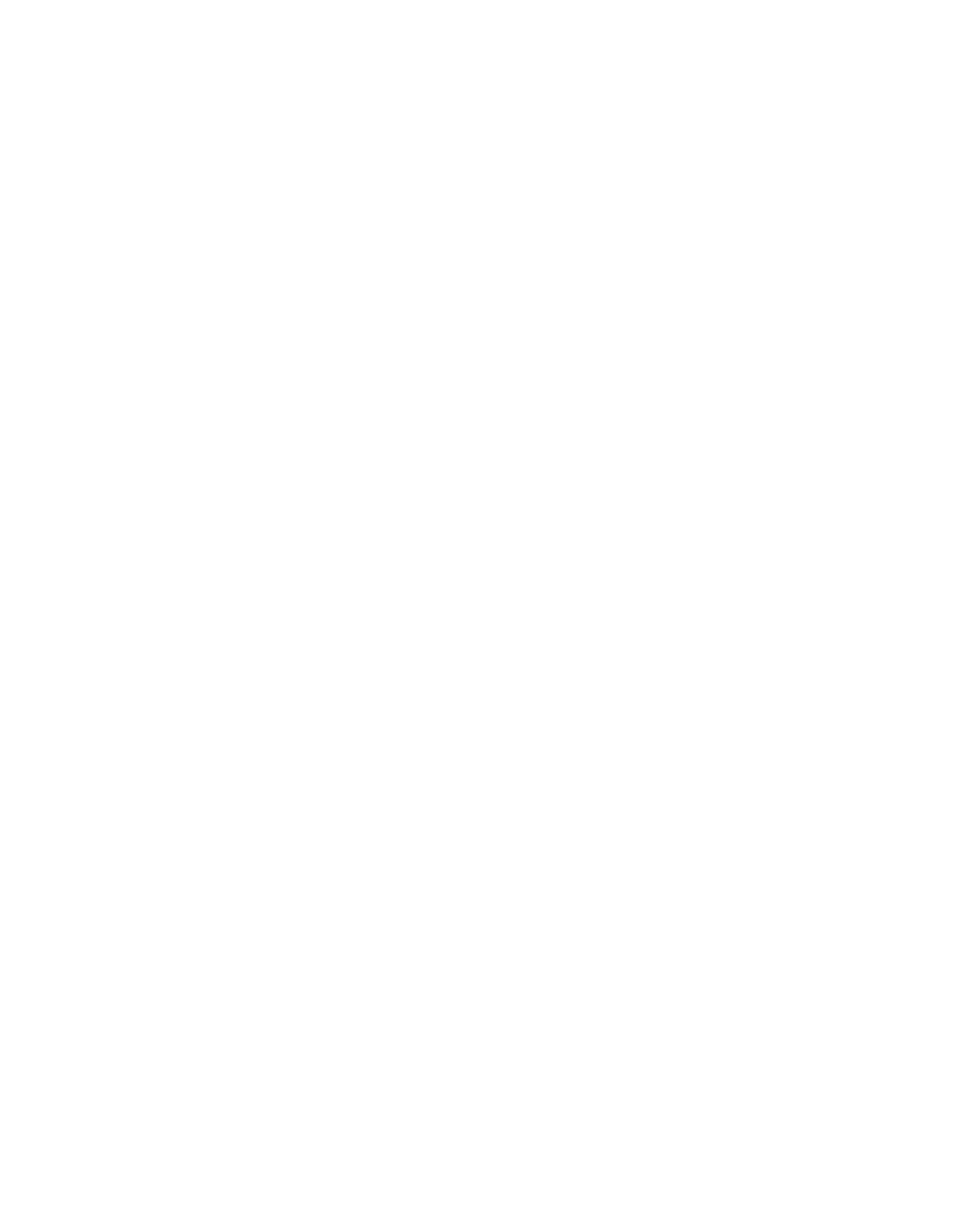FLEX<sup>™</sup> Programmer's Manual

Copyright (C) 1979 by TECHNICAL SYSTEMS CONSULTANTS, INC. P.O. Box 2574 West Lafayette, Indiana 47906

All Rights Reserved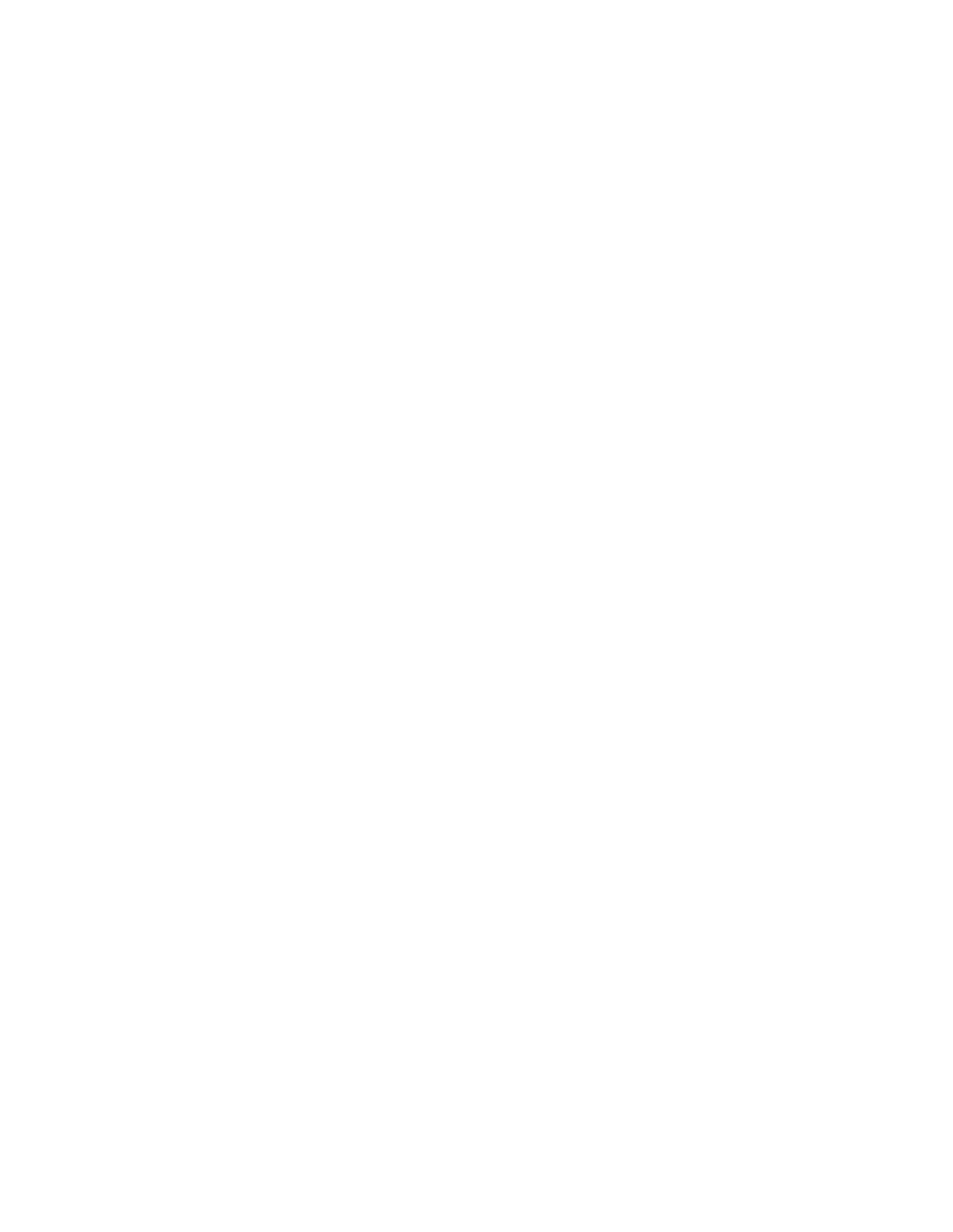#### COPYRIGHT NOTICE

The FLEX<sup>TM</sup> Operating System and all of its associated documentation are provided for personal use and enjoyment by the purchaser. The entire program and all documentation, including this manual are copyrighted by Technical Systems Consultants, Inc., and reproduction by any means is strictly prohibited. Use of the FLEX Operating System and/or its documentation, or any part thereof, for any purpose other than single end use is strictly prohibited.

FLEX<sup>TM</sup> is a trademark of Technical Systems Consultants, Inc.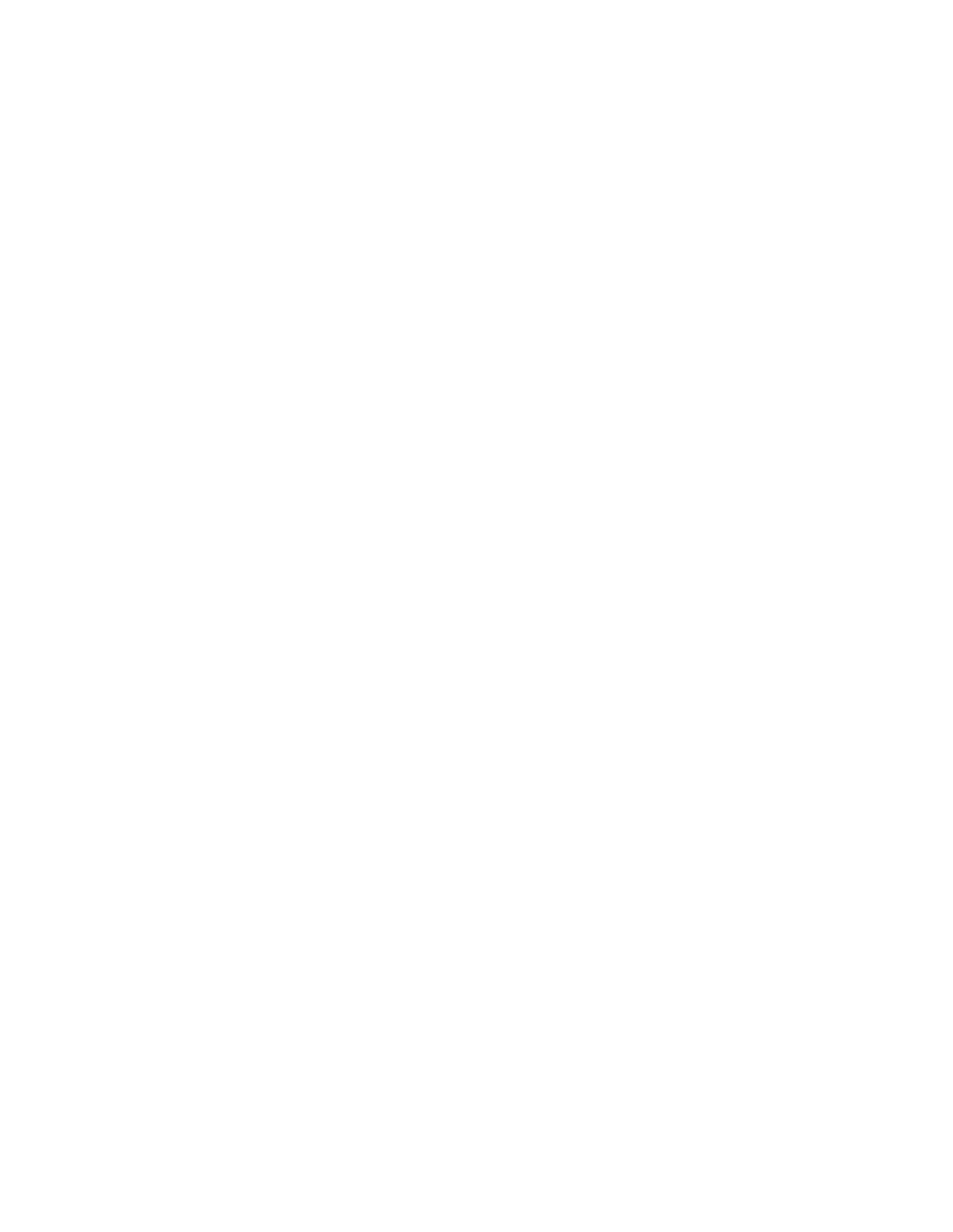# CONTENTS

| I. Introduction<br>II. Disk Operating System<br>DOS Memory Map<br>User Callable Routines<br>User Written Commands<br>Disk Resident Commands<br>Comments about Commands<br>Examples of DOS Calls | 1<br>$\frac{3}{3}$<br>8<br>16<br>17<br>18<br>19 |
|-------------------------------------------------------------------------------------------------------------------------------------------------------------------------------------------------|-------------------------------------------------|
| III. File Management System                                                                                                                                                                     | 21                                              |
| File Control Blocks                                                                                                                                                                             | 22                                              |
| FMS Entry Points                                                                                                                                                                                | 26                                              |
| FMS Global Variables                                                                                                                                                                            | 27                                              |
| Random Files                                                                                                                                                                                    | 37                                              |
| Error Numbers                                                                                                                                                                                   | 38                                              |
| IV. Disk Drivers                                                                                                                                                                                | 41                                              |
| V. Disk Structures                                                                                                                                                                              | 43                                              |
| Diskette Initialization                                                                                                                                                                         | 43                                              |
| Directory Sectors                                                                                                                                                                               | 44                                              |
| Data Sectors                                                                                                                                                                                    | 44                                              |
| Binary Files                                                                                                                                                                                    | 45                                              |
| Text Files                                                                                                                                                                                      | 46                                              |
| VI. Writing Utility Commands                                                                                                                                                                    | 47                                              |
| Example Program                                                                                                                                                                                 | 49                                              |
| VII. The DOS LINK Utility                                                                                                                                                                       | 49                                              |
| VIII. Printer Routines                                                                                                                                                                          | 53                                              |
| The P Utility                                                                                                                                                                                   | 54                                              |
| IX. General Information                                                                                                                                                                         | 57                                              |
| Interrupts in Flex                                                                                                                                                                              | 57                                              |
| System Memory Map                                                                                                                                                                               | 57                                              |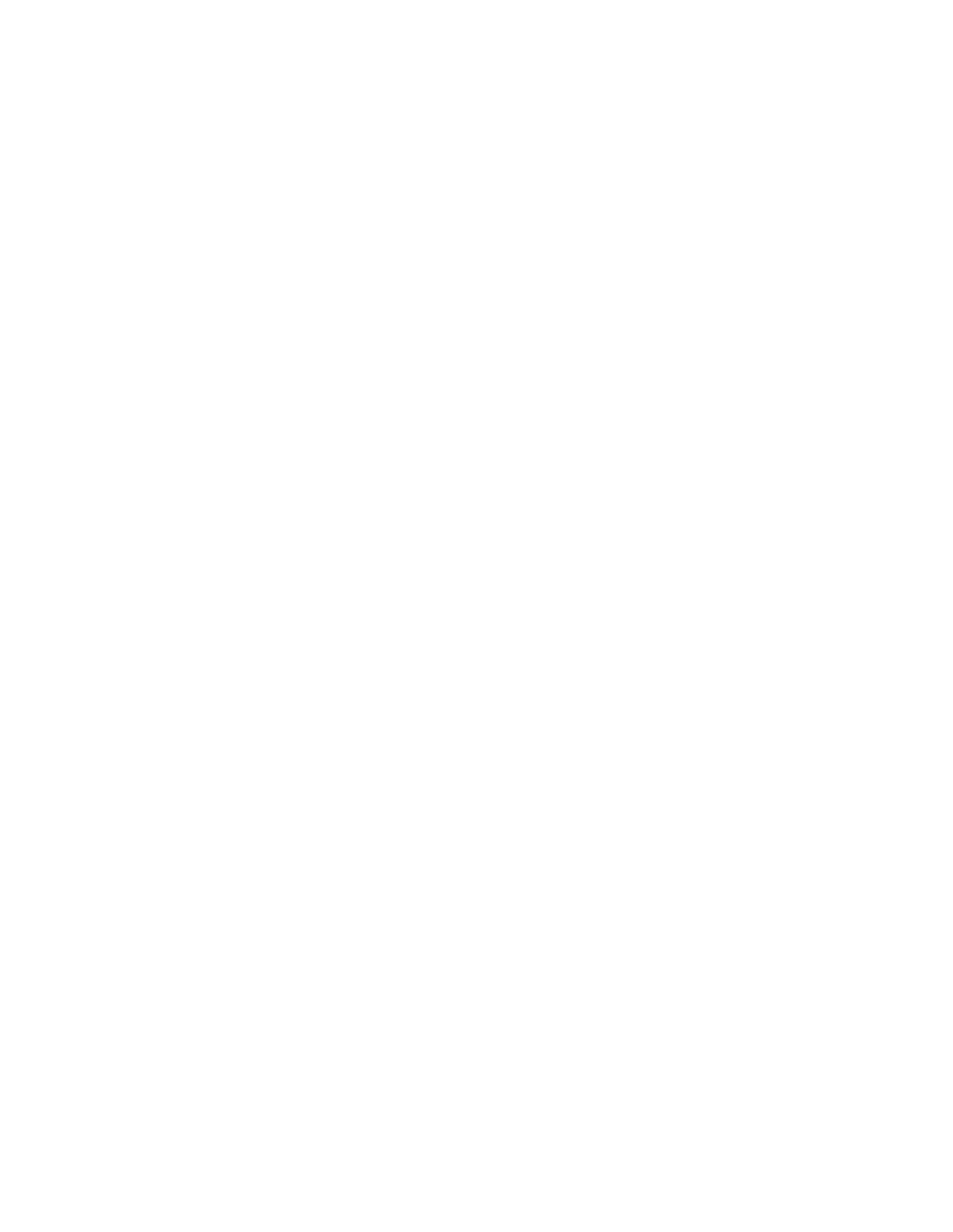Preface

The purpose of the Advanced Programmer's Manual is to provide the assembler language programmer with the information required to make effective use of the available system routines and functions. This manual applies to the 6809 version of FLEX. The programmer should keep this manual close at hand while learning the system. It is organized to make it convenient as a quick reference guide as well as a thorough reference manual. The manual is not written for the novice programmer and assumes the user to have a thorough understanding of assembler language programming techniques.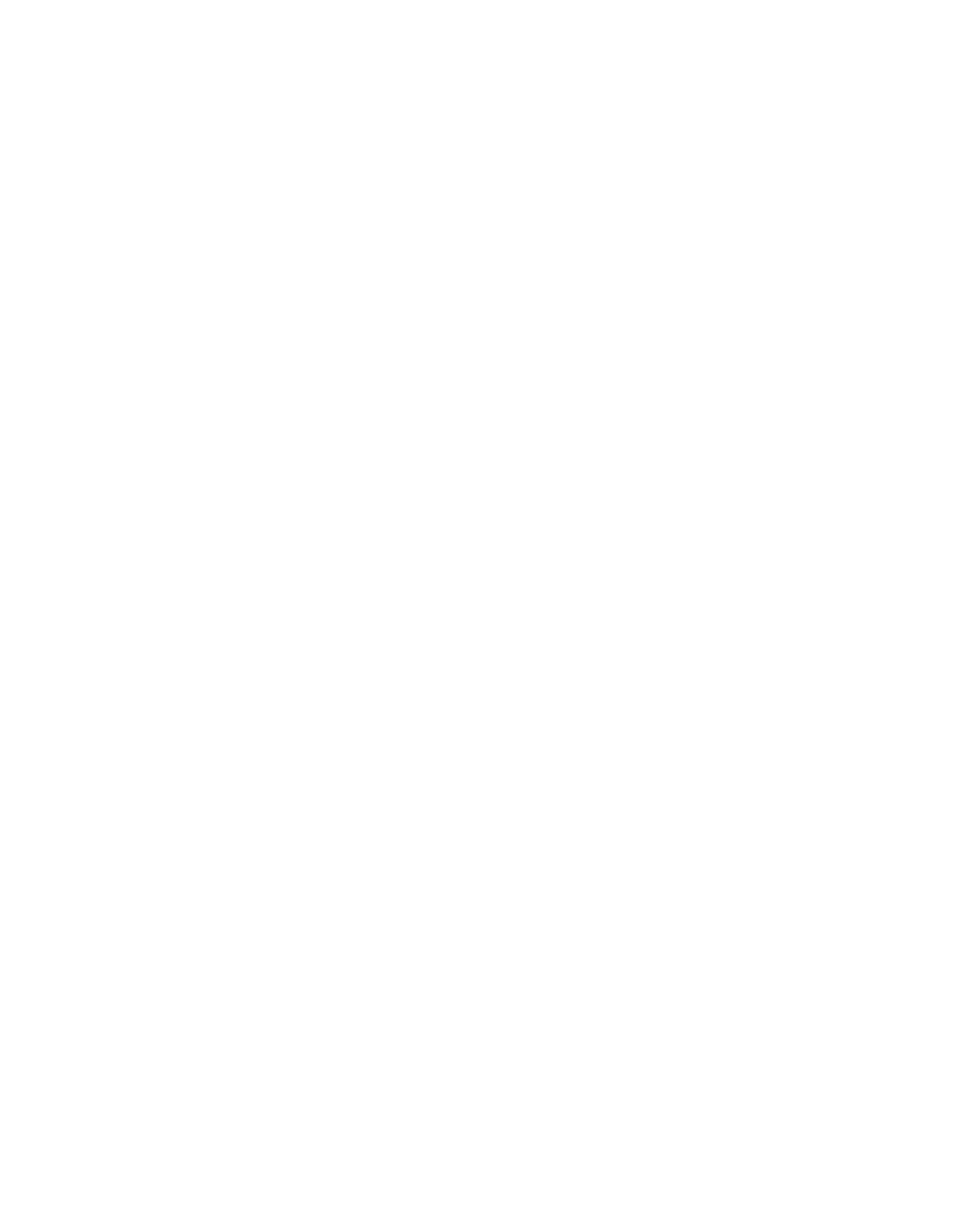# Introduction

The FLEX Operating System consists of three main parts: the Disk Operating System (DOS) which processes commands, the File Management System (FMS) which manages files on a diskette, and the Utility Command Set, which are the user-callable commands. The Utility Command Set is described in the FLEX User's Guide. Details of the Disk Operating System and File Management System portions of FLEX are described in this manual, which is intended for the programmer who wishes to write his own commands or process disk files from his own program.

When debugging programs which use disk files and the File Management System, the user should take the following precautions:

1. Write-protect the system diskette by exposing or covering the write-protect cutout on the diskette. See the FLEX User's Guide for further details on this operation. This will prevent destruction of the system disk in case the program starts running wild.

2. Use an empty scratch diskette as the working diskette to which your program will write any data files. If something goes wrong and the diskette is destroyed, no valuable data will have been lost.

3. Test your program repeatedly, especially with "special cases" of data input which may not be what the progam is expecting. Well-written programs abort gracefully when detecting errors, not dramatically.

A careful programmer, using the information in this manual, should be able to make the fullest use of his floppy disk system.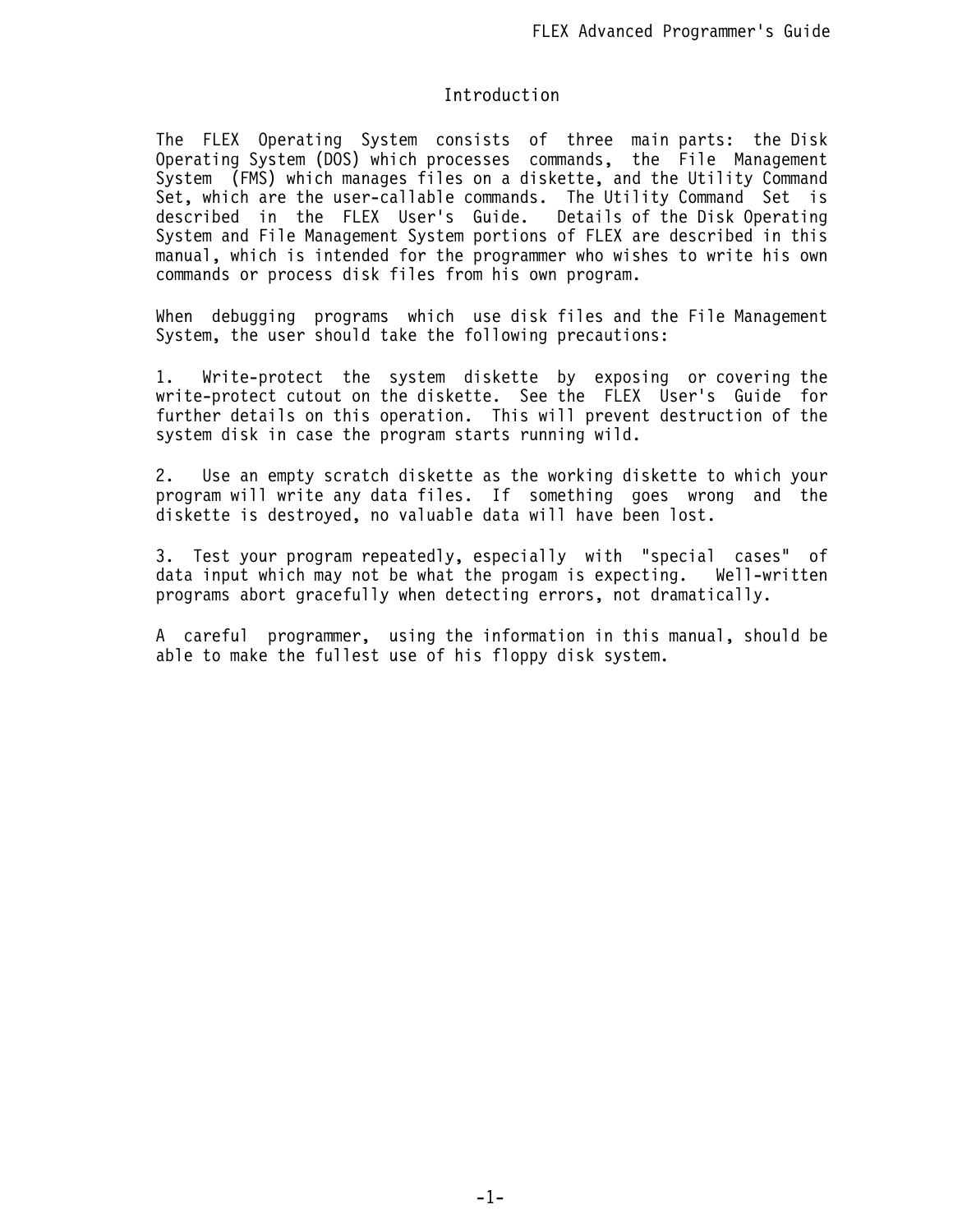# DISCLAIMER

This product is intended for use only as described in this document and the FLEX User's Guide. Technical Systems Consultants will not be responsible for the proper functionng of features or parameters. The user is urged to abide by the warnings and cautions issued in this document lest valuable data or diskettes be destroyed.

# PATCHING "FLEX"

It is not advisable to patch FLEX. Technical Systems Consultants cannot be responsible for any destructive side-effects which may result from attempts to patch FLEX.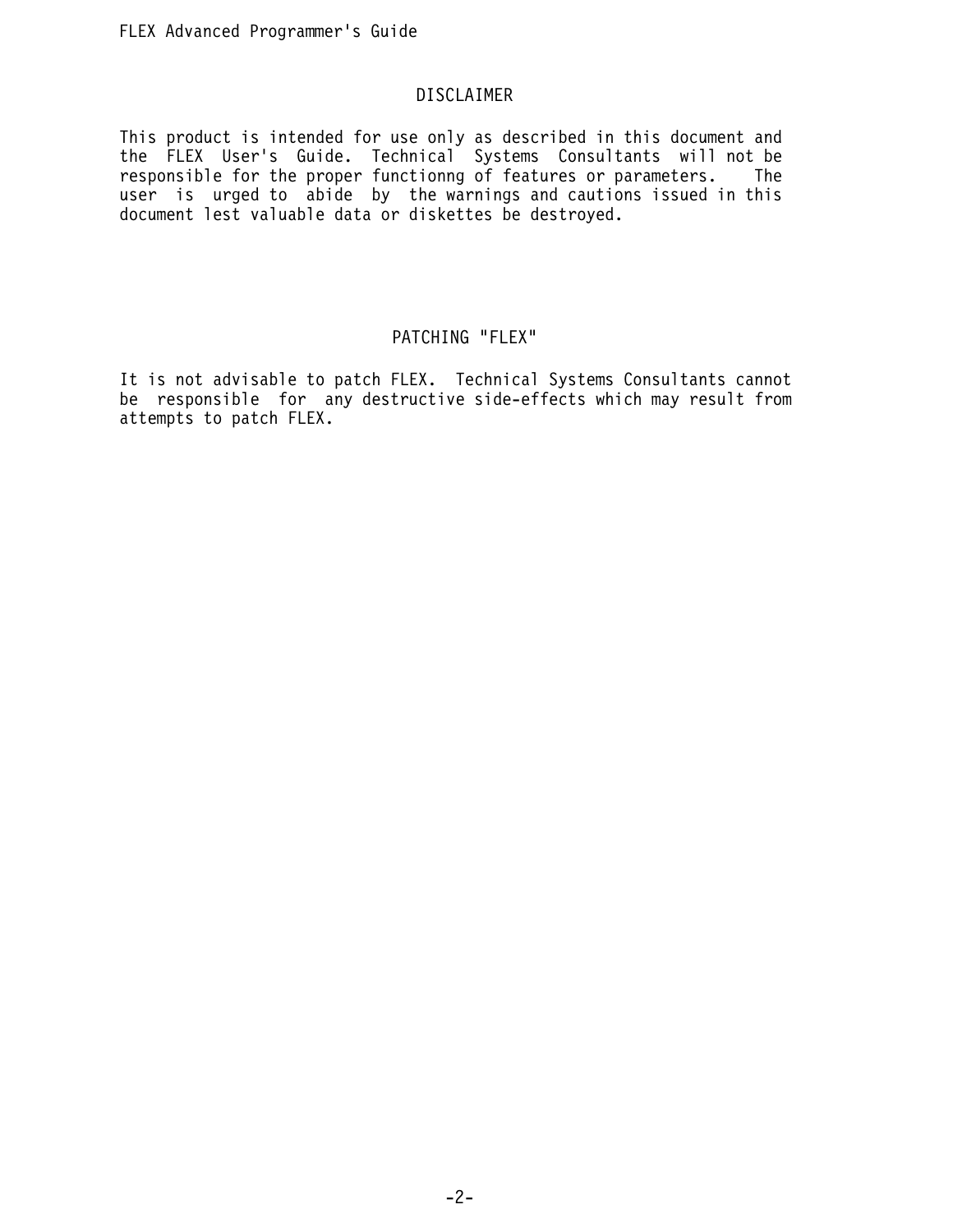# THE DISK OPERATING SYSTEM

The Disk Operating System (DOS) forms the communication link between the user (via a computer terminal) and the File Management System. All commands are accepted through DOS. Functions such as file specification parsing, command argument parsing, terminal I/O, and error reporting are all handled by DOS. The following sections describe the DOS global variable storage locations (Memory Map), the DOS user callable subroutines, and give examples of some possible uses.

## DOS MEMORY MAP

The following is a description of those memory locations within the DOS portion of FLEX which contain information of interest to the programmer. The user is cautioned against utilizing for his own purposes any locations documented as being either "reserved" or "system scratch", as this action may cause destruction of data.

\$C080-\$C0FF - Line Buffer

The line buffer is a 128 byte area into which characters typed at the keyboard are placed by the routine INBUF. All characters entered from the keyboard are placed in this buffer with the exception of control Characters which have been deleted by entering the backspace character do not appear in the buffer, nor does the backspace character itself appear. The carriage return signaling the end of the keyboard input is, however, put in the buffer. This buffer is also used to hold the STARTUP file during a coldstart (boot) operation.

\$CC00 - TTYSET Backspace Character

This is the character which the routine INBUF will interpret as the Backspace character. It is user definable through the TTYSET DOS Utility. Default = \$08, a Ctrl H (ASCII BS).

\$CC01 - TTYSET Delete Character

This is the character which the routine INBUF will interpret as the line cancel or Delete character. It is user definable through the TTYSET DOS Utility. Default = \$18, Ctrl X (ASCII CAN).

\$CC02 - TTYSET End of Line Character

This is the character DOS recognizes as the multiple command per line separator. It is user definable through the TTYSET Utility. Default =  $$3A$ , a colon  $(:).$ 

\$CC03 - TTYSET Depth Count

This byte determins how many lines DOS will print on a page before Pausing or issuing Ejects. It may be set by the user with the TTYSET command. Default = 0.

\$CC04 - TTYSET Width Count

This byte tells DOS how many characters to output on each line. If zero, there is no limit to the number output. This count may be set by the user using TTYSET. Default =  $0$ .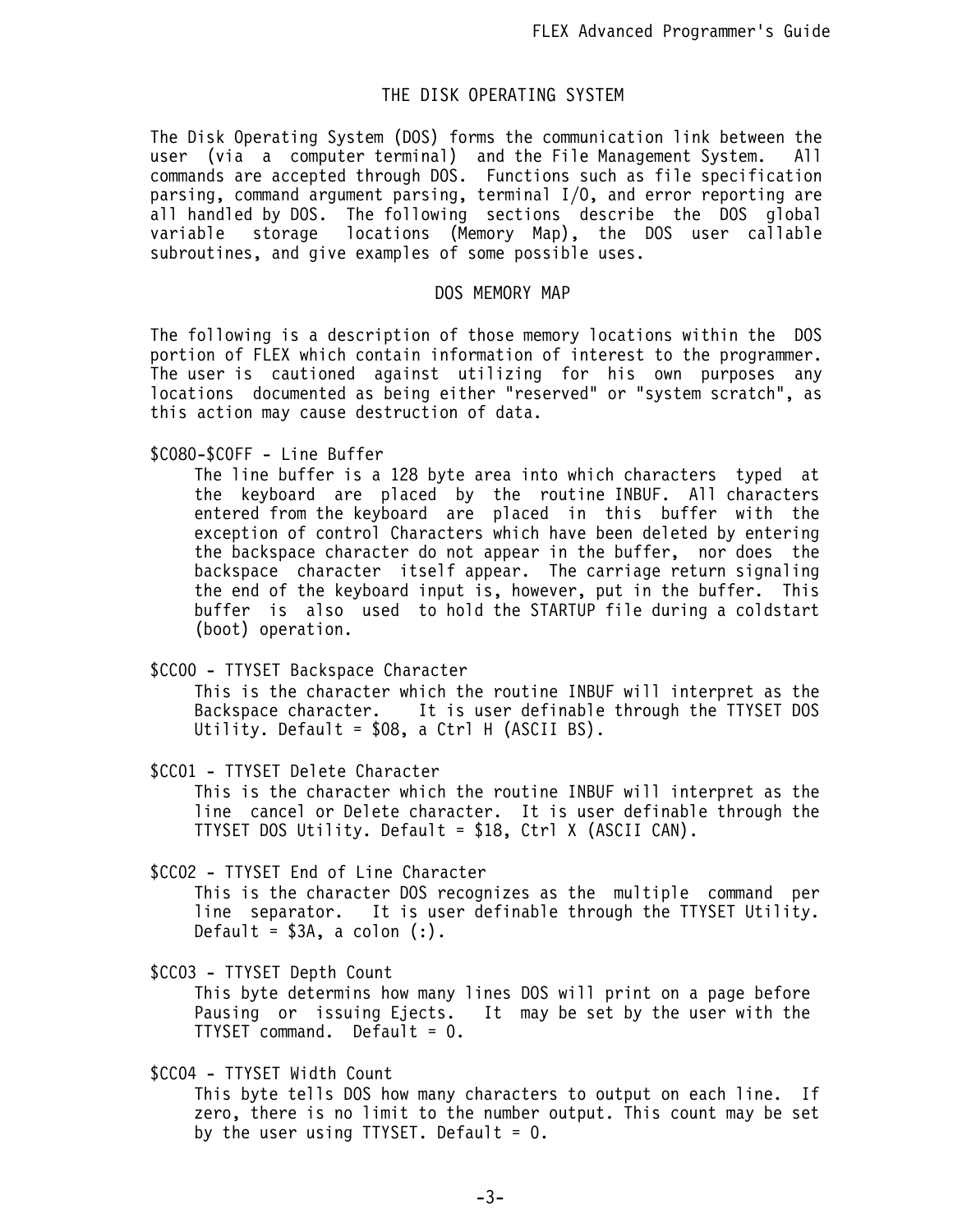\$CC05 - TTYSET Null Count

This byte informs DOS if the number of null or pad characters to be output after each carriage return, line feed pair. This count maybe set using TTYSET. Default = 4.

\$CC06 - TTYSET Tab Character This byte defines a tab character which may be used by other programs, such as the Editor. DOS itself does not make use of the Tab character. Default =  $0$ , no tab character defined.

\$CC07 - TTYSET Backspace Echo Character

This is the character the routine INBUF will echo upon the receipt of a backspace character. If the backspace echo character is set to a \$08, and the backspace character is also a \$08, FLEX will output a space (\$20) prior to the outputting of the backspace echo character. Default =  $0$ .

\$CC08 - TTYSET Eject Count

The Eject Count instructs DOS as to the number of blank lines to be output after each page. (A page is a set of lines equal in number to the Depth Count). If this byte is zero, no Eject lines are output. Default =  $0$ .

- \$CC09 TTYSET Pause Control The Pause byte instructs DOS what action to take after each page is output. A zero value indicates that the pause feature is enabled; a non-zero value, pause is disabled. Default = \$FF, pause disabled.
- \$CC0A TTYSET Escape Character The Escape character causes DOS to pause after an output line. Default = \$1B, ASCII ESC.

\$CC0B - System Drive Number

This is the number of the disk drive from which commands are loaded. If this byte is \$FF, both drives 0 and 1 will be searched. Default = drive  $#0.$ 

\$CC0C - Working Drive Number

This is the number of the default disk drive referenced for non-command files. If this byte is \$FF, both drives 0 and 1 will be searched. Default = drive  $#0$ .

\$CC0D - System Scratch

\$CC0E-\$CC10 - System Date Registers

These three bytes are used to store the system date. It is stored in binary form with the month in the first byte, followed by the day, then the year. The year byte contains only the tens and ones digits.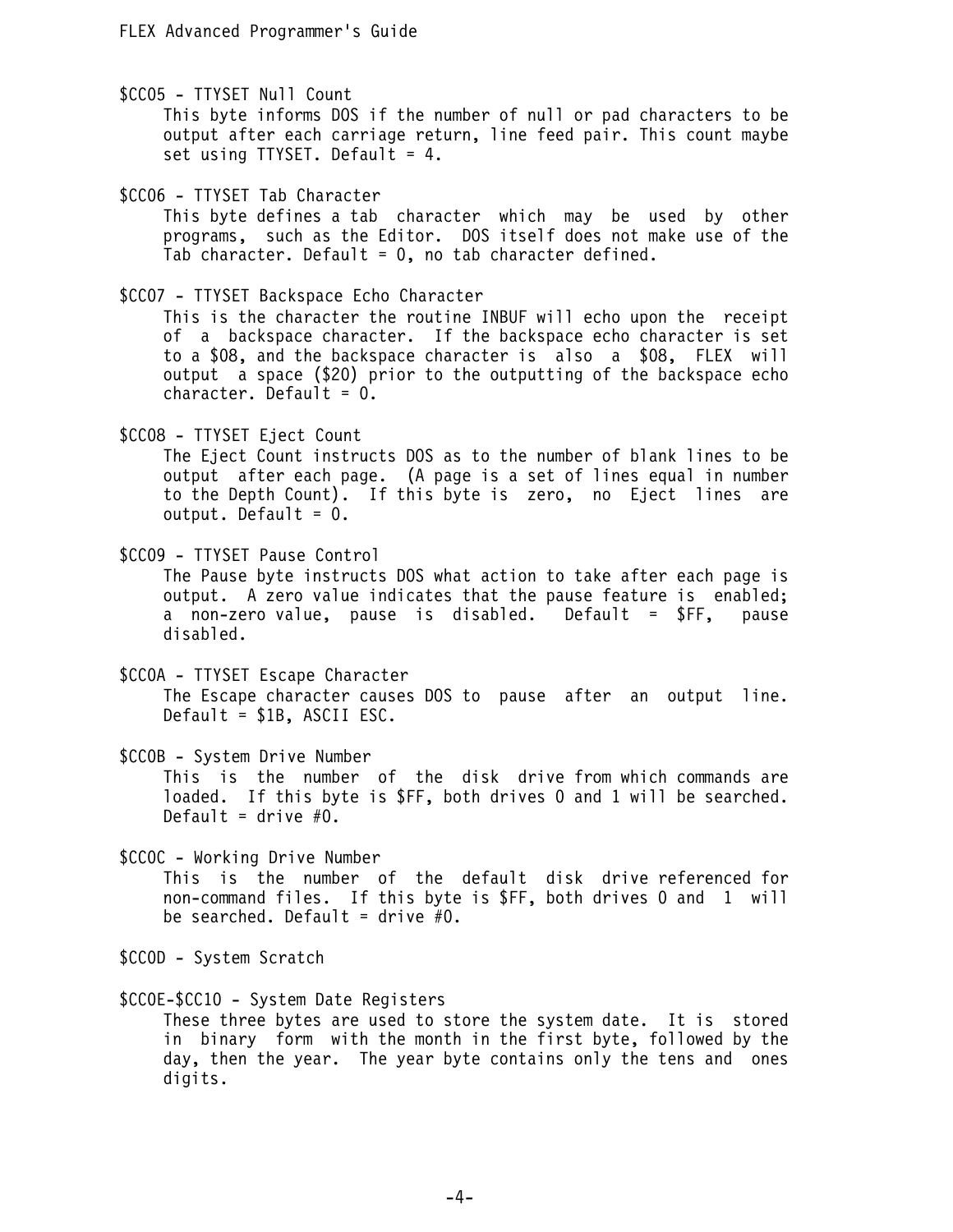\$CC11 - Last Terminator

This location contains the most recent non-alphanumeric character encountered in processing the line buffer. See commentary on the routines NXTCH and CLASS in the section "User-Callable System Routines".

\$CC12-\$CC13 - User Command Table Address

The programmer may store into these locations the address of a command table of his own construction. See the section called "User-Written commands" for details. Default = 0000, no user command table is defined.

\$CC14-\$CC15 - Line Buffer Pointer

These locations contain the address of the next character in the Line Buffer to be precessed. See documentation of the routines INBUFF, NXTCH, GETFIL, GETCHR, and DOCMND in the section "User-Callable System Routines" for instances of its use.

\$CC16-\$CC17 - Escape Return Register

These locations contain the address to which to jump if a RETURN is typed while output has been stopped by an Escape Character. See the FLEX User's Guide, TTYSET, for information on Escape processing. See also the documentation for the routine PCRLF in the section "User-Callable System Routines" for details.

\$CC18 - Current Character

This location contains the most recent character taken from the Line Buffer by the NXTCH routine. See documentation of the NXTCH routine for additional details.

\$CC19 - Previous Character

This location contains the previous character taken from the Line Buffer by the NXTCH routine. See documentation of the NXTCH routine for additional details.

\$CC1A - Current Line Number

This location contains a count of the number of lines currently on the page. This value is compared to the Line Count value to determine if a full page has been printed.

\$CC1B-\$CC1C - Loader Address Offset

These locations contain the 16-bit bias to be added to the load address of a routine being loaded from the disk. See documentation of the System Routine LOAD for details. These locations are also used as scratch by some system routines.

\$CC1D - Transfer Flag

After a program has been loaded from the disk (see LOAD documentation), this location is non-zero if a transfer address was found during the loading proc This location is also used as scratch by some system routines.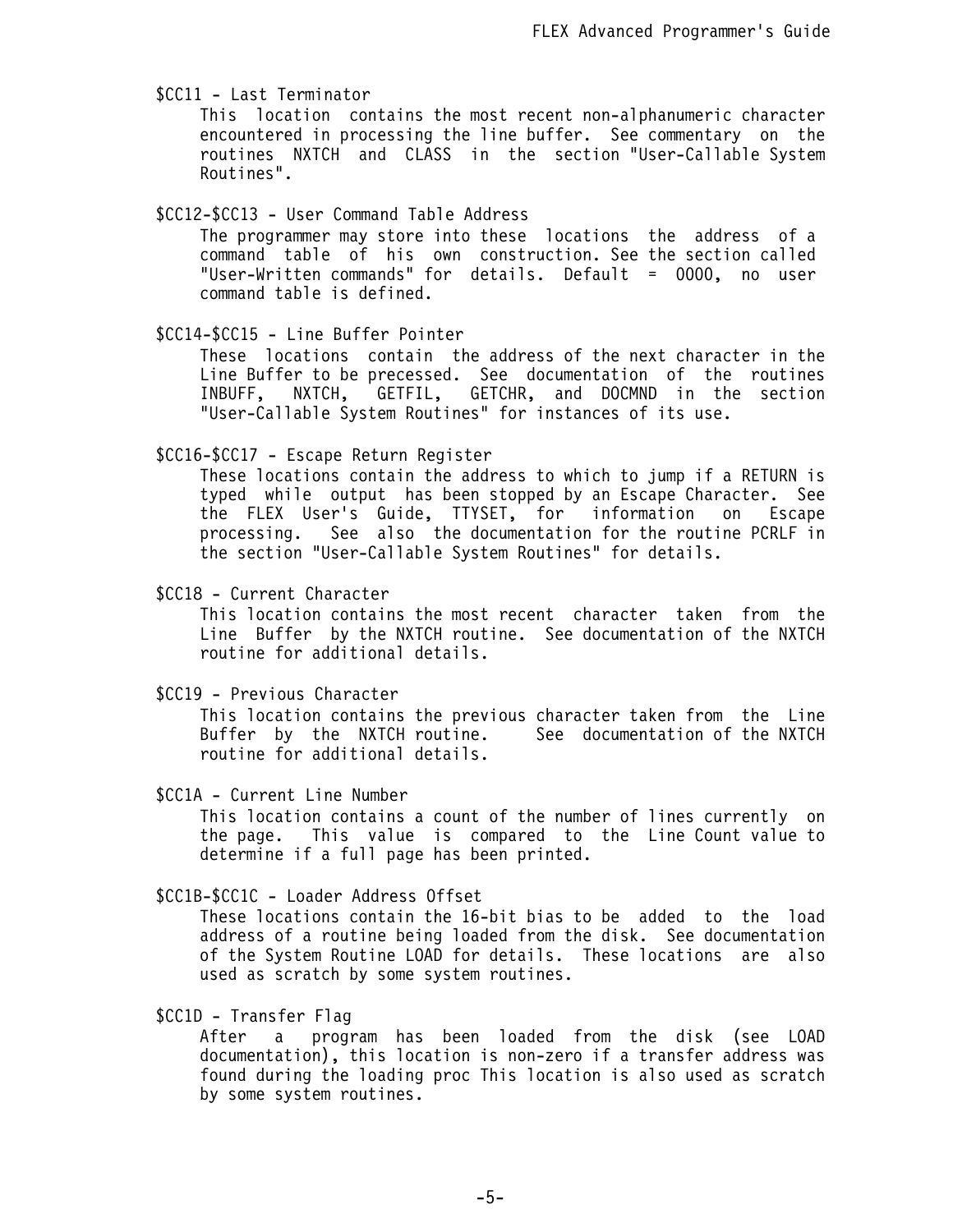# \$CC1E-\$CC1F - Transfer Address

If the Tranfer Flag was set non-zero by a load from the disk (see LOAD documentation), these locations contain the last transfer address encountered. If the Transfer Flag was set zero by the disk load, the content of these locations is indeterminate.

#### \$CC20 - Error Type

This location contains the error number returned by several of the File Management System functions. See the "Error Numbers" section of this document for an interpretation of the error numbers.

#### \$CC21 - Special I/O Flag

If this byte is non-zero, the PUTCHR routine will ignore the TTYSET Width feature and also ignore the Escape Character. The routine RSTRIO clears this byte. Default =  $0$ .

# \$CC22 - Output Switch

If zero, output performed by the PUTCHR routine is through the routine OUTCH. If non-zero, the routine OUTCH2 is used. See documentation of these routines for details.

#### \$CC23 - Input Switch

If zero, input performed by GETCHR is through the routine INCH. If it is non-zero, the routine INCH2 is used. See documentation of these routines for details.

#### \$CC24-\$CC25 - File Output Address

These bytes contain the address of the File Control Block being used for file output. If the bytes are zero, no file output is performed. See PUTCHR description for details. These locations are set by RSTRIO.

# \$CC26-\$CC27 - File Input Address

These bytes contain the address of the File Control Block being used for file input. If the bytes are zero, no file input is performed. The routine RSTRIO clears these bytes. See GETCHR for details.

\$CC28 - Command Flag

This location is non-zero if DOS was called from a user program via the DOCMND entry point. See documentation of DOCMND for details.

\$CC29 - Current Output Column

This location contains a count of the number of characters currently in the line being output to the terminal. This is compared to the TTYSET Width Count to determine when to start a new line. The output of a control character resets this count to zero.

\$CC2A - System Scratch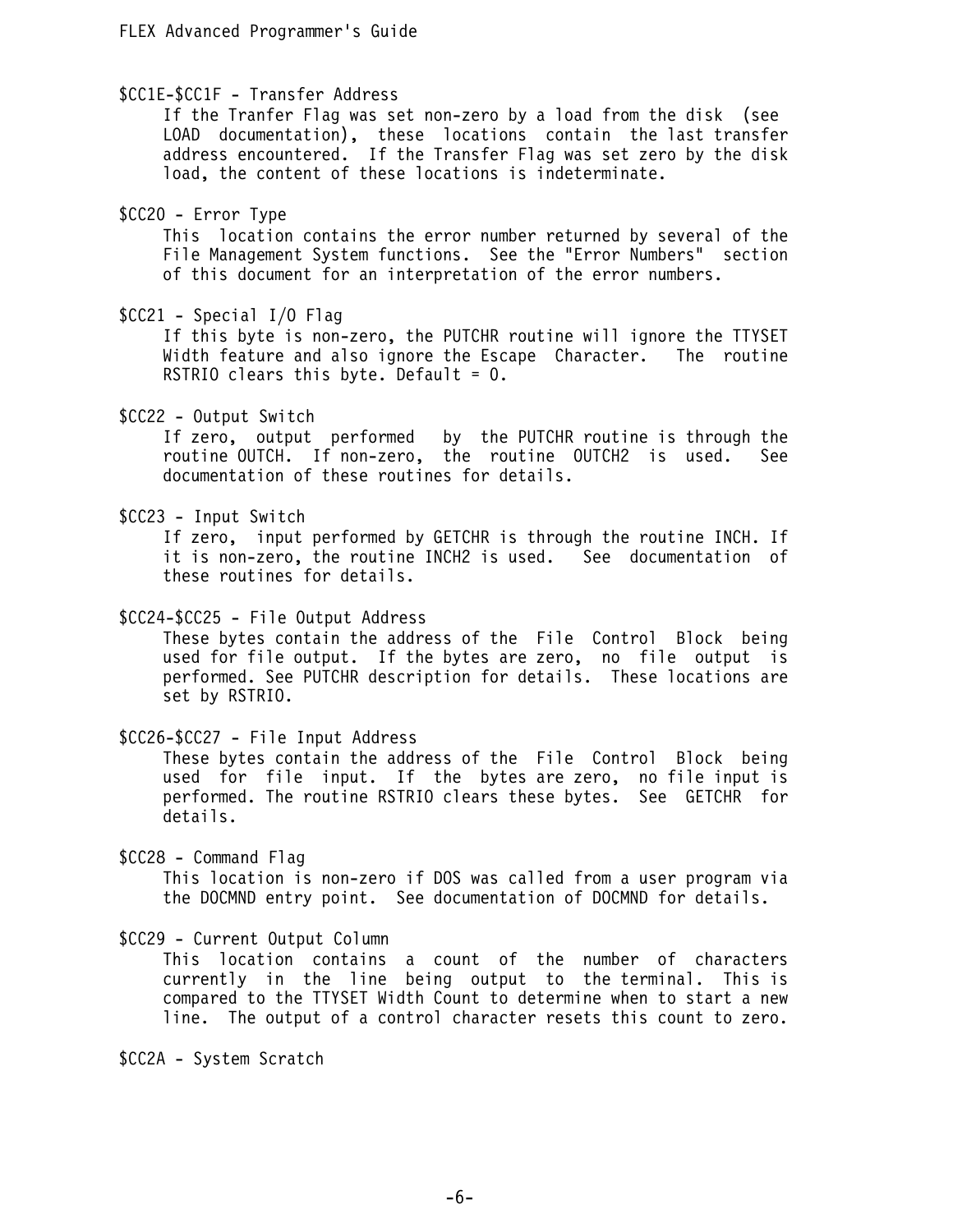\$CC2B-\$CC2C - Memory End

These two bytes contain the end of user memory. This location is set during system boot and may be read by programs requiring this information.

\$CC2D-\$CC2E - Error Name Vector

If these bytes are zero, the routine RPTERR will use the file ERRORS.SYS as the error file. If they are non-zero, they are assumed to be the address of an ASCII string of characters (in directory format) of the name of the file to be used as the error file. See the description of RPTERR for more details.

\$CC2F - File Input Echo Flag

If this byte is non-zero (default) and input is being done through a file, the character input will be echoed to the output channel. If this byte is zero, the character retrieved will not be echoed.

\$CC30-CC32 - System Scratch

\$CC33 - CPU Type Flag

This flag indicates the type of computer system that is running Flex. If the type of computer is unknown, this byte contains zero.

\$CC35-\$CC36 - Reserved Printer Area Pointer

These two bytes contain the address of the reserved printer driver area. If no area has been assigned via the RM command, these bytes will contain zero.

\$CC37-\$CC38 - Printer Area Length

These two bytes contain the length of the reserved printer area. If no area has been assigned, these bytes contain zero.

\$CC3C-CCBF - System Constants

\$CCC0-\$CCD7 - Printer Initialize

This area is reserved for the overlay of the system printer initialization subroutine vectors.

\$CCD8-\$CCE7 - Printer Ready Check

This area is reserved for the overlay of the system "check for printer ready" subroutine vector.

\$CCE4-\$CCF7 - Printer Output

This area is reserved for the overlay of the system printer output character routine vector. See Printer Routine descriptions for details.

\$CCF8-\$CCF7 - System Scratch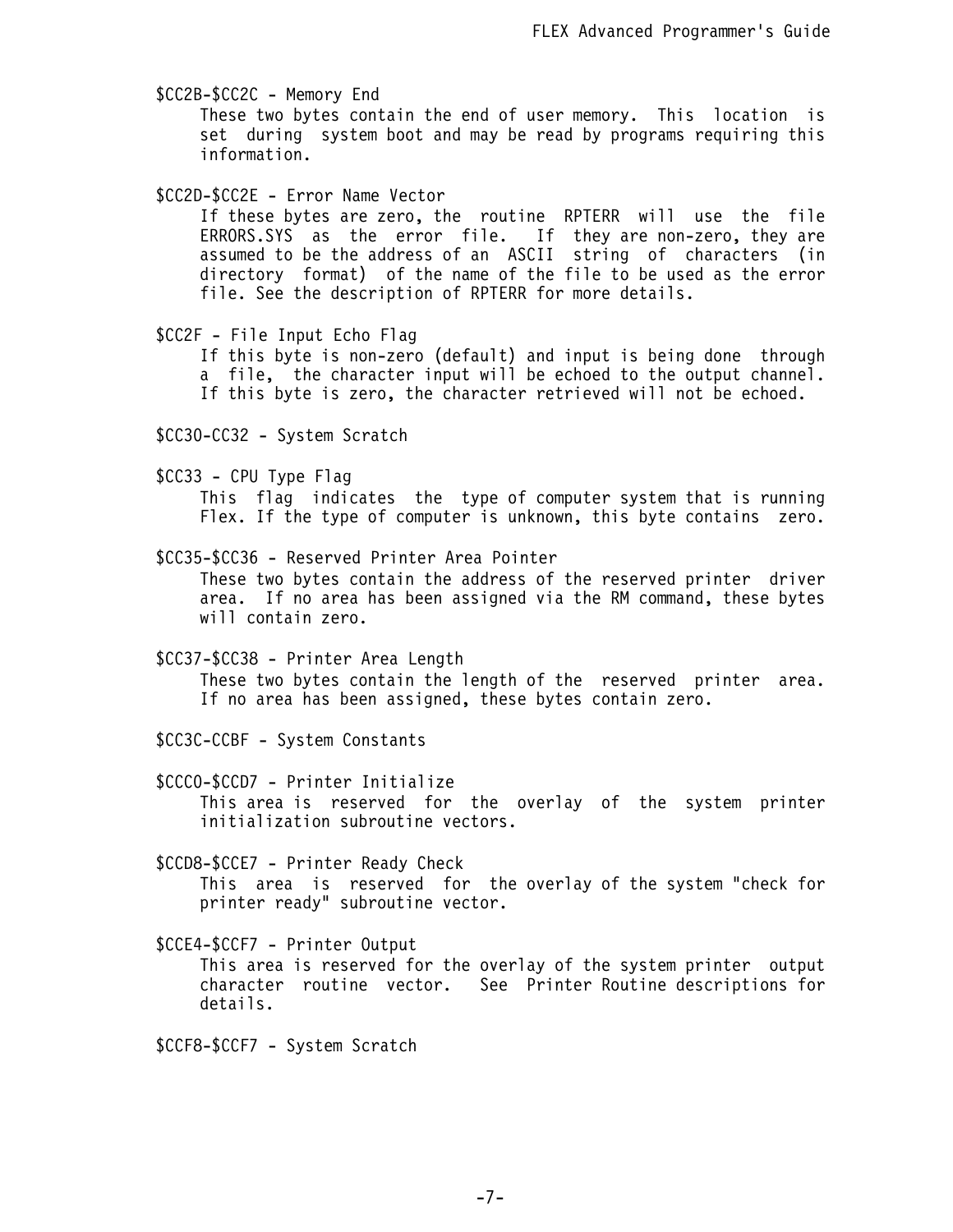# USER-CALLABLE SYSTEM ROUTINES

Unless specifically documented otherwise, the contents of all registers should be presumed destroyed by calls to these routines. All routines, unless otherwise indicated, should be called with a JSR instruction. In the 6809 version of FLEX the Y and U registers are preserved across all the following routines. The A,B, and X registers should be considered changed except where noted otherwise. Often a value or status is returned in one of these registers.

\$CD00 (COLDS) Coldstart Entry Point

The BOOT program loaded from the disk jumps to this address to initialize the FLEX system. Both the Disk Operating System (DOS) portion and the File Management System portion (FMS) of FLEX are initialized. After initialization, the FLEX title line is printed and the STARTUP file, if one exists, is loaded and executed. This entry point is only for use by the BOOT program, not by user programs. Indiscriminate use of the Coldstart Entry Point by user programs could result in the destruction of the diskette. Documentation of this routine is included here only for completeness.

\$CD03 (WARMS) Warmstart Entry Point

This is the main re-entry point into DOS from user programs. A JMP instruction should be used to enter the Warmstart Entry Point. At this point, the main loop of DOS is entered. The main loop of DOS checks the Last Terminator location for a TTYSET end-of-line character. If one is found, it is assumed that there is another command on the line, and DOS attempts to process it. If no end-of-line is in the Last Terminator location DOS assumes that the current command line is finished, and looks for a new line to be input from the keyboard. If, however, DOS was called from a user program through the DOCMND entry point, control will be returned to the user program when the end of a command line is reached.

\$CD06 (RENTER) DOS Main Loop Re-entry Point

This is a direct entry point into the DOS main loop. None of the Warmstart initialization is performed. This entry point must be entered by a JMP instruction. Normally, this entry point is used internally by DOS and user-written programs should not have need to use it. For an example of use, see "Printer Driver" section for details.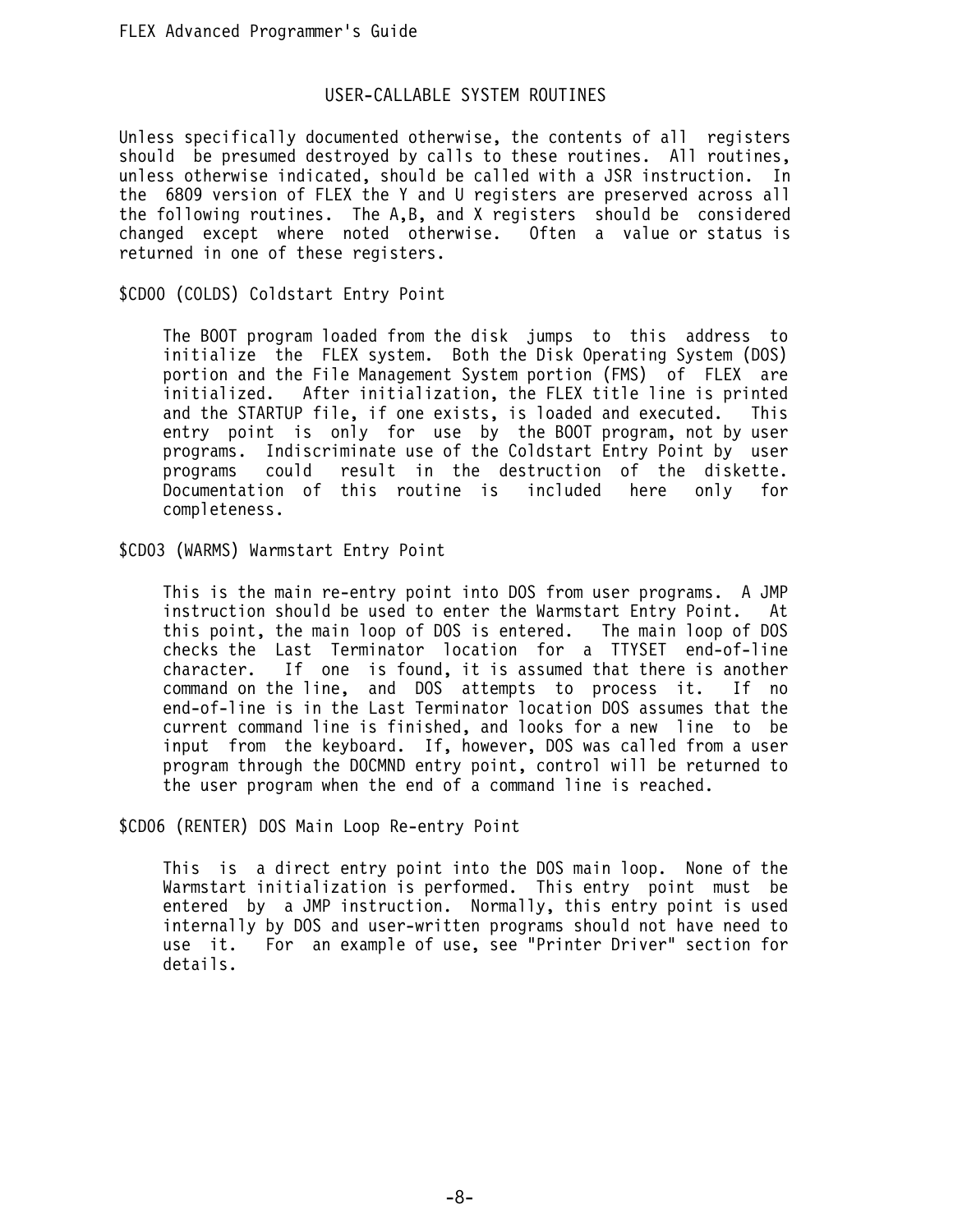\$CD09 (INCH) Input Character \$CD0C (INCH2) Input Character

> Each of these routines inputs one character from the keyboard, returning it to the calling program in the A-register. The address portion of these entries points to a routine in the Custom I/O package. They may be altered by changing that package. The GETCHR routine normally uses INCH but may be instructed to use INCH2 by setting the "Input Switch" non-zero (see Memory Map). The users's program may change the jump vector at the INCH address to refer to some other input routine such as a routine to get a character from paper tape. The INCH2 address should never be altered. The Warmstart Entry Point resets the INCH jump vector to the same routine as INCH2 and sets the Input Switch to zero. RSTRIO also resets these bytes. User programs should use the GETCHR routine, documented below, rather than calling INCH, because INCH does not check the TTYSET parameters.

\$CD0F (OUTCH) Output Character \$CD12 (OUTCH2) Output Character

> On entry to each of these routines, the A-register should contain the character b Both of these routines output the character in the A-register to an output device. The OUTCH routine usually does the same as OUTCH2; however, OUTCH may be changed by programs to refer to some other output routine. For example, OUTCH may be changed to drive a line printer. OUTCH2 is never changed, and always points to the output routine in the Custom I/O package. This address may not be patched to refer to some other output routine. The routine PUTCHR, documented below, calls one of these two routines, depending on the content of the location "Output Switch" (see Memory Map). The Warmstart Entry Point resets the OUTCH jump vector to the same routine as OUTCH2, and sets the Output Switch to zero. RSTRIO also resets these locations. User routines should use PUTCHR rather than calling OUTCH or OUTCH2 directly since these latter two do not check the TTYSET parameters.

\$CD15 (GETCHR) Get Character

This routine gets a single character from the keyboard. The character is returned to the calling program in the A-register. The Current Line Number location is cleared by a call to GETCHR. Because this routine honors the TTYSET parameters, its use is preferred to that of INCH. If the location "Input Switch" is non-zero, the routine INCH2 will be used for input. If zero, the byte at "File Input Address" is checked. If it is non-zero, the address at this location is used as a File Control Block of a previously opened input file and a character is retrieved from the file. If zero, a character is retrieved via the INCH routine. The X and B registers are preserved.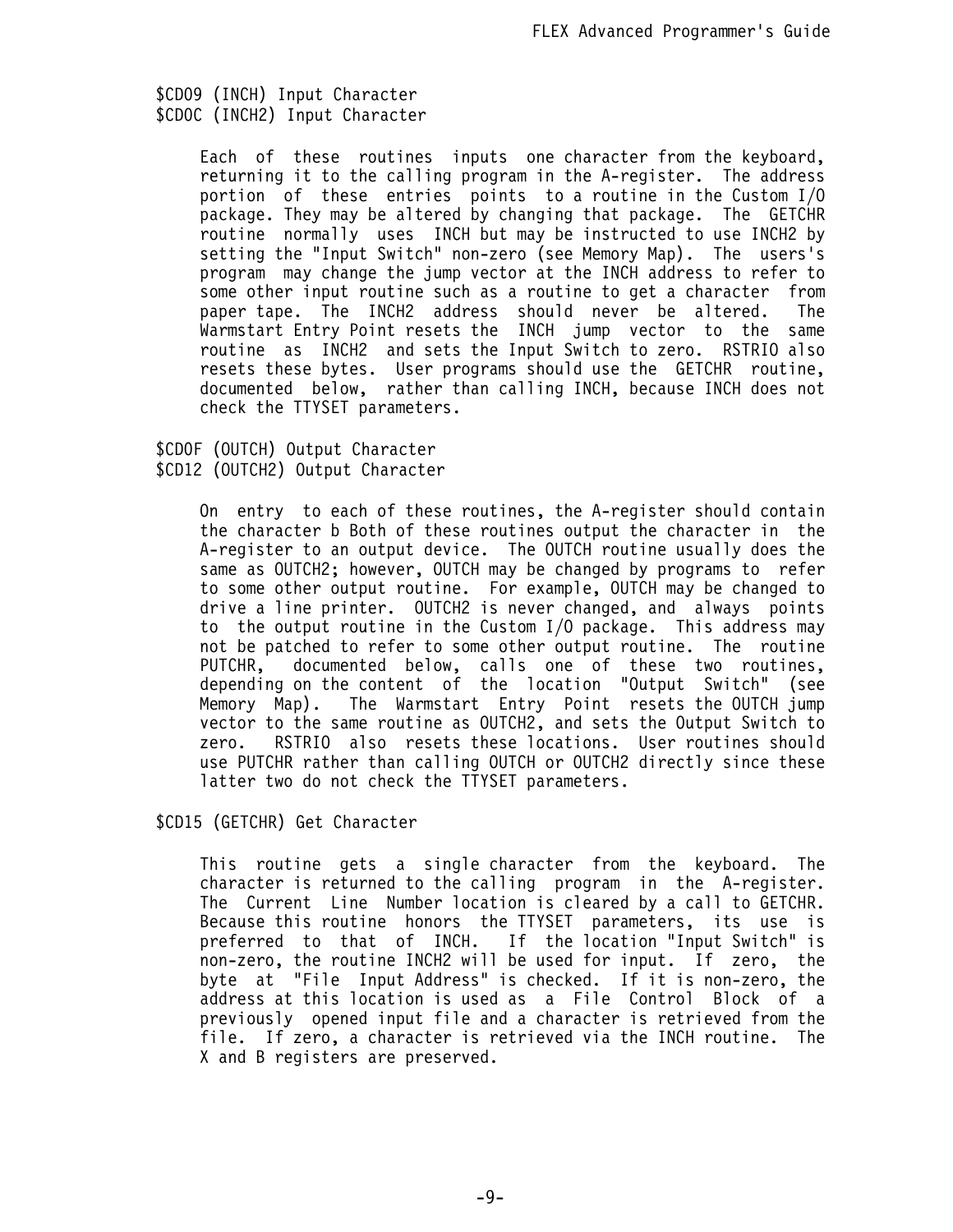# \$CD18 (PUTCHR) Put Character

This routine outputs a character to a device, honoring all of the TTYSET parameters. On entry, the character should be in the A-register. If the "Special I/O Flag" (see Memory Map) is zero, the column count is checked, and a new line is started if the current line is full. If an ACIA is being used to control the monitor terminal, it is checked for a TTYSET Escape Character having been typed. If so, output will pause at the end of the current line. If the location "Output Switch" is non-zero, the routine OUTCH2 is used to send the character. If zero, the location File Output Address is checked. If it is non-zero the contents of this location is used as a address of a File Control Block of a previously opened for write file, and the character is written to the file. If zero, the routine OUTCH is called to process the character. Normally, OUTCH sends the character to the terminal. The user program may, however, change the address portion of the OUTCH entry point to go to another character output routine. The X and B registers are preserved.

# \$CD1B (INBUFF) Input into Line Buffer

This routine inputs a line from the keyboard into the Line Buffer. The TTYSET Backspace and Delete characters are checked and processed if encountered. All other control characters except RETURN and LINE FEED, are ignored. The RETURN is placed in the buffer at the end of the line. A LINE FEED is entered into the buffer as a space character but is echoed back to the terminal as a Carriage Return and Line Feed pair for continuation of the text on a new line. At most, 128 characters may be entered on the line, including the final RETURN. If more are entered, only the first 127 are kept, the RETURN being the 128th. On exit, the Line Buffer Pointer is pointing to the first character in the Line Buffer. Caution: The command line entered from the keyboard is kept in the Line Buffer. Calling INBUFF from a user program will destroy the command line, including all unprocessed commands on the same line. Using INBUFF and the Line Buffer for other than DOS commands may result in unpredictable side-effects.

\$CD1E (PSTRNG) Print String

This routine is similar to the PDATA routine in SWTBUG and DISKBUG. On entry, the X-register should contain the address of the first character of the string to be printed. The string must end with an ASCII EOT character (\$04). This routine honors all of the TTYSET conventions when printing the string. A carriage return and line feed are output before the string. The B register are preserved.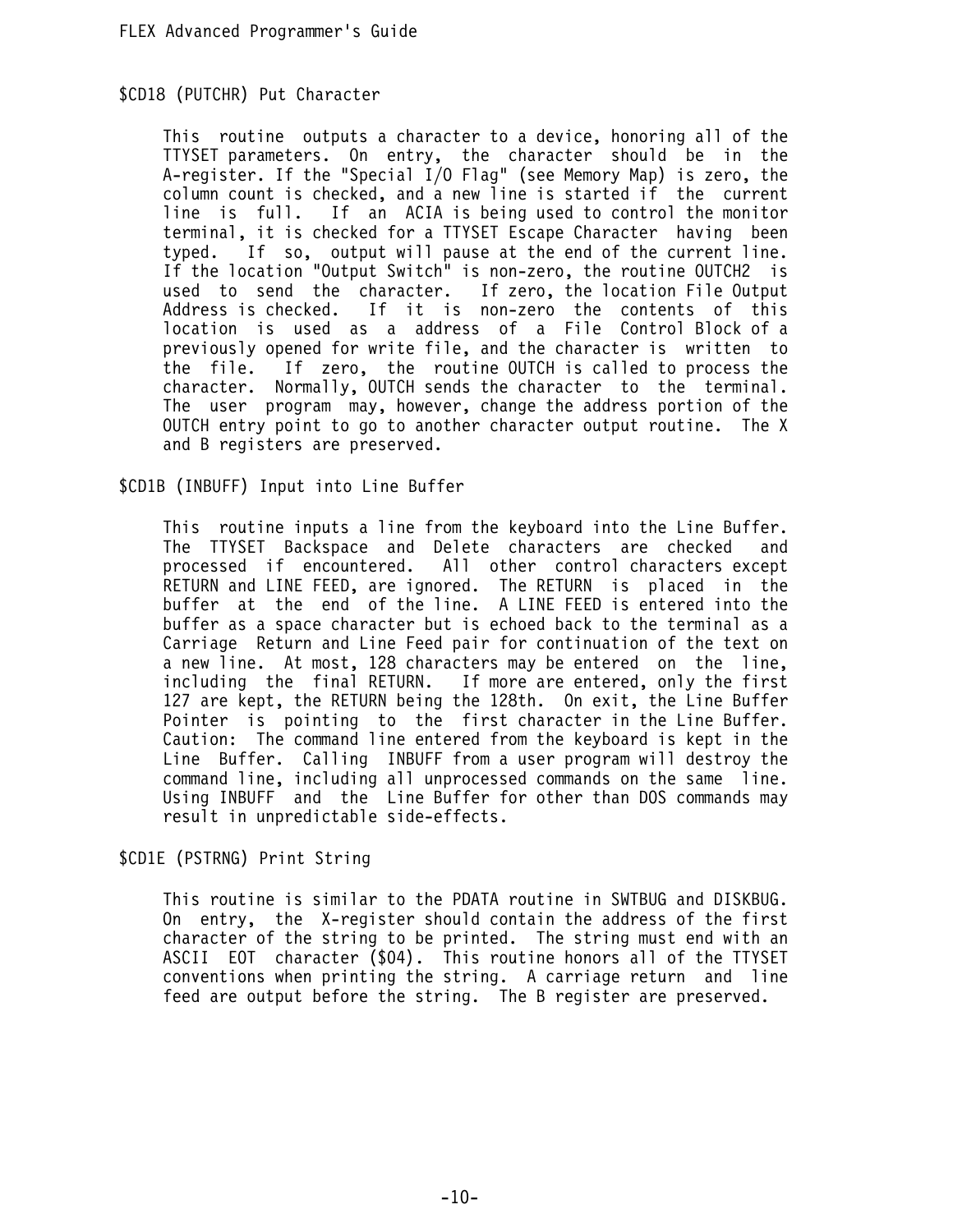\$CD21 (CLASS) Classify Character

This routine is used for testing if a character is alphanumeric (i.e. a letter or a number). On entry, the character should be in the A-register. If the character is alphanumeric, the routine returns with the carry flag cleared. If the character is not alphanumeric, the carry flag is set and the character is stored in the Last Terminator location. All registers are preserved by this routine.

# \$CD24 (PCRLF) Print Carriage Return and Line Feed

In addition to printing a carriage return and line feed, this routine checks and honors several TTYSET conditions. On entry, this routine checks for a TTYSET Escape Character having been entered while the previous line was being printed. If so, the routine waits for another TTYSET Escape Character a RETURN to be typed. If a RETURN was entered, the routine clears the Last Termi location so as to ignore any commands remaining in the command line, and then jumps to the address contained in the Escape Return Register locations. Unless changed by the user's program, this address is that of the Warmstart Entry Point. If, instead of a RETURN, another TTYSET Escape Character was typed, or it wasn't necessary to wait for one, the Current Line Number is checked. If the last line of the page has been printed and the TTYSET Pause feature is enabled, the routine waits for a RETURN or a TTYSET Escape Character, as above. Note that all pausing is done before the carriage return and line feed are printed. The carriage return and line feed are now printed, followed by the number of nulls specified by the TTYSET Null Count. If the end of the page was encountered on entry to this routine, an "eject" is performed by issuing additional carriage return, line feeds, and nulls until the total number of blank lines is that specified in the TTYSET Eject Count. The X register is preserved.

\$CD27 (NXTCH) Get Next Buffer Character

The character in location Current Character is placed in location Previous Character. The character to which the Line Buffer Pointer points is taken from the Line Buffer and saved in the Current Character location. Multiple spaces are skipped so that a string of spaces looks no different than a single space. The Line Buffer Pointer is advanced to point to the next character unless the character just fetched was a RETURN or TTYSET End-Of-Line character. Thus, once an End-of-Line character or RETURN is encountered, additional calls to NXTCH will continue to return the same end-of-line character or RETURN. NXTCH cannot be used to cross into the next command in the buffer. NXTCH exits through the routine CLASS, automatically classifying the character. On exit, the character is in the A-register, the carry is clear if the character is alphanumeric, and the B-register and X- register are preserved.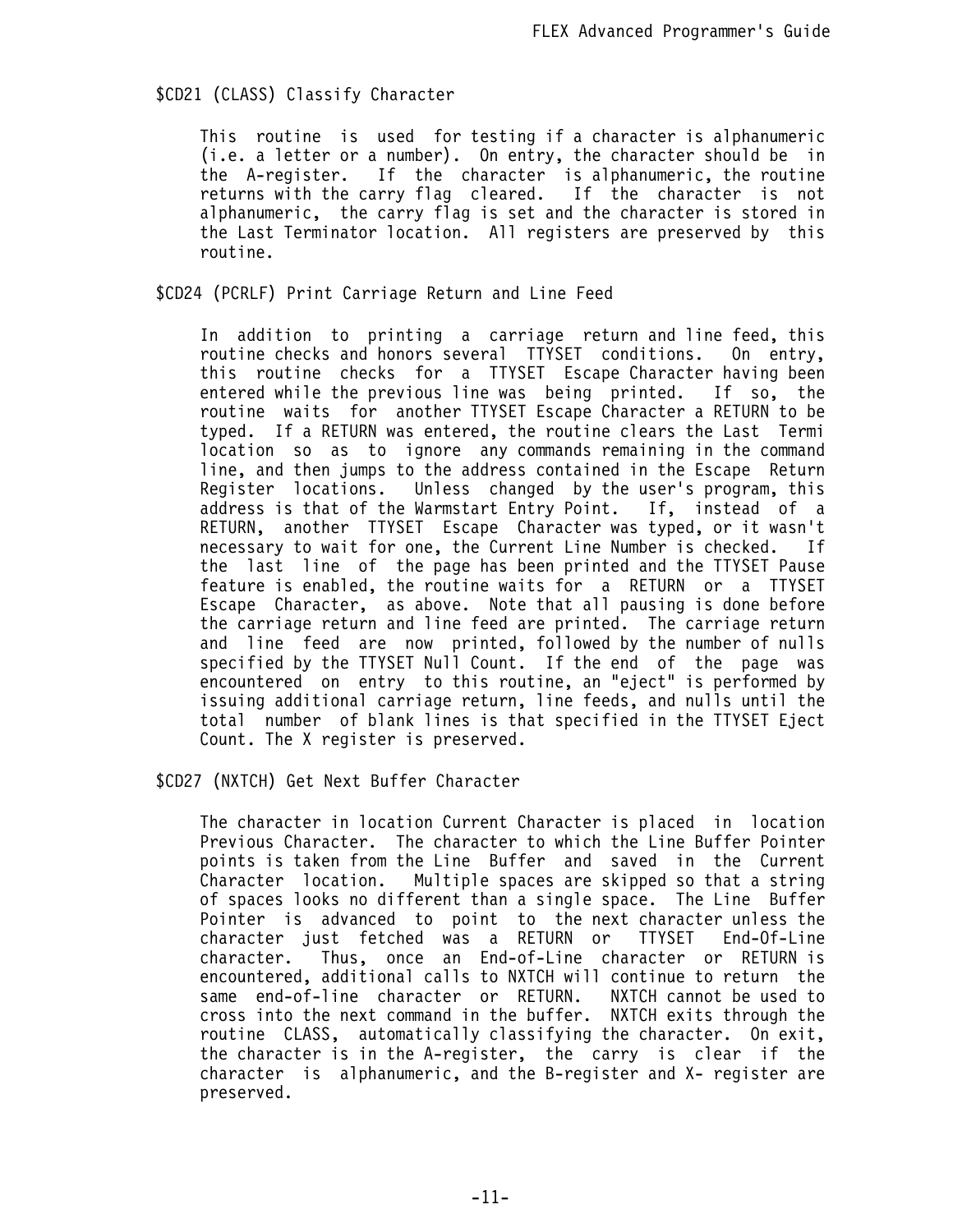# \$CD2A (RSTRIO) Restore I/O Vector

This routine forces the OUTCH jump vector to point to the same routine as does the OUTCH2 vector. The Output Switch location and the Input Switch location are set to zero. The INCH jump vector is reset to point to the same address as the INCH2 vector. Both the File Input Address and the File Output Address are set to zero. The A-register and B-register are preserved by this routine

# \$CD2D (GETFIL) Get File Specification

On entry to this routine, the X-register must contain the address of a File Control Block (FCB), and the Line Buffer Pointer must be pointing to the first character of a file specification in the Line Buffer. This routine will parse the file specification, storing the various components in the FCB to which the X-register points. If a drive number was not specified in the file specification, the working drive number will be used. On exit, the carry bit will be clear if no error was detected in processing the file specification. The carry bit will be set if there was a format error int the file specifiation. If no extension was specified in the file specification, none is stored. The calling program should set the default extension desired after GETFIL has been called by using the SETEXT routine. The Line Buffer Pointer is left pointing to the character immediately beyond the separator, unless the separator is a carriage return or End of Line character. If an error was detected, Error number 21 is stored in the error status byte of the FCB. The X register is preserved with a call to this routine.

\$CD30 (LOAD) File Loader

On entry, the system File Control Block (at \$C840) must contain the name of a file which has been opened for binary reading. This routine is used to load binary files only, not text files. The file is read from the disk and stored in memory, normally at the load addresses specified in the binary file itself. It is possible to loa file into a different memory area by using the Loader Address Offset locations. The 16-bit value in the Loader Address Offset locations is added to the addresses read from the binary file. Any carry generated out of the most significant bit of the address is lost. The transfer address, if any is encountered, is not modified by the Loader Address Offset. Note that the setting of a value in the Loader Address Offset does not modify any part of the content of the binary file. It does not act as a program relocator in that it does not change any addresses in the program itself, merely the location of the program in memory. If the the file is to be loaded without an offset, be certain to clear the Loader Address Offset locations before calling this routine. On exit, the Transfer Address Flag is zero if no transfer address was found. This flag is non-zero if a transfer address record was encountered in the binary file, and the Transfer Address locations contain the last transfer address encountered. The disk file is closed on exit. If a disk error is encountered, an error message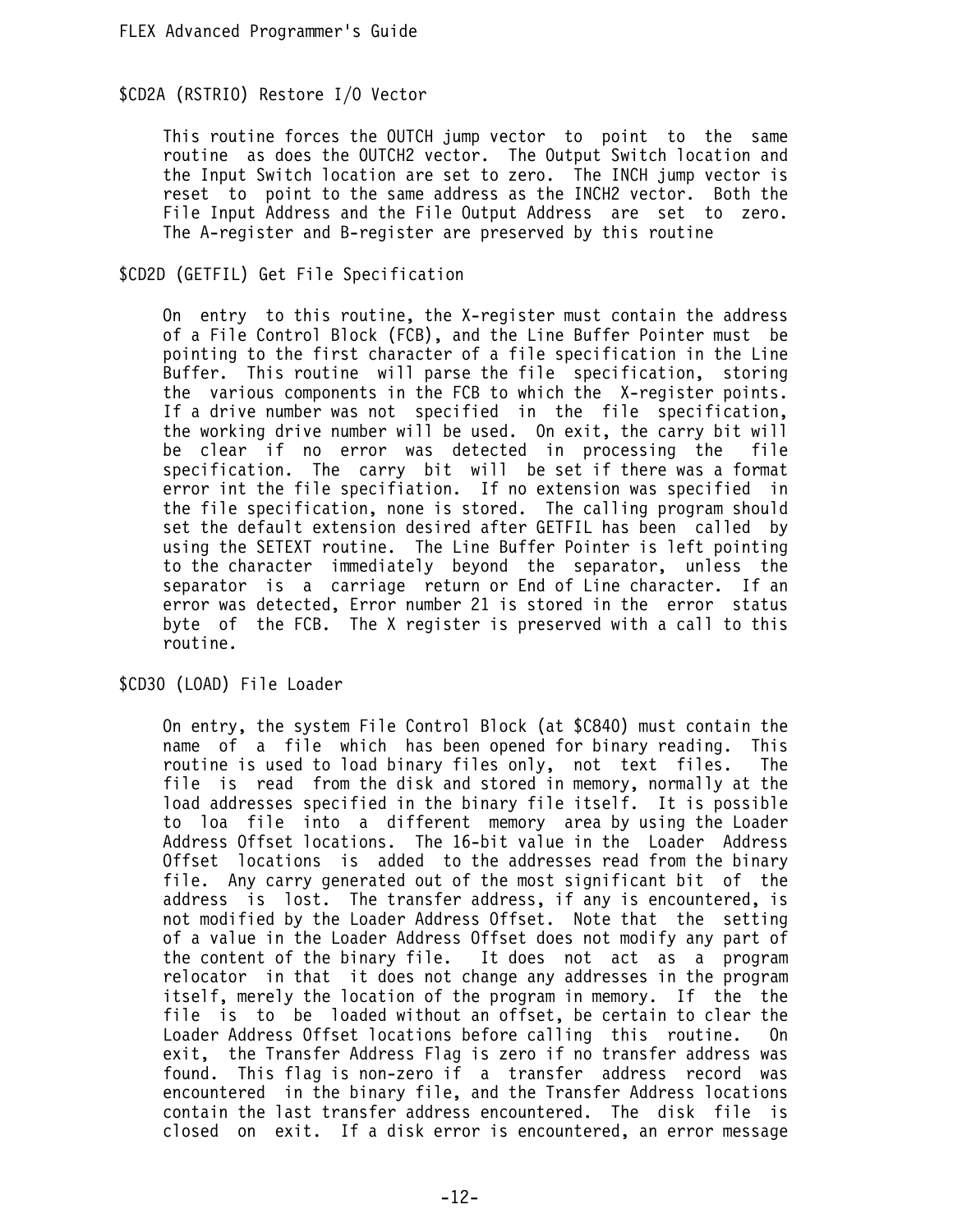is issued and control is returned to DOS at the Warmstart Entry Point.

\$CD33 (SETEXT) Set Extension

On entry, the X-register should contain the address of the FCB into which the default extension is to be stored if there is not an extension already in the FCB. The A-register, on entry, should contain a numeric code indicating what the default extension is to be. The numeric codes are described below. If there is already an extension in the FCB (possibly stored there by a call to GETFIL), this routine returns to the calling program immediately. If there is no extension in the FCB, the extension indicated by the numeric code in the A-register is placed in the FCB File Extension area. The legal codes are:

 $0 - BIN$  $1 - TXT$  2 - CMD 3 - BAS 4 - SYS 5 - BAK 6 - SCR 7 - DAT 8 - BAC 9 - DIR 10 - PRT 11 - OUT

Any values other than those above are ignored, the routine returning without storing any extensions. The X register is preserved in this routine.

\$CD36 (ADDBX) Add B-register to X-register

The content of the B-register is added to the content of the X-register. This routine is here for compatibility with 6800 FLEX.

\$CD39 (OUTDEC) Output Decimal Number

On entry, the X-register contains the address of the most significant byte of a 16-bit (2 byte), unsigned, binary number. The B-register, on entry, should contain a space suppression flag. The number will be printed as a decimal number with leading zeroes suppressed. If the B-register was non-zero on entry, spaces will be substituted for the leading zeroes. If the B-register is zero on entry, printing of the number will start with the first non-zero digit.

\$CD3C (OUTHEX) Output Hexadecimal Number

On entry, the X-register contains the address of a single binary byte. The byte to which the X-register points is printed as 2 hexadecimal digits. The B and X registers are preserved.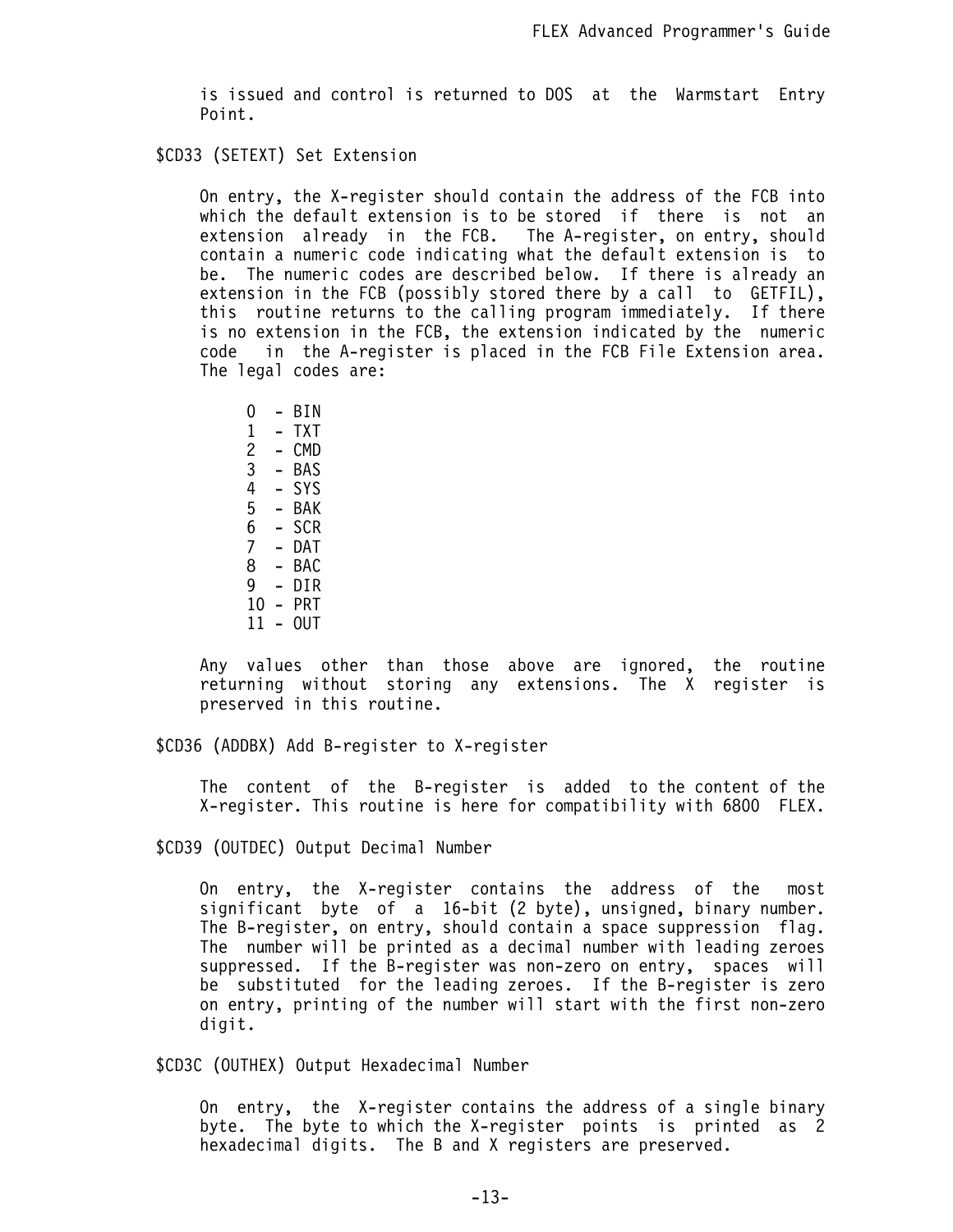# \$CD3F (RPTERR) Report Error

On entry to this routine, the X-register contains the address of a File Control Block in which the Error Status Byte is non-zero. The error code in the FCB is stored by this routine in the Error Type location. A call to the routine RSTRIO is made and location Error Vector is checked. If this location is zero, the file ERRORS.SYS is opened for random read. If this location is non-zero, it is assumed to be an address pointing to an ASCII string (containing any necessary null pad characters) of a legal File name plus extension (string should be 11 characters long). This user provided file is then opened for random read. The error number is used in a calculation to determine the record number and offset of the appropriate error string message in the file. Each error message string is 63 characters in length, thus allowing 4 messages per sector. If the string is found, it is printed on the terminal. If the string is not found (due to too large of error number being encountered) or if the error file itself was not located on the disk, the error number is reported to the monitor terminal as part of the message:

#### DISK ERROR #nnn

Where "nnn" is the error number being reported. A description of the error numbers is given elsewhere in this document.

\$CD42 (GETHEX) Get Hexadecimal Number

This routine gets a hexadecimal number from the Line Buffer. On entry, the Line Buffer Pointer must point to the first character of the number On exit, the carry bit is cleared if a valid number was found, the B-register is set non-zero, and the X-register contains the value of the number. The Line Buffer Pointer is left pointing to the character immediately following the separator character, unless that character is a carriage return or End of Line. If the first character examined in the Line Buffer is a separator character (such as a comma), the carry bit is still cleared, but the B-register is set to zero indicating that no actual number was found. In this case, the value returned in the X-register is zero. If a non-hexadecimal character is found while processing the number, characters in the Line Buffer are skipped until a separator character is found, then the routine returns to the caller with the carry bit set. The number in the Line Buffer may be of any length, but the value is truncated to between 0 and \$FFFF inclusive.

\$CD45 (OUTADR) Output Hexadecimal Address

On entry, the X register contains the address of the most significant byte of a 2 byte hex value. The bytes to which the X register points are printed as 4 hexadecimal digits.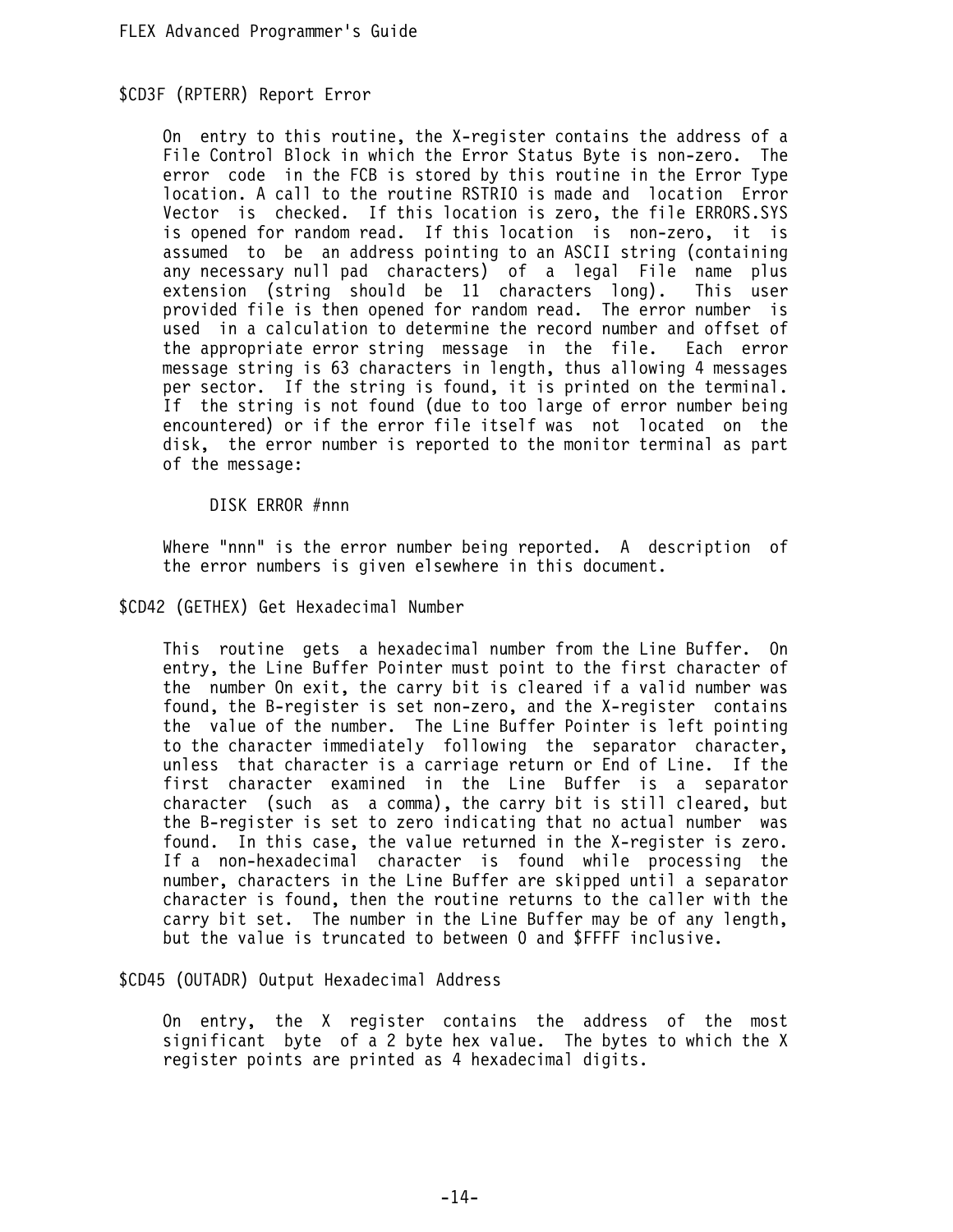\$CD48 (INDEC) Input Decimal Number

This routine gets an unsigned decimal number from the Line Buffer. On entry, the Line Buffer Pointer must point to the first character of the number in the Line Buffer. On exit, the carry bit is cleared if a valid number was found, the B-register is set non-zero, and the X-register contains the binary value of the number. The Line Buffer Pointer is left pointing as described in the routine GETHEX. If the first character examined in the buffer is a separator character (such as a comma), the carry bit is still cleared, but the B-register is set to zero indicating that no actual number was found. In this case, the number returned in X is zero. The number in the Line Buffer may be of any length but the result is truncated to 16 bit precision.

\$CD4B (DOCMND) Call DOS as a Subroutine

This entry point allows a user-written program to pass a command string to DOS for processing, and have DOS return control to the user program on completion of the commands. The command string must be placed in the Line Buffer by the user program, and the Line Buffer Pointer must be pointing to the first character of the parameters and commands in the Line Buffer. The command string must terminate with a RETURN character (\$0D hex). After the commands have been processed, DOS will return control to the user's program with the B-register containing any error code received from the File Management System. The B-register will be zero if no programs which may destroy the user program in memory. An example of a use of this feature of DOS is that of a program wanting to save a portion of memory as a binary file on the disk. The program could build a SAVE command in the Line Buffer with the desired file name and parameters, and call the DOCMND entry point. On return, the memory will have been saved on the disk.

\$CD4E (STAT) Check Terminal Input Status

This routine may be called to check the status of the terminal input device (to see if a character has been typed on the keyboard). If a character has been hit, the Z condition code will be cleared on return (a not-equal condition). If no character has been hit, the Z condition code will be set (an equal condition). No registers, other than the CC-register, are altered.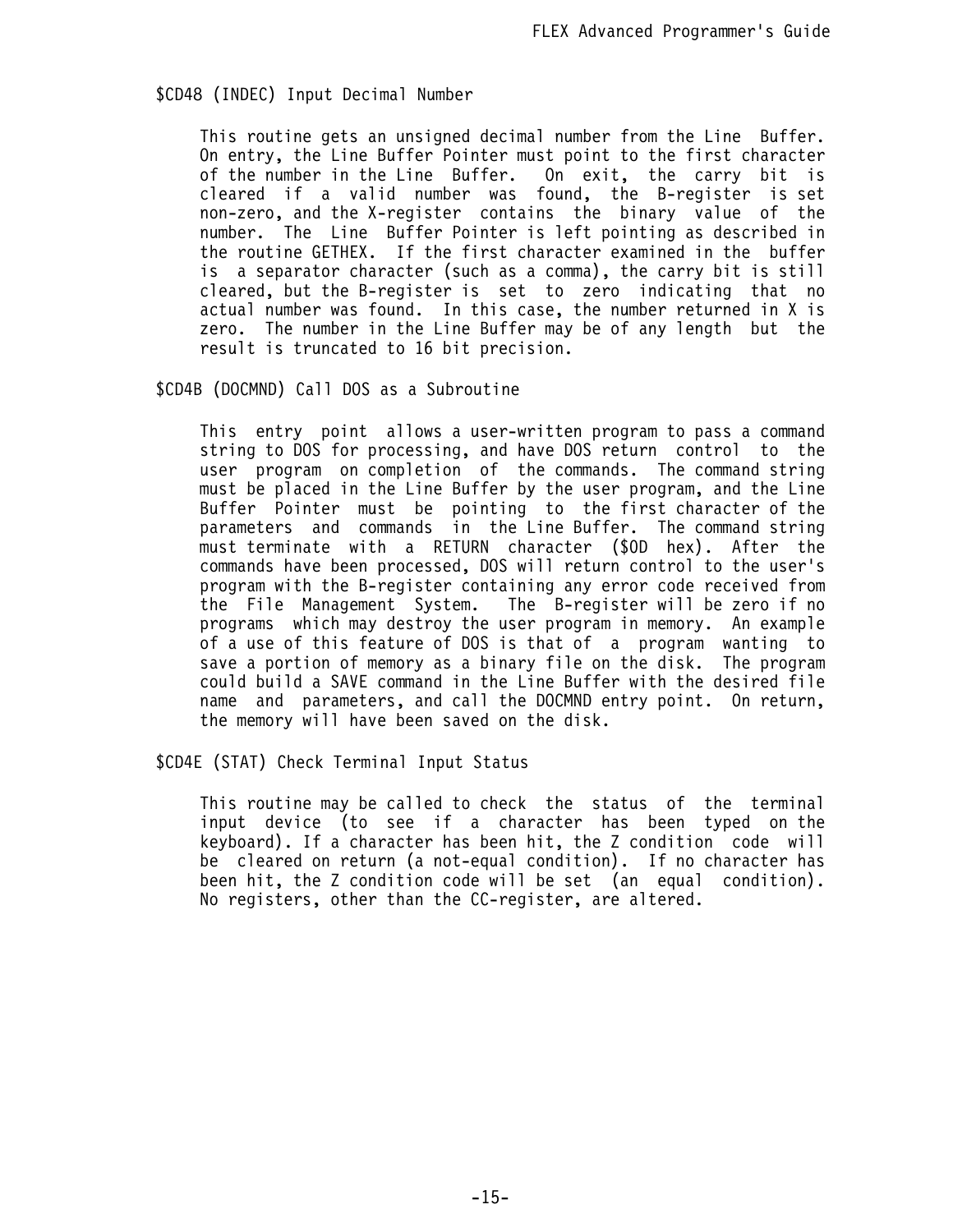#### USER-WRITTEN COMMANDS

The programmer may write his own commands for DOS. These commands may be either disk-resident as disk files with a CMD extension, or they may be memory-resident in either RAM or ROM.

MEMORY-RESIDENT COMMANDS:

A memory-resident command is a program, already in memory, to which DOS will transfer when the proper command is entered from the keyboard. The command which invokes the program, and the entry-point of the program, are stored in a User Command Table created by the programmer in memory. Each entry in the User Command Table has the following format:

FCC 'command' (Name that will invoke the program) FCB 0 FDB entry address (The entry address of the program)

The entire table is ended by a zero byte. For example, the following table contains the commands DEBUG (entry at \$3000) and PUNT (entry at \$3200):

|       | FCC 'DEBUG' | Command Name            |
|-------|-------------|-------------------------|
| FCB   |             |                         |
|       | FDB \$3000  | Entry Address for DEBUG |
|       | FCC 'PUNT'  | Command name            |
| FCB 0 |             |                         |
|       | FDB \$3200  | Entry address for PUNT  |
| FCB   |             | End of Command table    |

The address of the User Command Table is made known to DOS by storing it in the User Command Table Address locations (see Memory Map).

The User Command Table is searched before the disk directory, but after DOS's own command table is searched. The DOS command table contains only the GET and MON commands. Therefore, the user may not define his own GET and MON commands.

Since the User Command Table is searched before the disk directory, the programmer may have commands with the same name as those on the disk. However, in this case, the commands on the disk will never be executed while the User Command Table is known to DOS. The User Command Table may be deactivated by clearing the User Command Table Address locations.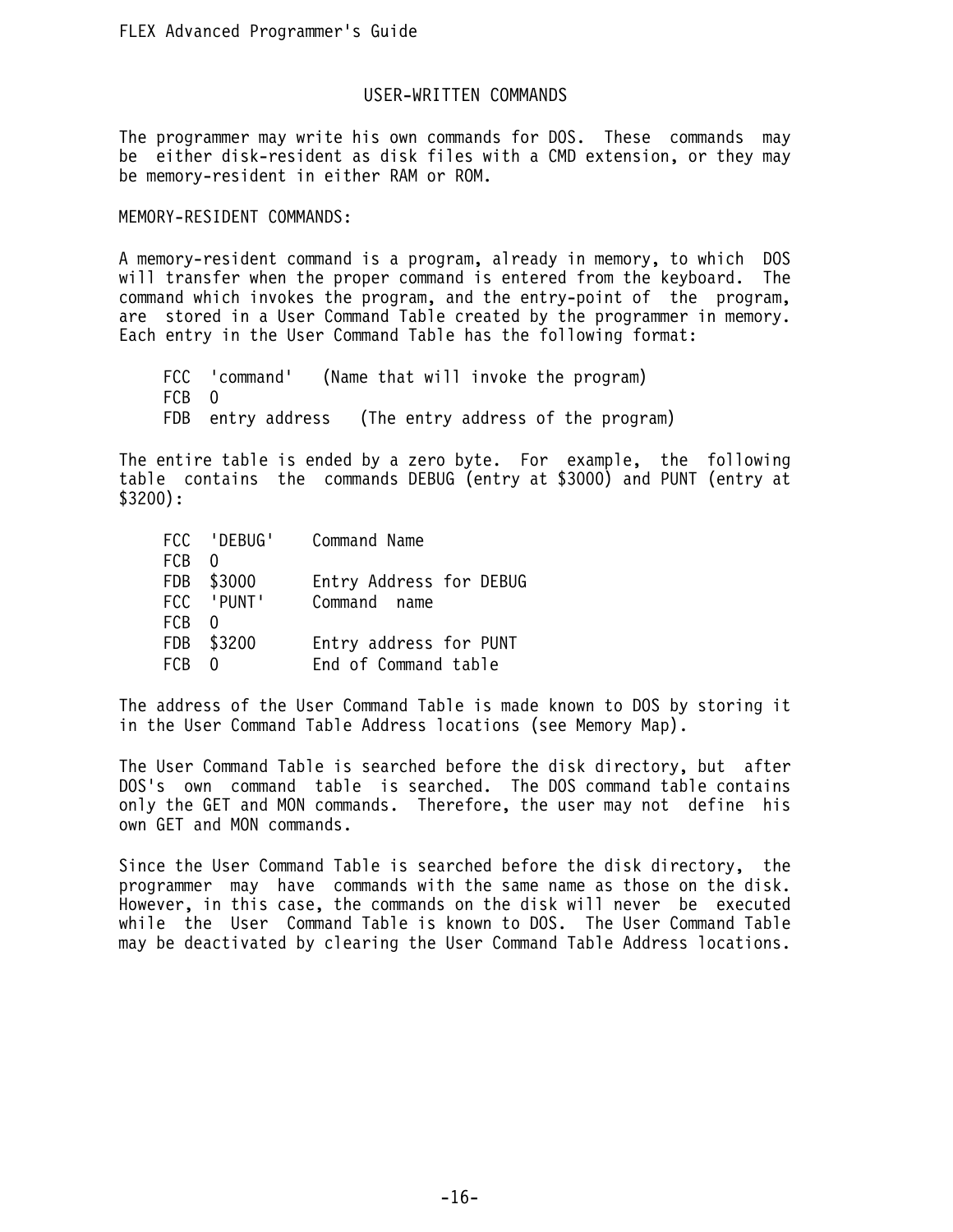## DISK-RESIDENT COMMANDS:

A disk-resident command is an assembled program, with a transfer address, which has been saved on the disk with a CMD extension. The ASMB section of the FLEX User's Guide describes the way to assign a transfer address to a program being assembled.

Disk commands, when loaded into memory, may reside anywhere in the User RAM Area; the address is determined at assembly time by using an ORG statement. Most commands may be assembled to run in the Utility Command Space (See Memory Map). Most of the commands supplied with FLEX run in the Utility Command Space. For this reason, the SAVE command cannot be used to save information which is in the Utility Command Space or System FCB space as this information would be destroyed when the SAVE command is loaded. The SAVE.LOW command is to be used in this case. The SAVE.LOW command loads into memory at location \$100 and allows the saving of programs in the \$C100 region.

The System FCB area is used to load all commands from the disk. Commands written to run in the Utility Command Space must not overflow into the System FCB area. Once loaded, the command itself may use the System FCB area for scratch or as an FCB for its own disk I/O. See the example in the FMS section.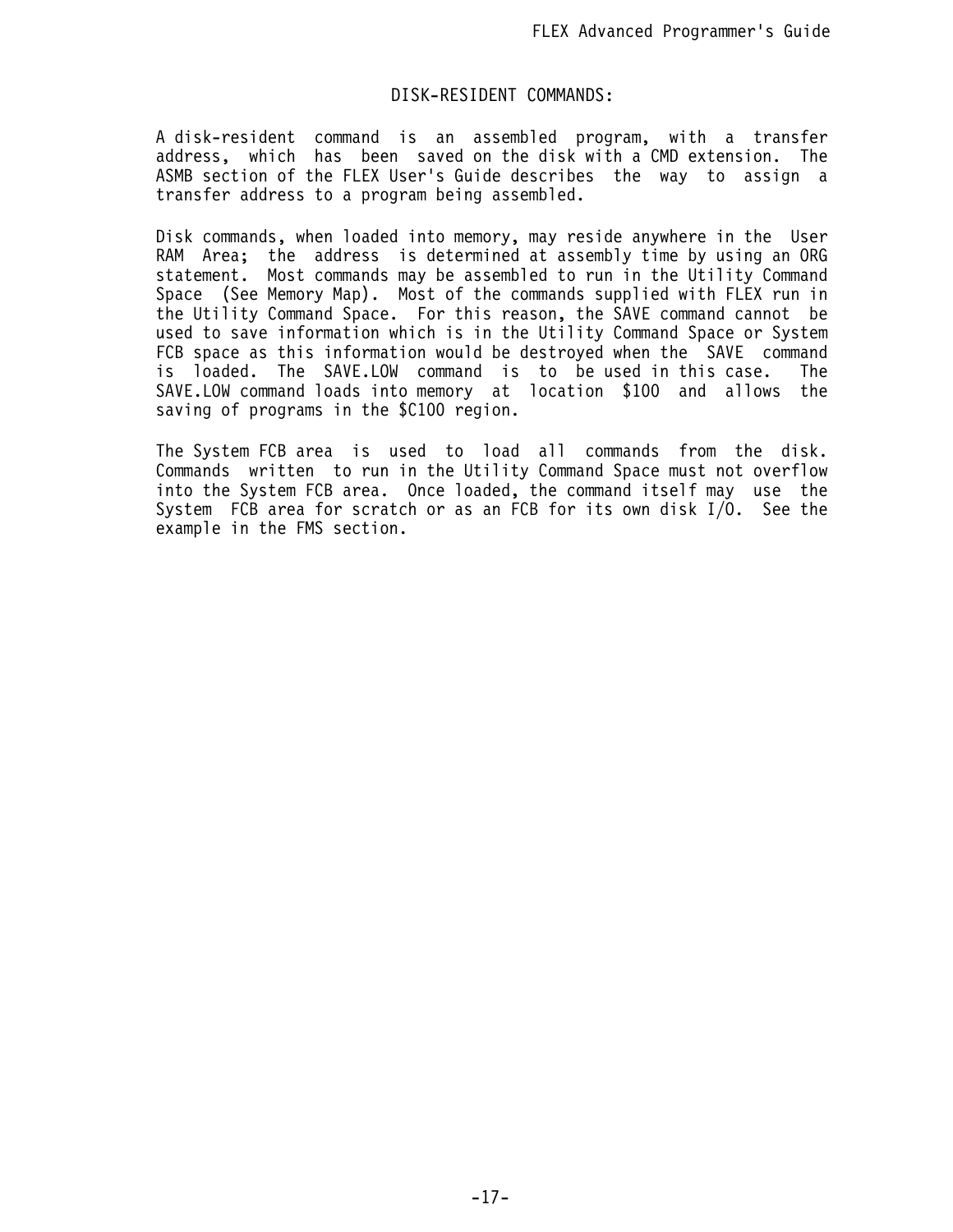# GENERAL COMMENTS ABOUT COMMANDS

User-written commands are entered by a JMP instruction. On completion, they should return control to DOS by jumping (JMP instruction) to the Warmstart Entry Point (see Memory Map).

Processing Arguments.

User-written commands are required to process any arguments entered from the keyboard. The command name and the arguments typed are in the Line Buffer area (see Memory Map). The Line Buffer Pointer, on entry to the command, is pointing to the first character of the first argument, if one exists. If there are no arguments, the Line Buffer Pointer is pointing to either an end-of-line character or a carriage return. The last terminator character is the character that followed the name of the command, and will normally be a comma, a space, end of line, etc. The DOS routines NXTCH, GETFIL, and GETHEX should be used by the command for processing the arguments.

Processing Errors.

If the command, while executing, receives an error status from either DOS or FMS of such a nature that the command must be aborted, the program should jump to the Warmstart Entry Point of DOS after issuing an appropriate error message. Similarly, if the command should detect an error on its own, it should issue a message and return to DOS through the Warmstart Entry Point.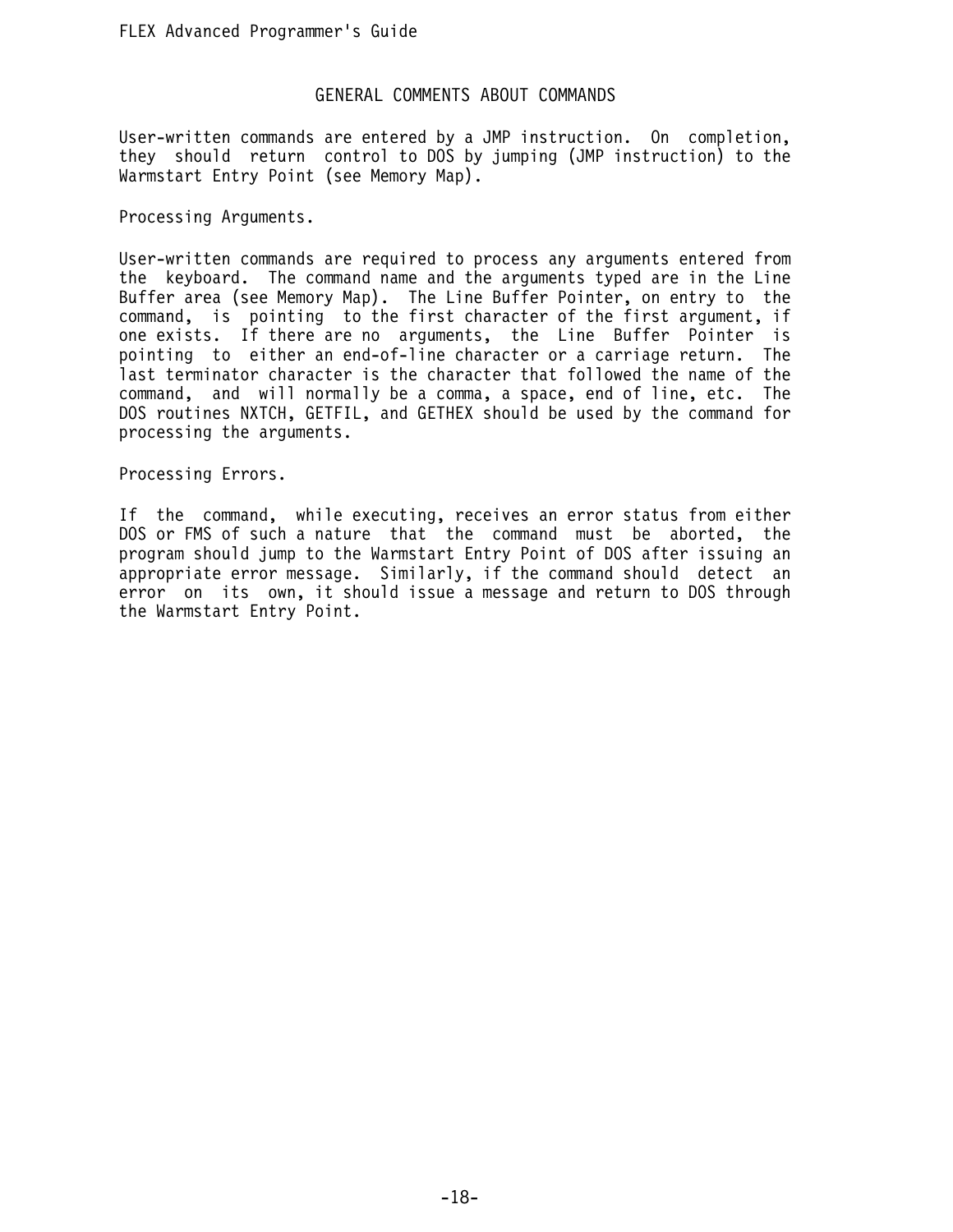#### EXAMPLES OF USING DOS ROUTINES

1. Setting up a file spec in the FCB can be done in the following manner. The example assumes the Line Buffer Pointer is pointing to the first character of a file specification, and the desired resulting file spec should default to a TXT extension.

| LDX. | #FCB   | Point to FCB              |
|------|--------|---------------------------|
| JSR. | GETFIL | Get file spec into FCB    |
| BCS  | ERROR  | Report error if one       |
| LDA  | #1     | Set extension code (TXT)  |
| JSR  | SETEXT | Set the default extension |

The user may now open the file for the desired action, since the file spec is correctly set up in the FCB. Refer to the FMS examples for opening files.

2. The following examples demonstrate some simple uses of the basic I/O functions provided by DOS.

LDA #'A Setup an ASCII A JSR PUTCHR Call DOS out character LDX #STRING Point to string JSR PSTRNG Print CR & LF + string

The above simple routines are to show the basic mechanism for calling and using DOS I/O routines.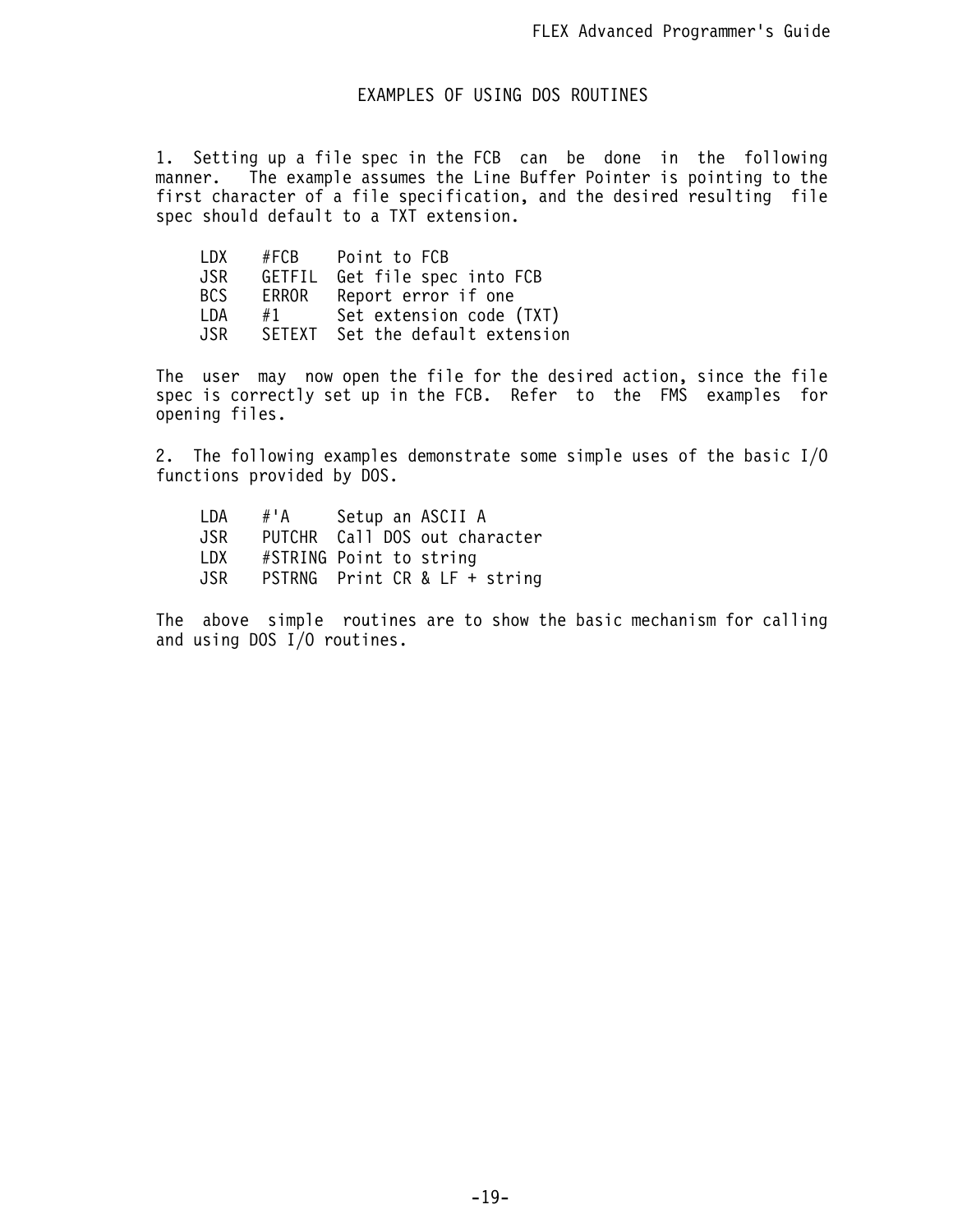# FLEX Advanced Programmer's Guide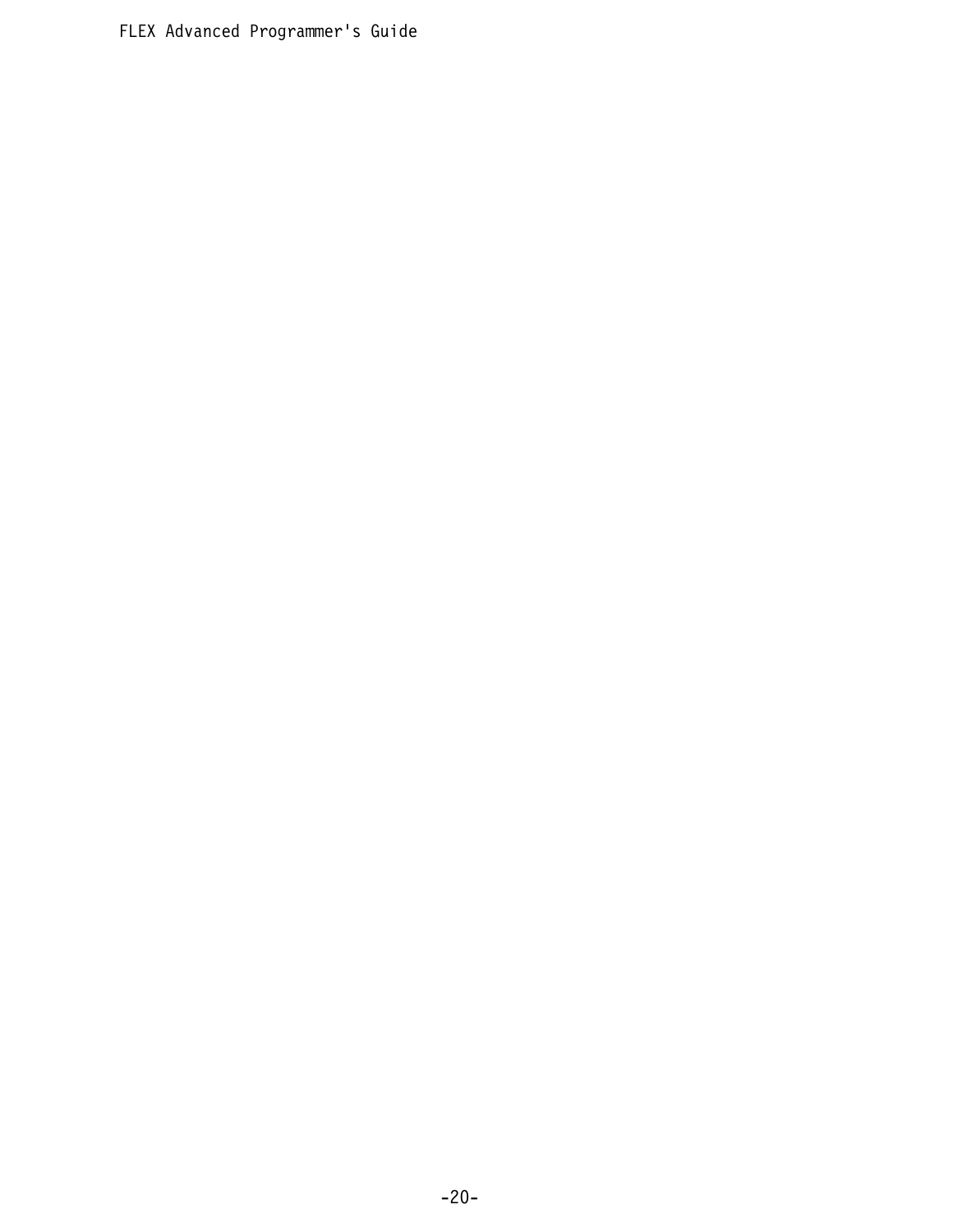# THE FILE MANAGEMENT SYSTEM

The File Management System (FMS), forms the communication link between the DOS and the actual Disk Hardware. The FMS performs all file allocation and removal on the disk. All file space is allocated dynamically, and the space used by files is immediately reusable upon that file's deletion. The user of the FMS need not be concerned with the actual location of a file on the disk, or how many sectors it requires.

Communication with the FMS is done through File Control Blocks. These blocks contain the information about a file, such as its name and what drive it exists on. All disk I/O performed through FMS is "one character at a time" I/O. This means that programs need only send or request a single character at a time while doing file data transfers. In effect, the disk looks no different than a computer terminal. Files may be opened for either reading or writing. Any number of files may be opened at any one time, as long as each one is assigned its own File Control Block

The FMS is a command language whose commands are represented by various numbers called Function Codes. Each Function Code tells FMS to perform a specific function such as open a file for read, or delete a file. In general, making use of the various functions which the FMS offers, is quite simple. The index register is made to point to the File Control Block which is to be used, the Function Code is stored in the first byte of the File Control Block, and FMS is called as a subroutine (JSR). At no time does the user ever have to be concerned with where the file is being located on the disk, how long it is, or where its directory entry is located. The FMS does all of this automatically.

Since the file structure of FLEX is a linked structure, and the disk space is allocated dynamically, it is possible for a file to exist on the disk in a set of non-contiguous sectors. Normally, if a disk has just been formatted, a file will use consecutive sectors on the disk. As files are created and deleted, however, the disk may become "fragmented". Fragmentation results in the sectors on the disk becoming out of order physically, even though logically they are still all sequential. This is a characteristic of "linked list" structures and dynamic file allocation methods. The user need not be concerned with this fragmentation, but should be aware of the fact that files may exist whose sectors seem to be spattered all over the disk. The only result of fragmentation is the slowing down of file read times, because of the increased number of head seeks necessary while reading the file.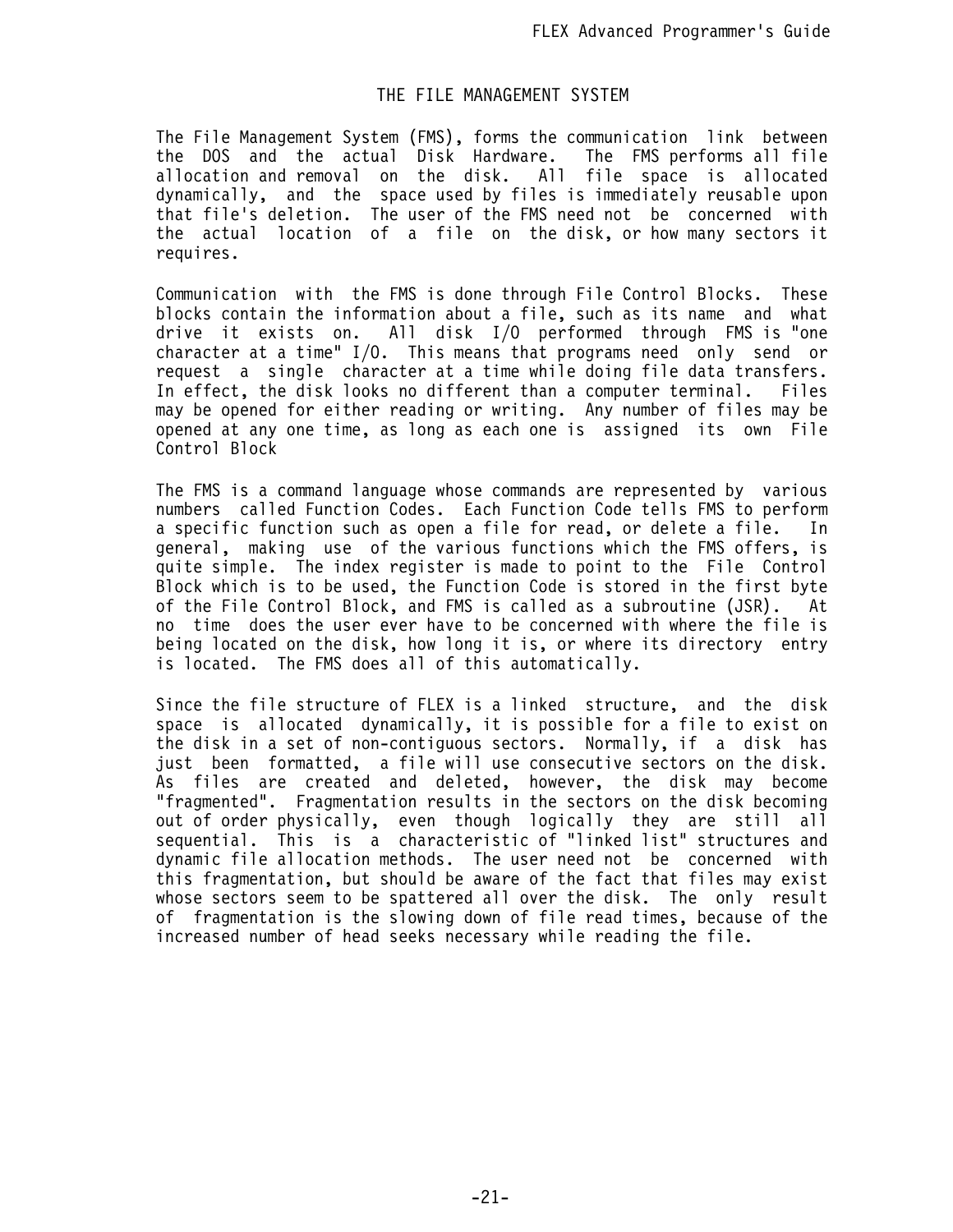# THE FILE CONTROL BLOCK (FCB)

The FCB is the heart of the FLEX File Management System (FMS). An FCB is a 320 byte long block of RAM, in the user's program area, which is used by programs to communicate with FMS. A separate FCB is needed for each open file. After a file has been closed, the FCB may be re-used to open another file or to perform some other disk function such as Delete or Rename. An FCB may be placed anywhere in the user's program area (except page zero) that the programmer wishes. The memory reserved for use as an FCB need not be preset or initialized in any way. Only the parameters necessary to p the function need be stored in the FCB; the File Management System will initialize those areas of the FCB needed for its use.

In the following description of an FCB, the byte numbers are relative to the beginning of the FCB; i.e. byte 0 is the first byte of the FCB.

#### DESCRIPTION OF AN FCB

#### Byte 0 Function Code

The desired function code must be stored in this byte by the user before calling FMS to process the FCB. See the section describing FMS Function Codes.

#### Byte 1 Error Status Byte

If an error was detected during the processing of a function, FMS stores the error number in this byte and returns to the user with the CPU Z-Condition Code bit clear, i. e. a non-zero condition exists. This may be tested by the BEQ or BNE instruction.

# Byte 2 Activity Status

This byte is set by FMS to a "1" if the file is open for read, or "2" if the file is open for writing. This byte is checked by several FMS function processors to determine if the requested operation is legal. A Status Error is returned for illegal operations.

The next 12 bytes (3-14) comprise the "File Specification" of the file being referenced by the FCB. A "File Specification" consists of a drive number, file name, and file extension. Some of the FMS functions do not require the file name or extension. See the documentation of the individual function codes for details.

#### Byte 3 Drive Number

This is the hardware drive number whose diskette contains the file being referenced. It should be binary 0 to 3.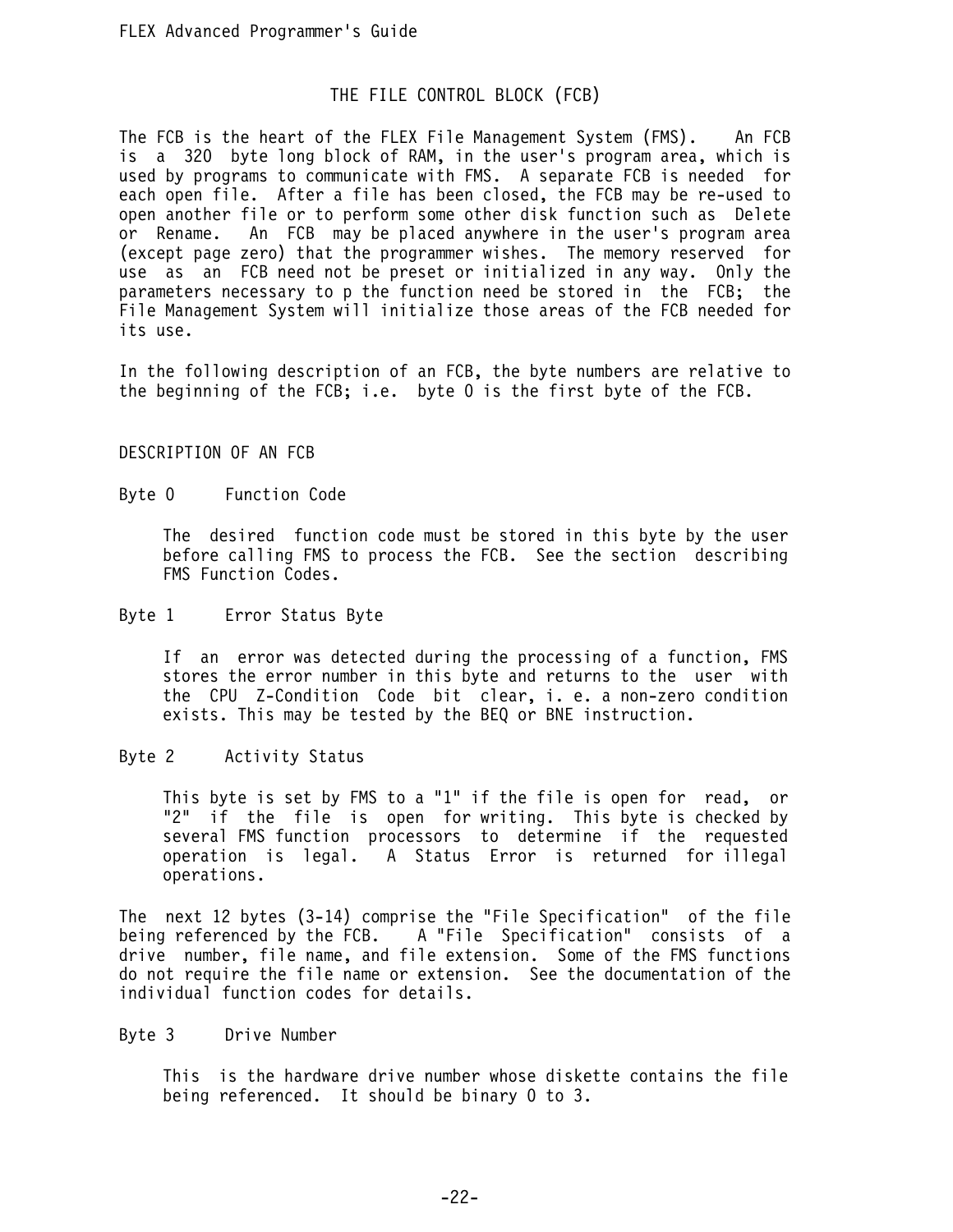The next 24 bytes (4-27) comprise the "Directory Information" portion of the FCB. This is the exact same information which is contained in the diskette directory entry for the file being referenced.

Bytes 4-11 File Name

This is the name of the file being referenced. The name must start with a letter and contain only letters, digits, hyphens, and/or underscores. If the name is less than 8 characters long, the remaining bytes must be zero. The name should be left adjusted in its field.

Bytes 12-14 Extension

This is the extension of the file name for the file being referenced. It must start with a letter and contain only letters, digits, hyphens, and/or underscores. If the extension is less than 3 characters long, the remaining bytes must be zero. The extension should be left Files with null extensions should not be created.

Byte 15 File Attributes

At present, only the most significant 4 bits are defined in this byte. These bits are used for the protection status bits and are assigned as follows:

BIT 7 = Write Protect BIT 6 = Delete Protect BIT 5 = Read Protect BIT 4 = Catalog Protect

Setting these bits to 1 will activate the appropriate protection status. All undefined bits of this byte should remain 0!

Byte 16 Reserved for future system use

Bytes 17-18 Starting disk address of the file

These two bytes contain the hardware track and sector numbers, respectively, of the first sector of the file.

Bytes 19-20 Ending disk address of the file

These two byes contain the hardware track and sector numbers, respectively,of the last sector of the file.

Bytes 21-22 File size

This is a 16-bit number indicating the number of sectors in the file.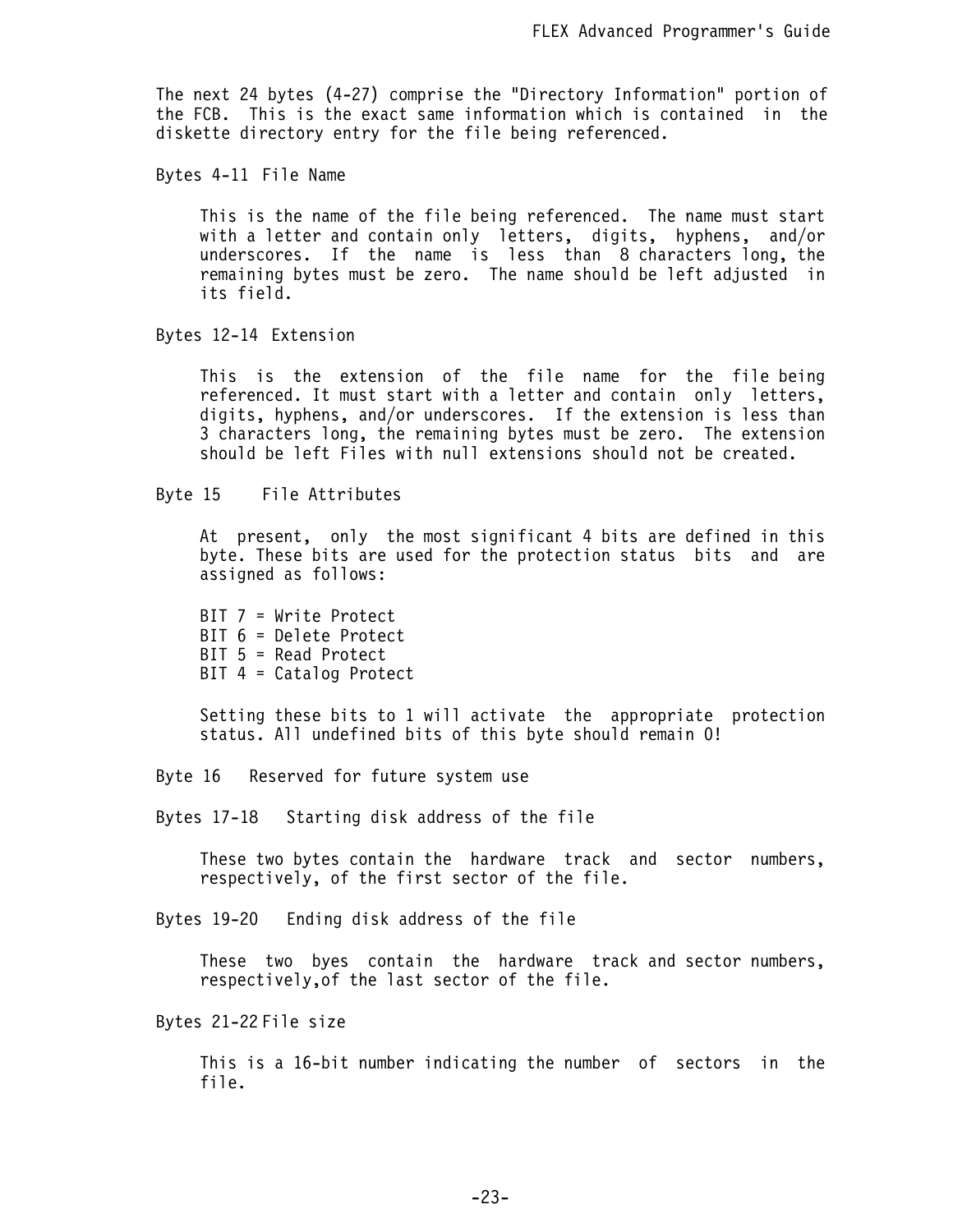Byte 23 File Sector Map Indicator

If this byte is non-zero (usually \$02), the file has been created as a random access file and contains a File Sector Map. See the description of Random Files for details.

Byte 24 Reserved for future system use

Bytes 25-27 File Creation Date

These three bytes contain the binary date of the files creation. The first byte is the month, the second is the day, and the third is the year (only the tens ond ones digits).

Bytes 28-29 FCB List Pointer

All FCBs which are open for reading or writing are chained together. These two bytes contain the memory address of the FCB List Pointer bytes of the next FCB in the chain. These bytes are zero if this FCB is the last FCB in the chain. The first FCB in the chain is pointed to by the FCB Base Pointer. (See Global Variables).

Bytes 30-31 Current Position

These bytes contain the hardware track and sector numbers, respectively, of the sector currently in the sector buffer portion of the FCB. If the file is being written, the sector to which these bytes point has not yet been written to the diskette; it is still in the buffer.

Bytes 32-33 Current Record Number

These bytes contain the current logical Record Number of the sector in the FCB buffer.

Bytes 34 Data Index

This byte contains the address of the next data byte to be fetched from (if reading) or stored into (if writing) the sector buffer. This address is relative to the beginning of the sector, and is advanced automatically by the Read/Write Next Byte function. The user program has no need to manipulate this byte.

#### Byte 35 Random Index

This byte is used in conjuction with the Get Random Byte From Sector function to read a specific byte from the sector buffer without having to sequentially skip over any intervening bytes. The address of the desired byte, relative to the beginning of the sector, is stored in Random Index by the user, and the Get Random Byte From Sector function is issued to FMS. The specified data byte will be returned in the A-register. A value less than 4 will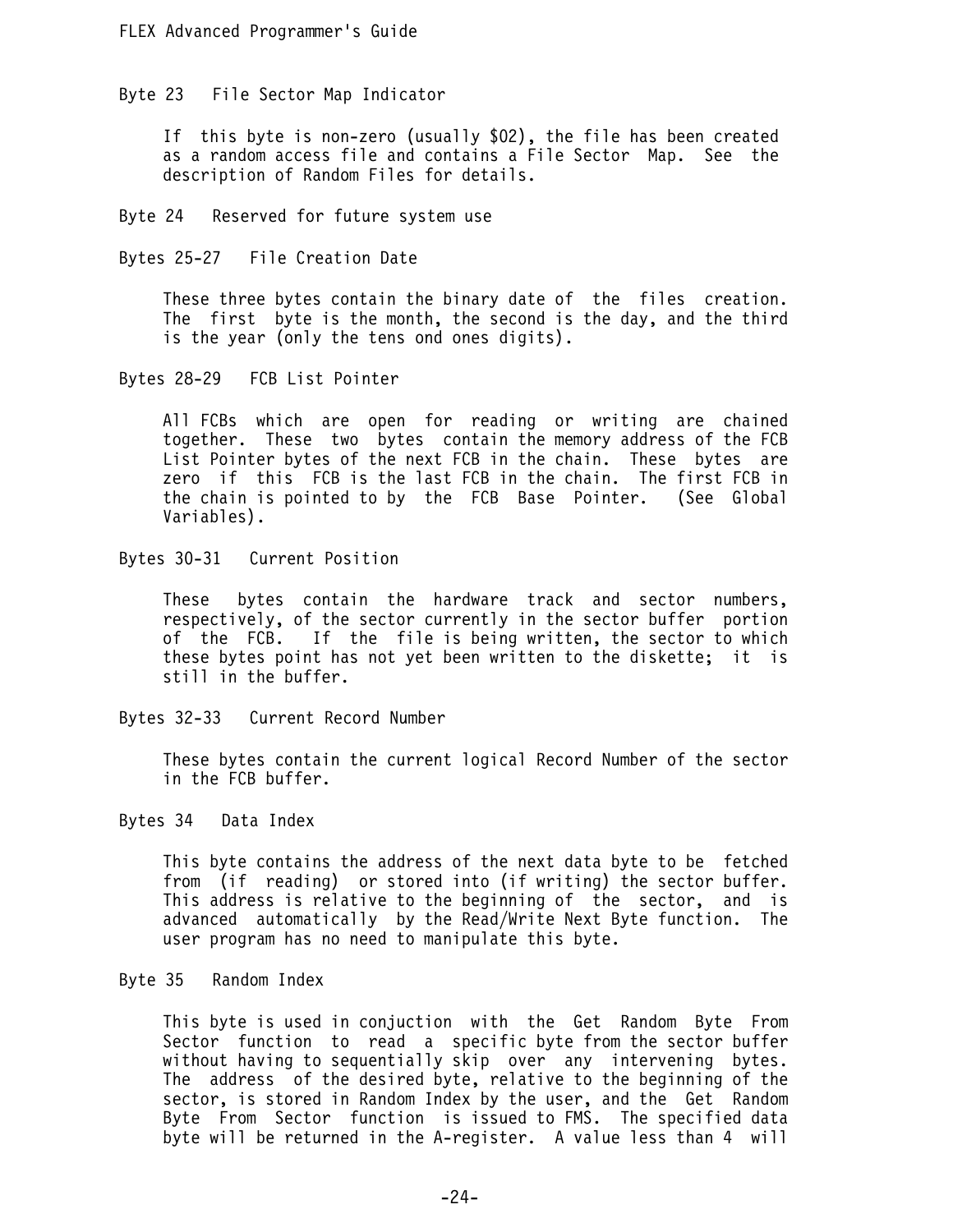access one of the linkage bytes in the sector. User data starts at an index of 4.

Bytes 36-46 Name Work Buffer

These bytes are used internally by FMS as temporary storage for a file name. These locations are not for use by a user program.

Bytes 47-49 Current Directory Address

If the FCB is being used to process directory information with the Get/Put Information Record functions, these three bytes contain the track number, sector number, and starting data index of the directory entry whose content is in the Directory Information portion of the FCB. The values in these three bytes are updated automatically by the Get Information Record function.

Bytes 50-52 First Deleted Directory Pointer

These bytes are used internally by FMS when looking for a free entry in the directory to which to assign the name of a new file.

Bytes 53-63 Scratch Bytes

These are the bytes into which the user stores the new name and extension of a file being renamed. The new name is formatted the same as described above under File Name and File Extension.

Byte 59 Space Compression Flag

If a file is open for read or write, this byte indicates if space compression is being performed. A value of zero indicates that space compression is to be done when reading or writing the data. This is the value that is stored by the Open For Read and Open for Write functions. A value of \$FF indicates that no space compression is to be done. This value is what the user must store in this byte, after opening the file, if space compression is not desired. (Such as for binary files). A positive non-zero value in this byte indicates that space compression is currently in progress; the value being a count of the number of spaces processed thus far. (Note that although this byte overlaps the Scratch Bytes described above, there is no conflict since the Space Compression Flag is used only when a file is open, and the Scratch Bytes are used only by Rename, which requires that the file be closed). In general, this byte should be 0 while working with text type files, and \$FF for binary files.

Bytes 64-319 Sector Buffer

These bytes contain the data contained in the sector being read or written. The first four bytes of the sector are used by the system. The remaini 252 are used for data storage.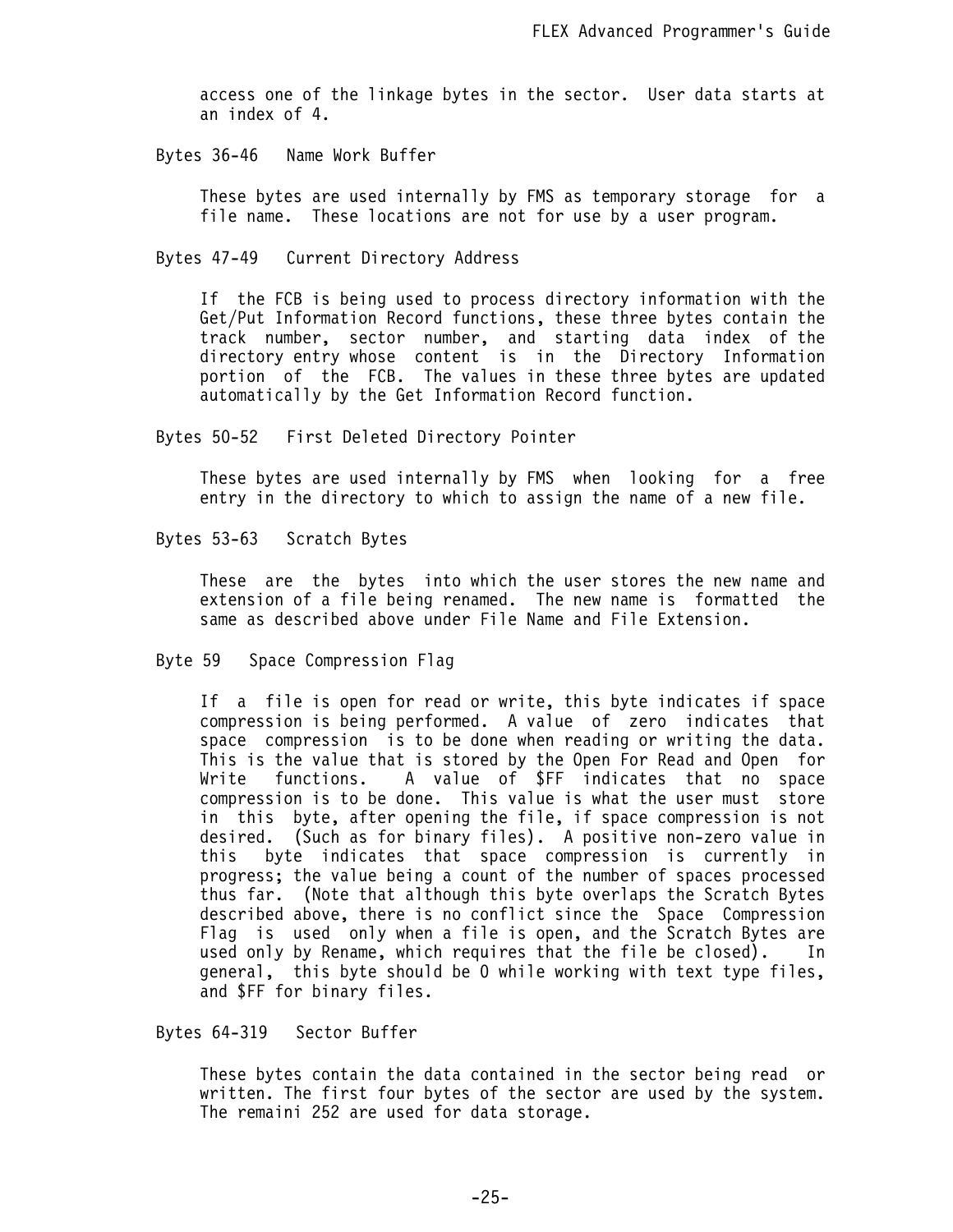#### FILE MANAGEMENT SYSTEM - Entry Points

## \$D400 - FMS Initialization

This entry point is used by the DOS portion of FLEX to initialize the File Management System after a coldstart. There should be no need for a user-written program to use this entry point. Executing an FMS Initialization at the wrong time may result in the destruction of data files, necessitating a re-initialization of the diskette.

# \$D403 - FMS Close

This entry point is used by the DOS portion of FLEX at the end of each command line to close any files left open by the command processor. User-written programs may also use this entry point to close all open files; however, if an error is detected in trying to close a file, any remaining files will not be closed. Thus the programmer is cautioned against using this routine as a substitute for the good programming practice of closing files individually. There are no arguments to this routine. It is entered by a JSR instruction as though it were a subroutine. On exit, the CPU Z-Condition code is set if no error was detected (i.e. a "zero" condition exists). If an error was detected, the CPU Z-Condition code bit is clear and the X-register contains the address of the FCB causing the error.

# \$D406 FMS Call

This entry point is used for all other calls to the File Management System. A function code is stored in the Function Code byte of the FCB, the address of the FCB is put in the X-register, and this entry point is called by a JSR instruction. The function codes are documented elsewhere in this document. On exit from this entry point, the CPU Z-Condition code bit is set if no error was detected in processing the function. This bit may be tested with a BEQ or BNE instruction. If an error was detected, the CPU Z-Condition code bit is cleared and the Error Status byte in the FCB contains the error number. Under all circumstances, the address of the FCB is still in the X-register on exit from this entry point. Some of the functions require additional parameters in the A and/or B-registers. See the documentation of the Function codes for details. The B,X,Y and U registers are always preserved with a call to FMS.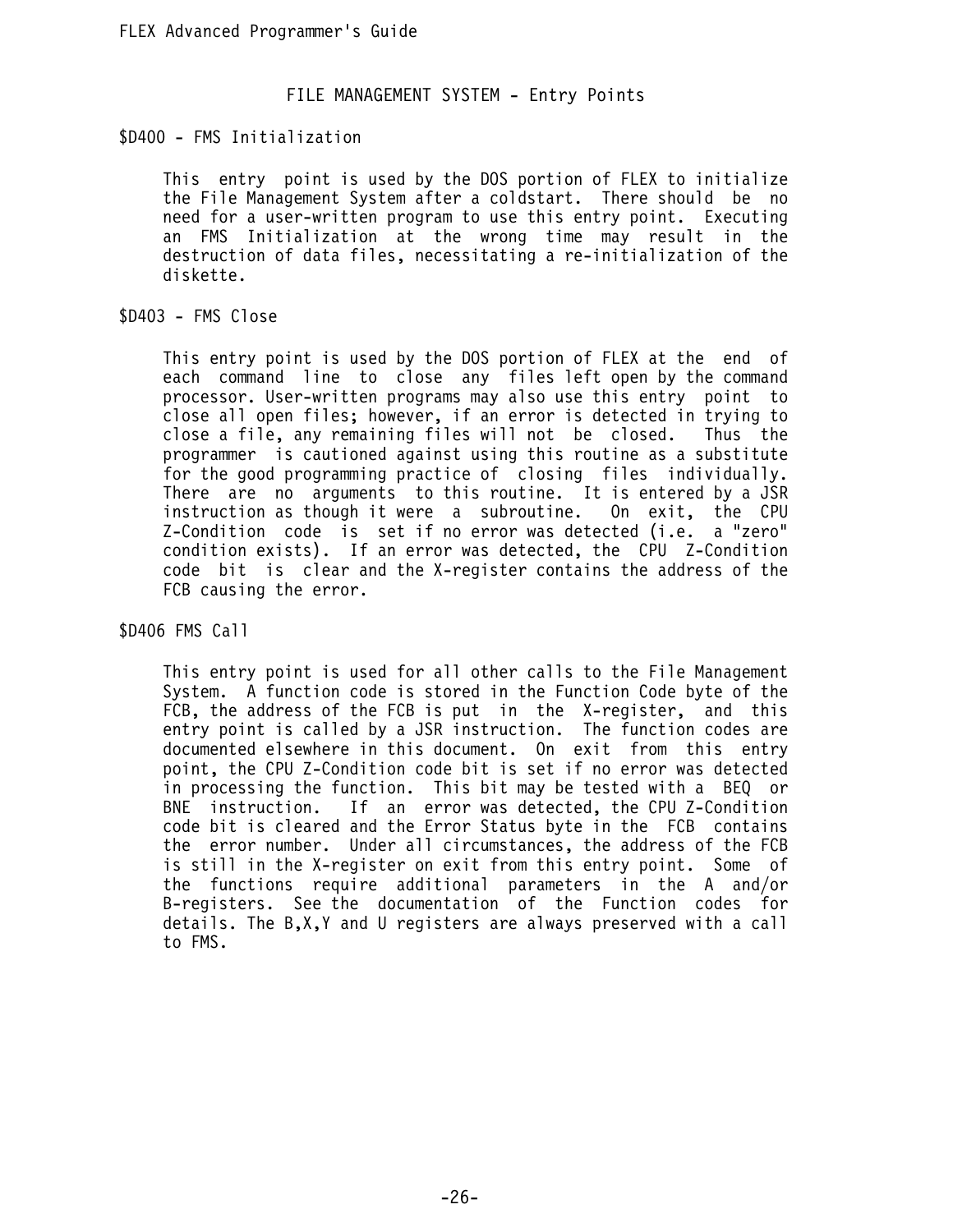# GLOBAL VARIABLES

This section describes those variables within the File Management System which may be of interest to the programmer. Any other locations in the FMS area should not be used for data storage by user programs.

\$D409 - \$D40A FCB Base Pointer

These locations contain the address of the FCB List Pointer bytes of the first FCB in the chain of open files. The address in these locations is managed by FMS and the programmer should not store any values in these locations. A user program may, however, want to chain through the FCBs of the open files for some reason, and the address stored in these locations is the proper starting point. Remember that the address is that of the FCB List Pointer locations in the FCB, not the first word of the FCB. A value of zero in these locations indicates that there are no open files.

\$D40B - \$D40C Current FCB Address

These locations contain the address of the last FCB processed by the File Management System. The address is that of the first word of the FCB.

#### \$D435 Verify Flag

A non-zero value in this location indicates that FMS will check each sector written for errors immediately after writing it. A zero value indicates that no error checking on writes is to be performed. The default value is "non-zero".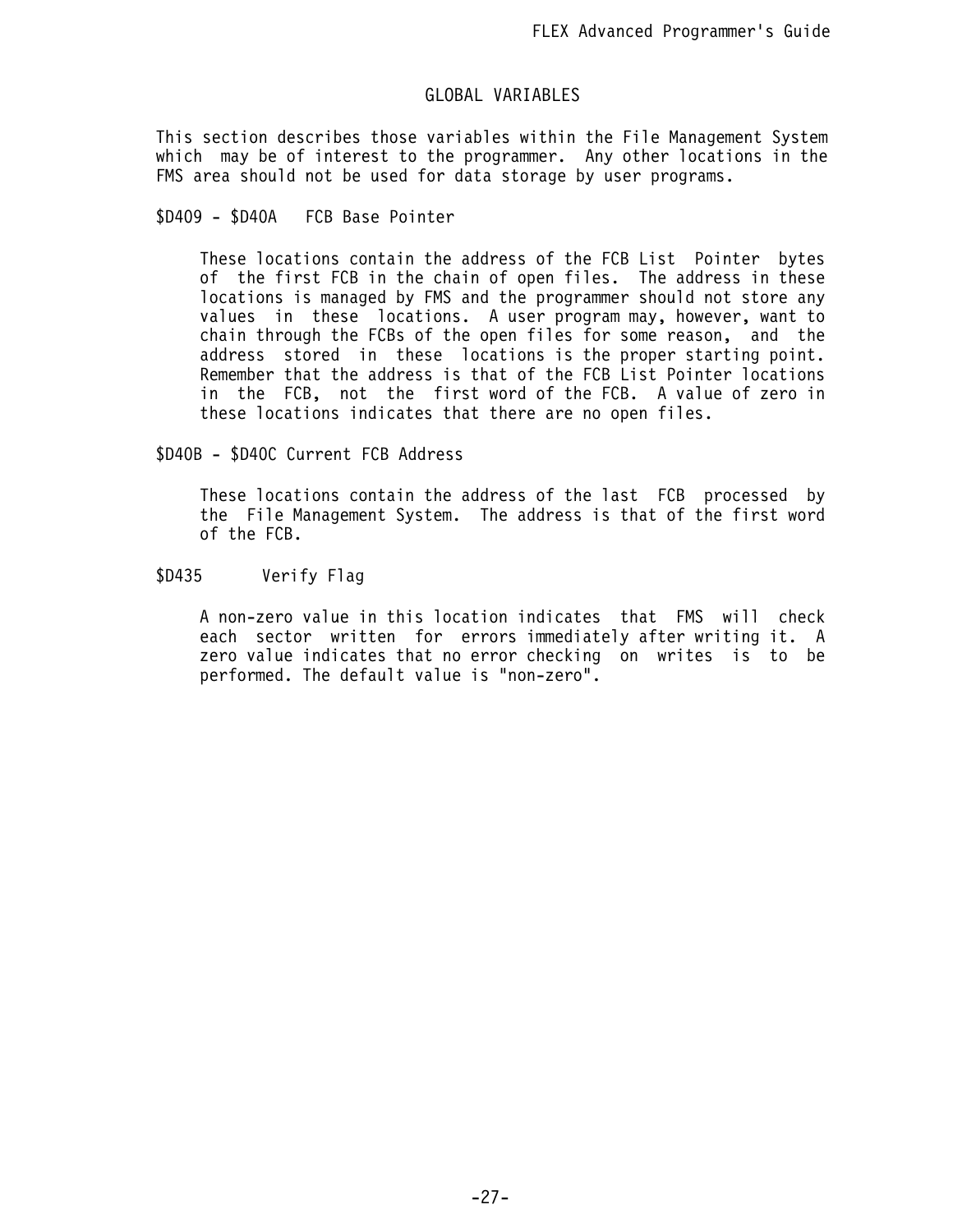# FMS FUNCTION CODES

The FLEX File Management System is utilized by the user through function codes. The proper function code number is placed, by the user, in the Function Code byte of the File Control Block (FCB) before calling FMS (Byte 0). FMS should be called by a JSR to the "FMS call" entry. On entry to FMS, the X-register should contain the address of the FCB. On exit from FMS, the CPU Z-condition code bit will be clear if an error was detected while processing the function. This bit may be tested by the BNE and BEQ instructions. Note: In the following examples, the line "JSR FMS" is referencing the FMS Call entry at \$D406.

Function 0 - Read/Write Next Byte/Character

If the file is open for reading, the next byte is fetched from the file and returned to the calling program in the A-register. If the file is open for writing, the content of the A-register on entry is placed in the buffer as the next byte to be written to the file. The Compression Mode Flag must contain the proper value for automatic space compression to take place, if desired (see Description of the FCB, Compression Mode Flag for details). On exit, this function code remains unchange in the Function Code byte of the FCB; thus, consecutive read/writes may be performed without having to repeatedly store the function code. When reading, an End-of-File error is returned when all data in the file has been read. When the current sector being read is empty, the next sector in the file is prepared for processing automatically, without any action being required of the user. Similarly, when writing, full sectors are automatically written to the disk without user intervention.

Example:

If reading - LDX #FCB Point to the FCB JSR FMS Call FMS Check for errors The character read is now in A

If writing - LDA CHAR Get the character<br>LDX #FCB Point to the FCB Point to the FCB JSR FMS Call FMS BNE ERROR Check for errors The character in A has been written.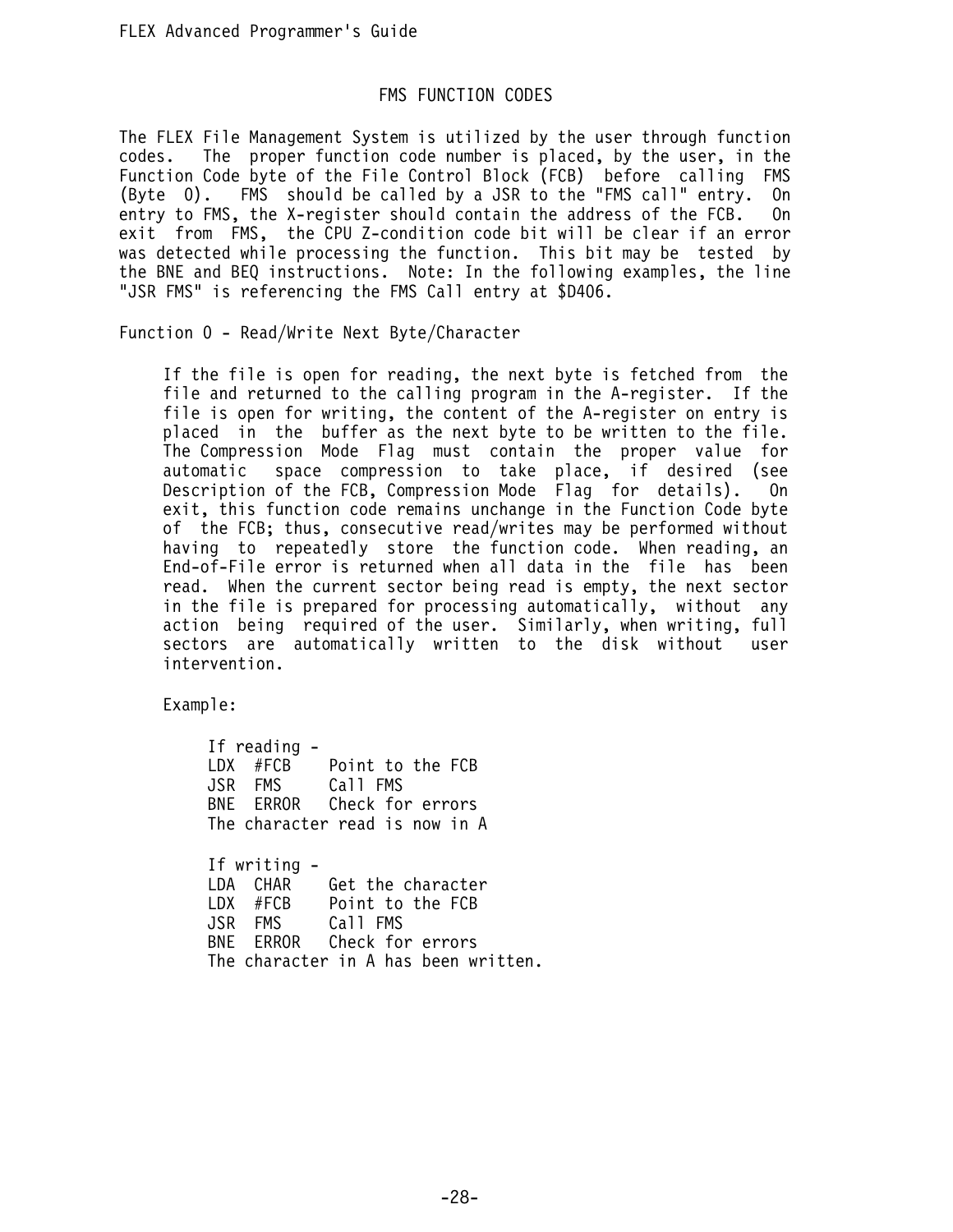Function 1 - Open for Read

The file specified in the FCB is opened for read-only access. If the file cannot be found, an error is returned . The only parts of the FCB which must be preset by the programmer before issuing this function are the file specification parts (drive number, file name, and file extension) and the function code. The remaining parts of the FCB will be initialized by the Open process. The Open process sets the File Compression Mode Flag to zero, indicating a text file. If the file is binary, the programmer should set the File Compression Mode Flag to \$FF, after opening the file, to disable the space compression feature. On exit from FMS, after opening a file, the function code in the FCB is automatically set to zero (Read/Write Next Byte Function) in anticipation of I/O on the file.

Example:

LDX #FCB Point to the FCB [ Set up file spec in FCB ] LDA #1 Set open function mode STA 0.X Store in FCB JSR FMS Call FMS BNE ERROR Check for errors The file is now open for text reading

To set for binary, continue with the following LDA #\$FF Set FF for sup. flag<br>STA 59.X Store in suppression Store in suppression flag

Function 2 - Open for Write

This is the same as Function 1, Open For Read, except that the file must not already exist in the diskette directory, and it is opened for write-only access. A file opened for write may not be read unless it is first closed and then re-opened for read-only. The space compression flag should be treated the same as described in "Open for Read". A file is normally opened as a sequential file but may be created as a random file by setting the FCB location File Sector Map byte non-zero immediately following an open for write operation. Refer to the section on Random Files for more details. The file will be created on the drive specified unless the drive spec is \$FF in which case the file will be created on the first drive found to be ready.

Example:

LDX #FCB Point to the FCB [ Set up file spec in FCB ] LDA #2 Setup open for write code<br>STA 0,X Store in FCB Store in FCB JSR FMS Call FMS BNE ERROR Check for errors The file is now open for text write. For binary write, follow the example in Read open.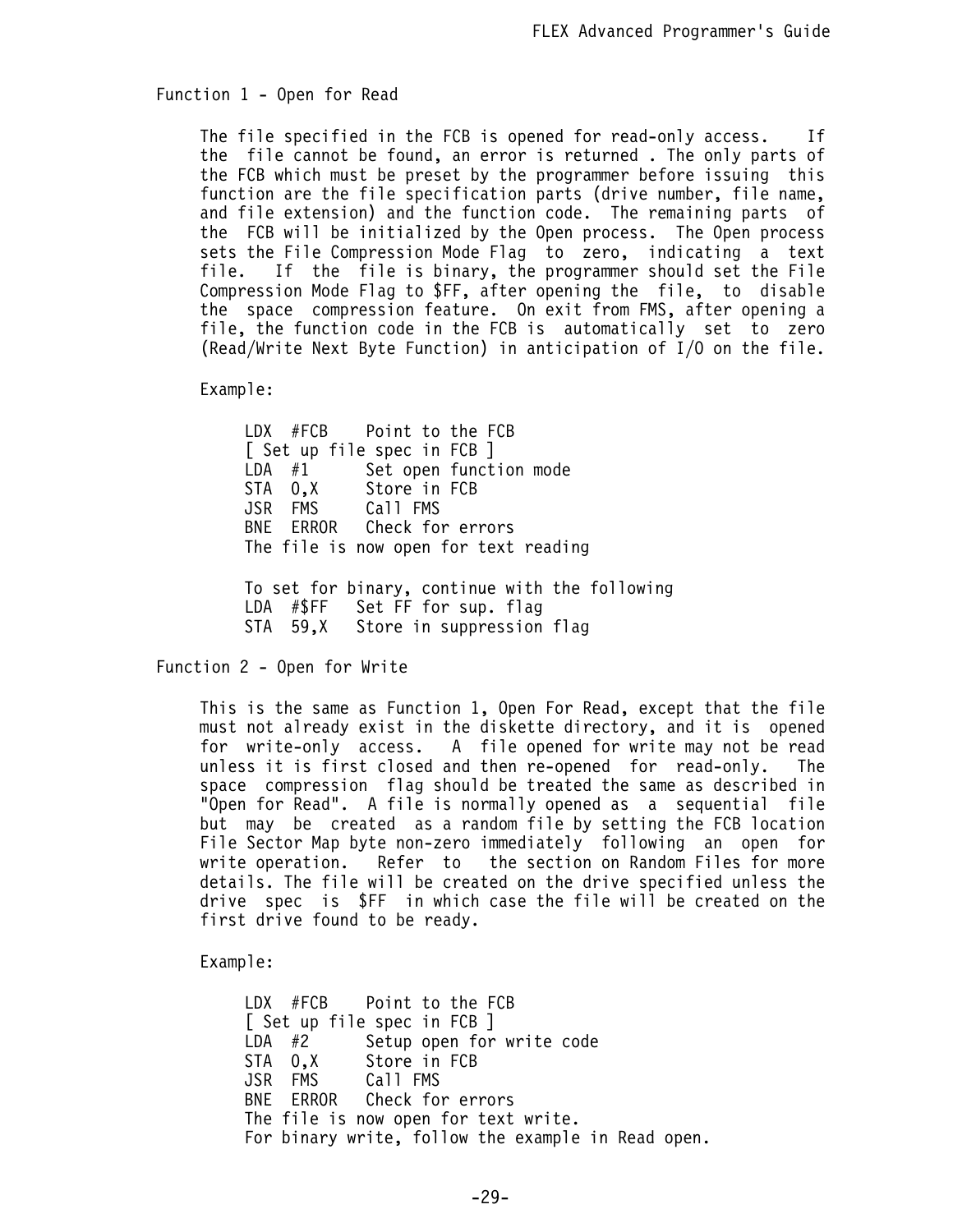Function 3 - Open for Update

This function opens the file for both read and write. The file<br>must not be open and must exist on the specified drive. If the must not be open and must exist on the specified drive. drive spec is \$FF, all drives will be searched. Once the file has been opened for update, four operations may be performed on it; 1. sequential read, 2. random read, 3. random write, and 4. close file. Note that it is not possible to do sequential writes to a file open for update. This implies that it is not possible to increase the size of a file which is open for update.

Function 4 - Close File

If the file was opened for reading, a close merely removes the FCB from the chain of open files. If the file was opened for writing, any data remaining in the buffer is first written to the disk, padding with zeroes if necessary, to fill out the sector. If a file was opened for writing but never written upon, the name of the file is removed from the diskette directory since the file contains no data.

Example:

LDX #FCB Point to the FCB LDA #4 Setup close code<br>STA 0.X Store in FCB Store in FCB JSR FMS Call FMS Check for errors File has now been closed

Function 5 - Rewind File

Only files which have been opened for read may be rewound. On exit from FMS, the function code in the FCB is set to zero, anticipating a read operation on the file. If the programmer wishes to rewind a file which is open for writing so that it may now be read, the file must first be closed, th re-opened for reading.

Example:

Assuming the file is open for read: LDX #FCB Point to the FCB LDA #2 Setup rewind code STA 0,X Store in FCB<br>JSR FMS Call FMS Call FMS BNE ERROR Check for errors File is now rewound & ready for read.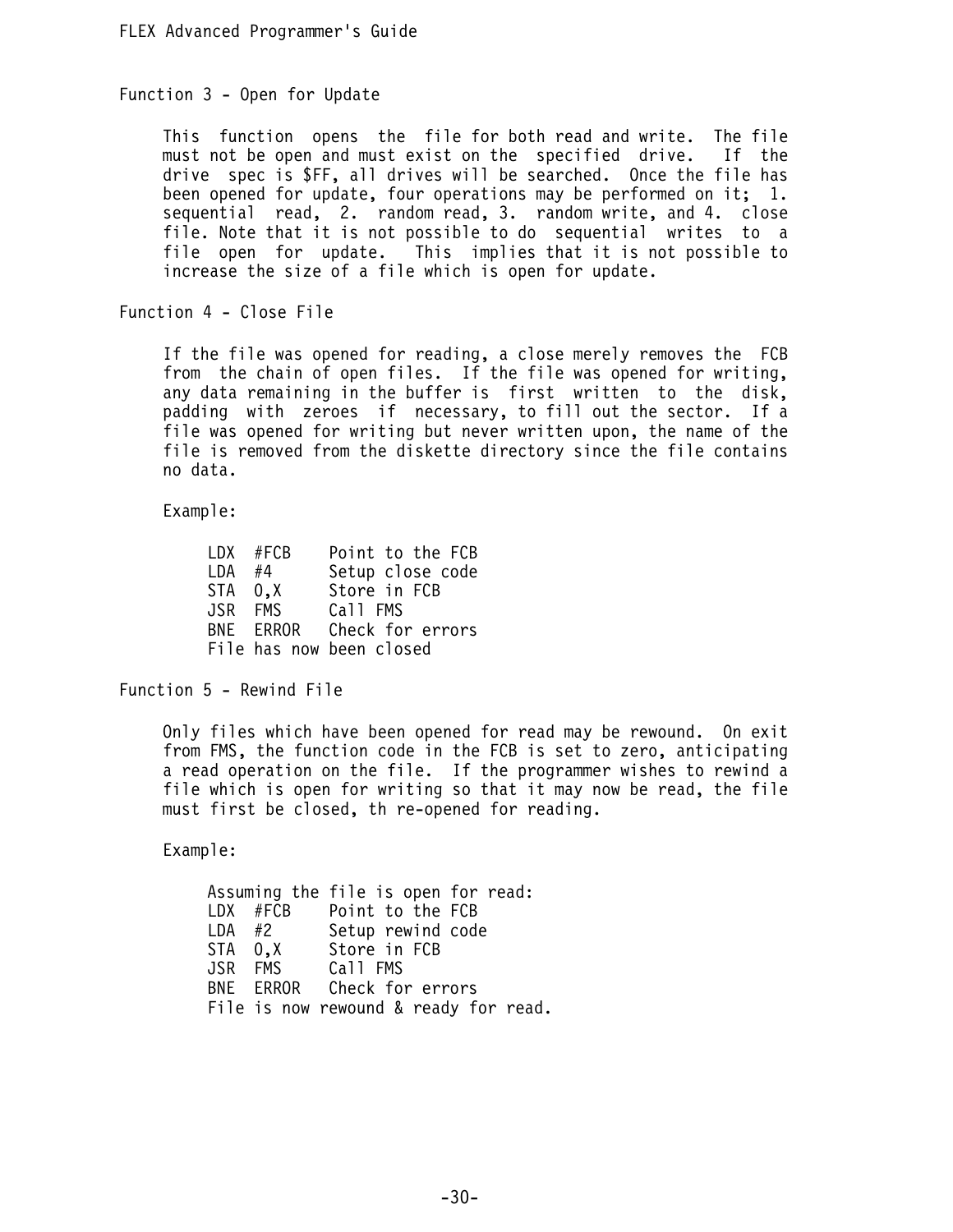Function 6 - Open Directory

This function opens the directory on the diskette for access by a program. The FCB used for this function must not already be open for use by a file. On entry, the only information which must be preset in the FCB is the drive number; no file name is required. The directory entries are read by using the Get Information Record function. The Put Information Record function is used to write a directory entry. The normal Read/Write Next Byte function will not function correctly on an FCB which is opened for directory access. It is not necessary to close an FCB which has been opened for directory access after the directory manipulation is finished. The user should normally not need to access the directory.

Function 7 - Get Information Record

This function should only be issued on an FCB which has been opened with the Open Directory funcion. Each time the Get Information Record function is issued, the next directory entry will be loaded into the Directory Information area of the FCB (see Description of the FCB for details of the format of a directory entry). All directory entries, including deleted and unused entries are read when using this function. After an entry has been read, the FCB is said to "point" to the directory entry just read; the Current Directory Address bytes in the FCB refer to the entry just read. An End-of-File error is returned when the end of the directory is reached.

Example:

|             |              | To get the 3rd directory entry: |
|-------------|--------------|---------------------------------|
| LDX         | #FCB         | Point to the FCB                |
|             |              | LDA DRIVE Get the drive number  |
|             | $STA \t3, X$ | Store in the FCB                |
|             |              | LDA #6 Setup open dir code      |
|             |              | STA 0,X Store in FCB            |
|             |              | JSR FMS Call FMS                |
|             |              | BNE ERROR Check for errors      |
| $LDB$ #3    |              | Set counter to 3                |
|             |              | LOOP LDA #7 Setup get rec code  |
|             |              | STA 0,X Store in FCB            |
|             | JSR FMS      | Call FMS                        |
|             |              | BNE ERROR Check for errors      |
| <b>DECB</b> |              | Decrement the counter           |
| BNE LOOP    |              | Repeat til finished             |
|             |              | The 3rd entry is now in the FCB |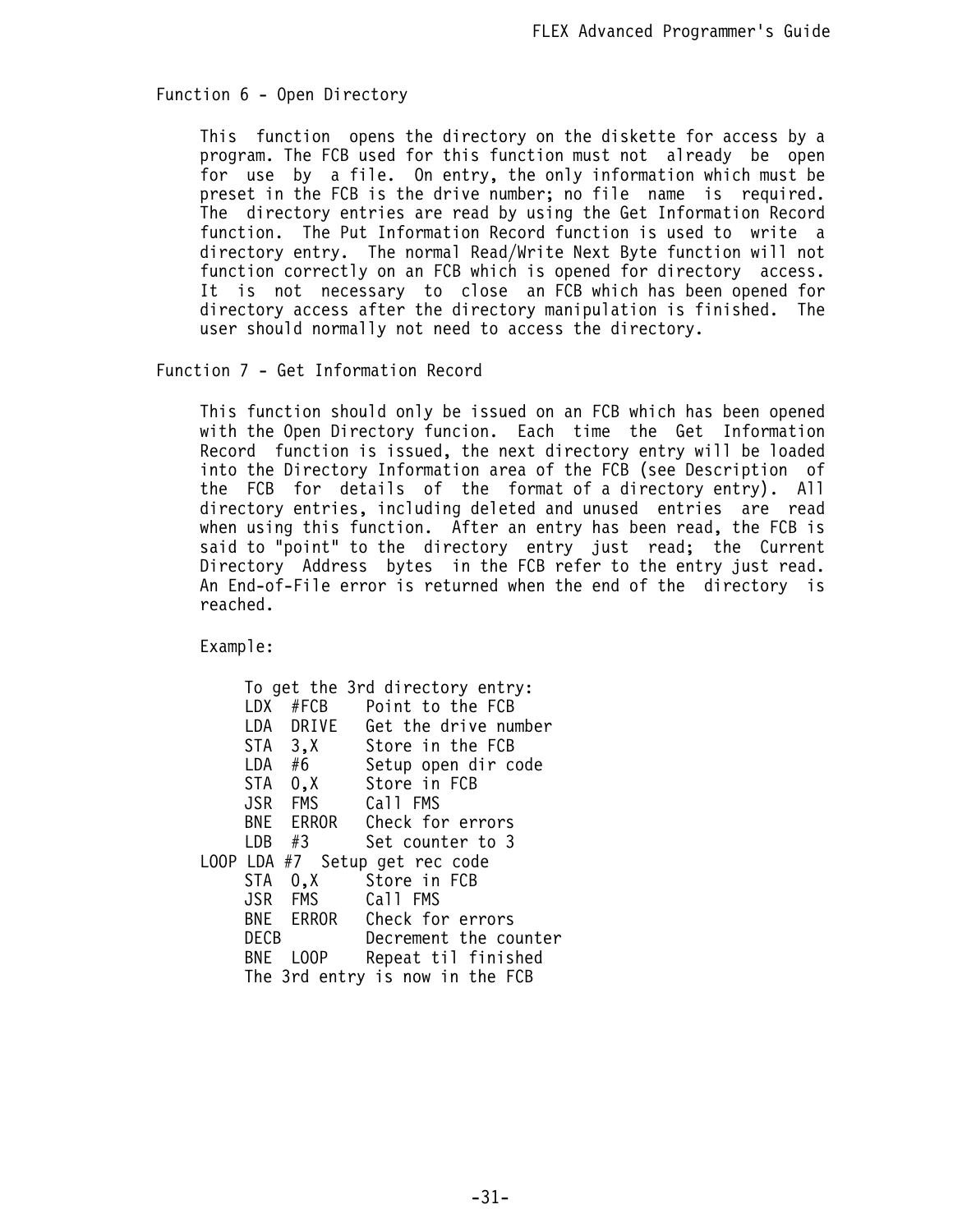Function 8 - Put Information Record

This function should only be issued on an FCB which has been opened with the Open Directory function. The directory information is copied from the Directory Information portion of the FCB into the directory entry to which the FCB currently points. The directory sector just updated is then re-written automatically on the diskette to ensure that the directory is up-to-date. A user program should normally never have to write into a directory. Careless use of this function can lead to the destruction of data files, necessitating a re-initialization of the diskette.

Function 9 - Read Single Sector

This function is a low-level interface directly to the disk driver which permits the reading of a single sector, to which the Current Position bytes of the FCB point, into the Sector Bufffer area of the FCB. This function is normally used internally within FLEX and a user program should never need to use it. The Read/Write Next Byte function should be used instead, whenever possible. Extreme care should be taken when using this function since it does not conform to the usual conventions to which most of the other FLEX functions adhere.

Example:

| #FCB    | Point to the FCB             |
|---------|------------------------------|
| TRACK   | Get track number             |
| 30, X   | Set current track            |
|         | Get sector number            |
| 31, X   | Set current sector           |
| #9      | Setup function code          |
| 0, X    | Store in FCB                 |
| JSR FMS | Call FMS                     |
|         | Check for errors             |
|         | The sector is now in the FCB |
|         | LDA SECTOR<br>ERROR          |

Function 10 (\$0A hex) - Write Single Sector

This function, like the Read Single Sector function, is a low-level interface directly to the disk driver which permits the writing of a single sector. As such, it requires extreme care in its use. This function is normally used internally by FLEX, and a user program should never need to use it. The Read/Write Next Byte function should be used whenever possible. Careless use of the Write Single Sector function may result in the destruction of data, necessitating the re-initialization of the diskette. The disk address being written is taken from the Current Position bytes of the FCB; the data is taken from the FCB Sector Buffer. This function honors the Verify Flag (see Global Variables section for a description of the Verify Flag), and will check the sector after writing it if directed to do so by the Verify Flag.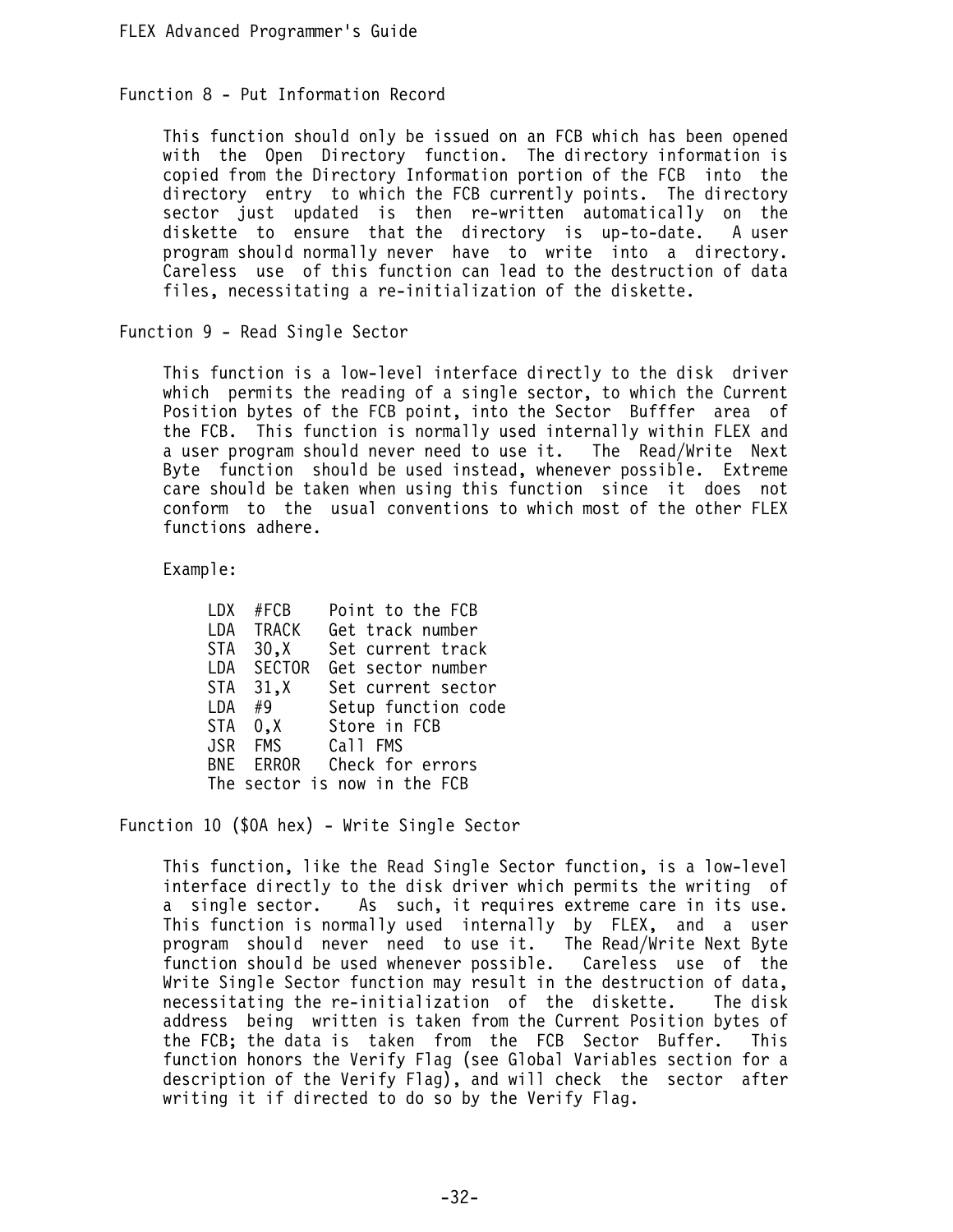Function 11 (\$0B hex) - Reserved for future system use

Function 12 (\$0C hex) - Delete File

This function deletes the file whose specification is in the FCB (drive numbers, file name, and extension). The sectors used by the file are released to the system for re-use. The file should not be open when this function is issued. The file specification in the FCB is altered during the delete process.

Example:

LDX #FCB Point to FCB [ setup file spec in FCB ]<br>LDA #12 Setup functio LDA #12 Setup function code<br>STA 0,X Store in FCB Store in FCB JSR FMS Call FMS Check for errors File has now been deleted

Function 13 (\$0D hex) - Rename File

On entry, the file must not be open, the old name must be in the File Specification area of the FCB, and the new name and extension must be in the Scratch Bytes area of the FCB. The file whose specification is in the FCB is renamed to the name and extension stored in the FCB Scratch Bytes area. Both the new name and the new extension must be specified; neither the name nor the extension can be defaulted.

Example:

LDX #FCB Point to FCB [ setup both file specs in FCB ] LDA #13 Setup function code STA 0.X Store in FCB JSR FMS Call FMS BNE ERROR Check for errors File has been renamed

Function 14 (\$0E hex) - Reserved for future system use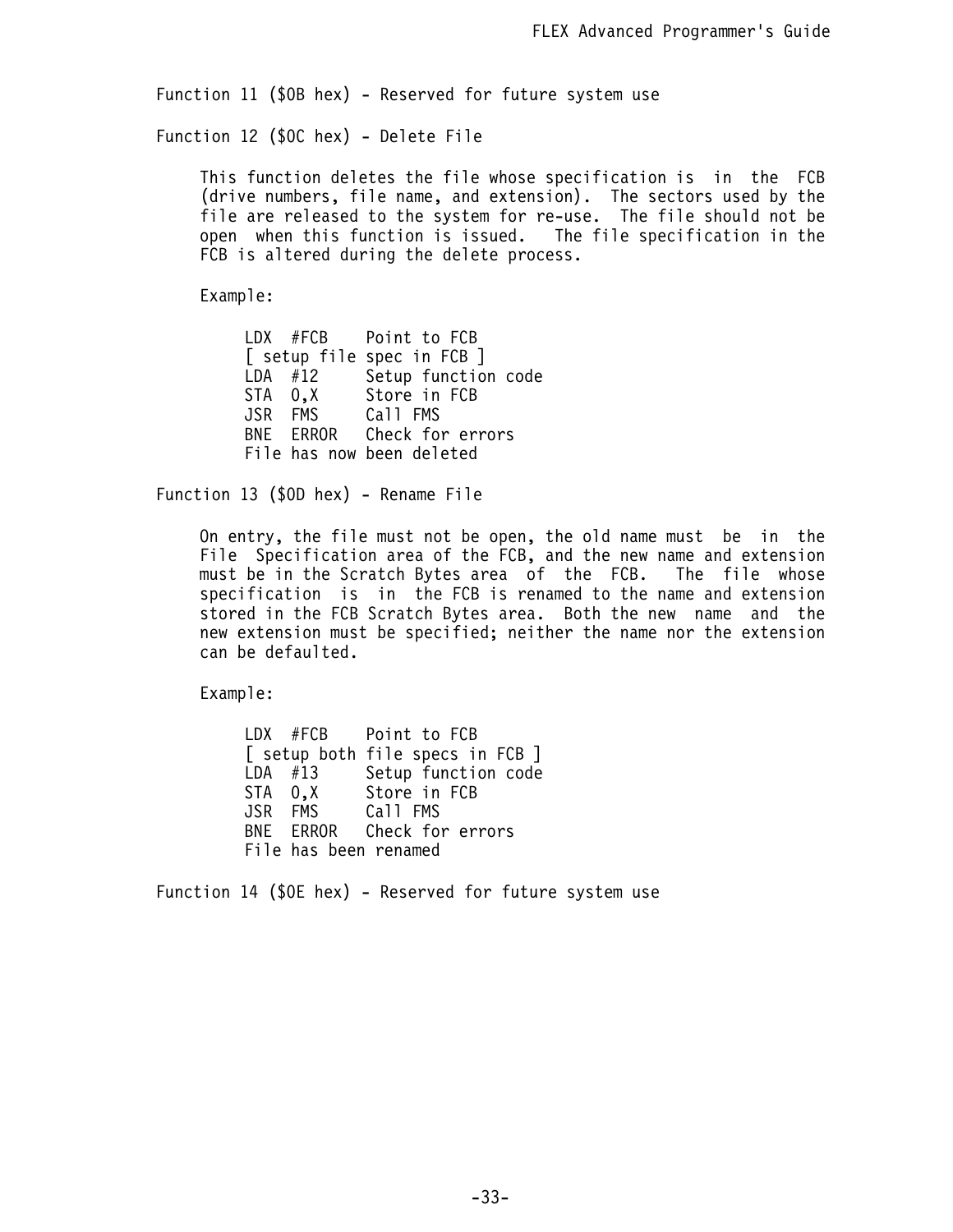Function 15 (\$0F hex) - Next Sequential Sector

On entry the file should be open for either reading or writing (not update). If the file is open for reading, this function code will cause all of the remaining (yet unread) data bytes in the current sector to be skipped, and the data pointer will be positioned at the first data byte of the next sequential sector of the file. If the file is open for write, this operation will cause the remainder of the current sector to be zero filled and written out to the first available data location in the next sequential sector. It should be noted that all calls to this function code will be ignored unless at least one byte of data has either been written or read from the current sector.

Function 16 (\$10 hex) - Open System Information Record

On entry, only the drive number need be specified in the FCB; there is no file name associated with this function. The FCB must not be open for use by a file. This function accesses the System Information Record for the diskette whose drive number is in the FCB. There are no separate functions for reading or changing this sector. All references to the data contained in the System Information Record must be made by manipulating the Sector Buffer directly. This function is used internally within FLEX; there should be no need for a user-written program to change the System Information Record. Doing so may result in the destruction of data, necessitating the re-initialization of the diskette. There is no need to close the FCB when finished.

Function 17 (\$11 hex) - Get Random Byte From Sector

On entry, the file should be open for reading or update. Also, the desired byte' number should be stored in the Random Index byte of the FCB. This byte number is relative to the beginning of the sector buffer. On exit, the byte whose number is stored in the Random Index is returned to the calling program in the A-register. The Random Index should not be less than 4 since there is no user data in the first four bytes of the sector.

Example:

To read the 54th data byte of the current sector LDX #FCB Point to FCB<br>LDA #54+4 Set to item + LDA #54+4 Set to item + 4<br>STA 35,X Put it in randor Put it in random index LDA #17 Setup function code<br>STA 0,X Store in FCB Store in FCB JSR FMS Call FMS BNE ERROR Check for errors Character is now in acc. A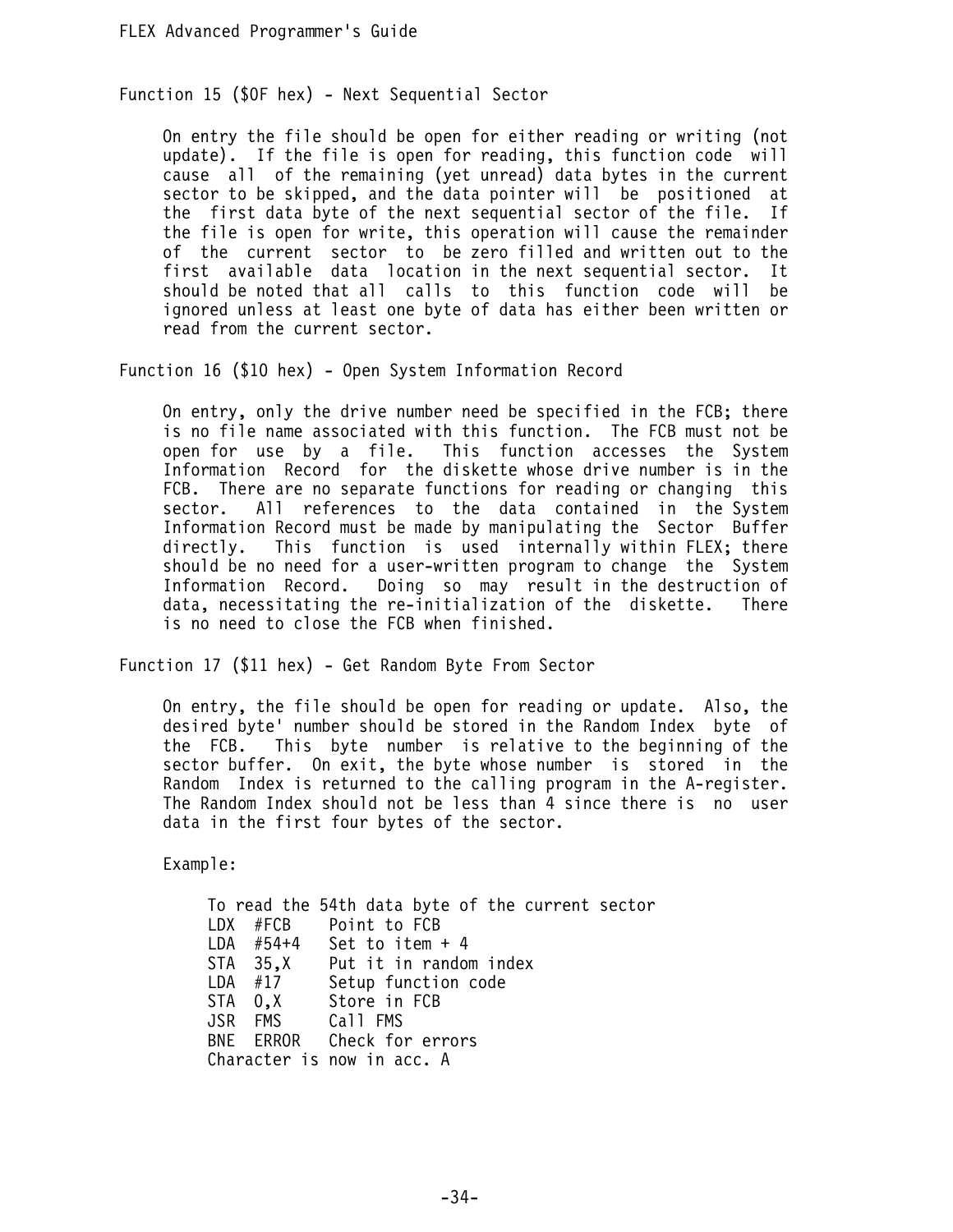Function 18 (\$12 hex) - Put Random Byte in Sector

The file must be open for update. This function is similar to Get Random Byte except the character in the A accumulator is written into the sector at the data location specified by Random Index of the FCB. The Random Index should not be less than 4 since only system data resides in the first 4 bytes of the sector.

Example:

To write the 54th data byte of the current sector LDX #FCB Point to FCB<br>LDA #54+4 Set to item -LDA #54+4 Set to item + 4<br>STA 35,X Put it in randor Put it in random index LDA #18 Setup function code<br>STA 0,X Store in FCB STA 0,X Store in FCB<br>LDA CHAR Get character Get character to be written JSR FMS Call FMS Check for errors Character has been written

Function 19 (\$13 hex) - Reserved for future system use

Function 20 (\$14 hex) - Find Next Drive

This function is used to find the next online drive which is in the "ready" state. Due to hardware limitations, the minifloppy version of FLEX performs this command differently than the full size floppy version. The functioning of the full size floppy version is as follows. If the drive number in the FCB is hex FF, the search for drives will start with drive 0. If the drive number is 0, 1, or 2, the search will start with drive 1, 2 or 3 respectively. If a ready drive is found, its drive number will be returned in the drive number byte of the FCB and the carry bit will be cleared. If no ready drive is found, the carry bit will be set and error #16 (Drives Not Ready) is set.

The minifloppy version functions as follows. If called with a Drive Number in the FCB of hex FF, the function will return with 0 as the drive number in the FCB. If called with a 0, it will return with the drive number set to 1. In both cases the carry is cleared on return. If called with a drive number of 1 or higher, the drive number is left unchanged, the carry bit is set on return and error #16 (Drives Not Ready) is set.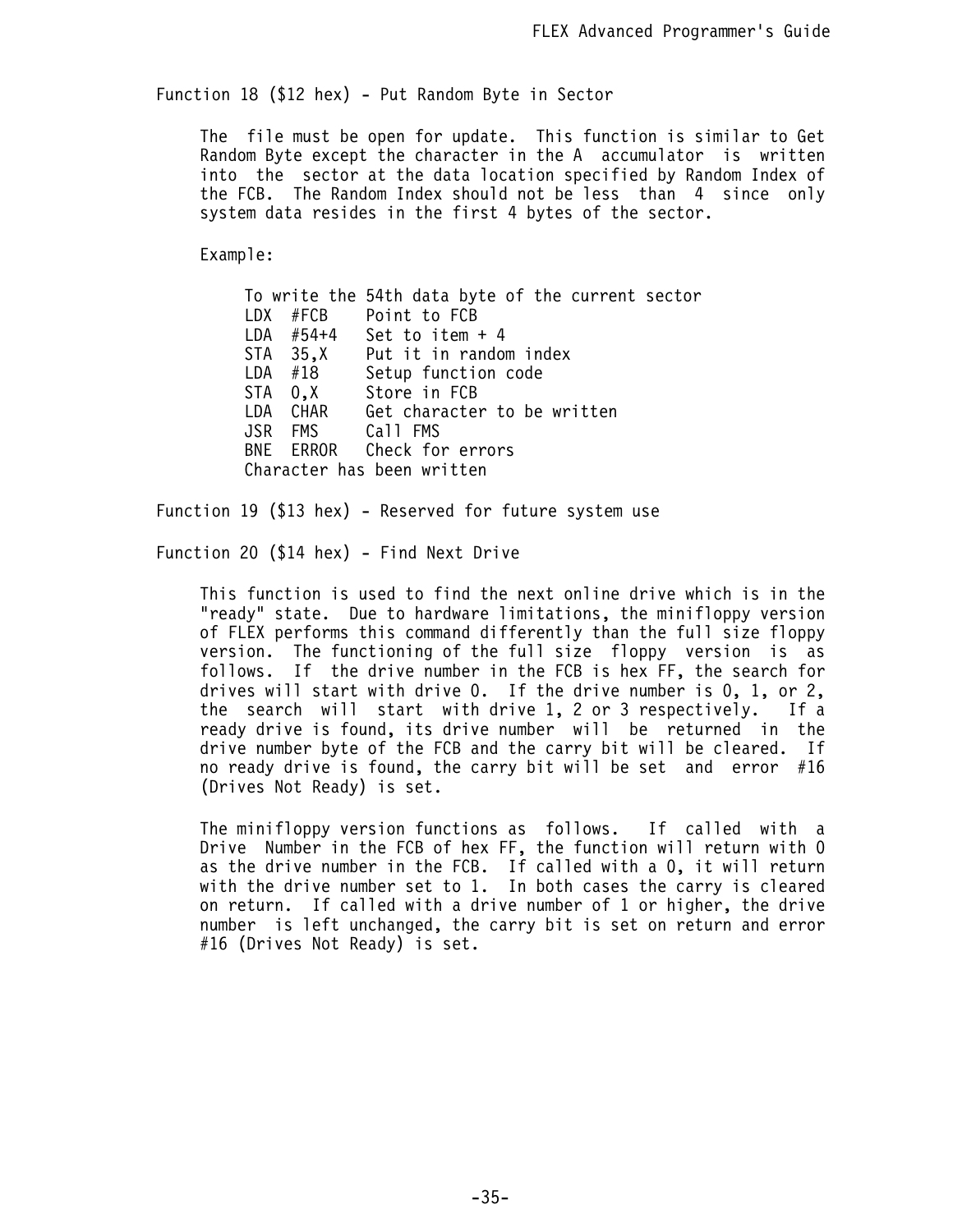Function 21 (\$15 hex) - Position to Record N

This is one of the 2 function codes provided for random file accessing by sector. The desired record number to be accessed should be stored in the FCB location Current Record Number (a 16 bit binary value). The file must be open for read or update before using this function code. The first data record of a file is record number one. Positioning to record 0 will read in the first sector of the File Sector Map. After a successful Position operation, the first character read with a sequential read will be the first data byte of the specified record. An attempt to position to a nonexistent record will cause an error. For more information on random files see the section titled 'Random Files'.

Example:

|               |          | To position to record #6   |
|---------------|----------|----------------------------|
|               | LDX #FCB | Point to FCB               |
| $LDA$ #6      |          | Set position               |
|               |          | STA 33, X Put in FCB       |
| $CLR$ 32, $X$ |          | Set M.S.B. to 0            |
|               | LDA #21  | Setup function code        |
|               |          | STA 0,X Store in FCB       |
|               |          | JSR FMS Call FMS           |
|               |          | BNE ERROR Check for errors |
|               |          | Record ready to be read    |
|               |          |                            |

Function 22 (\$0A hex) - Backup One Record

This is also used for random file accessing. This function takes the Current Record Number in the FCB and decrements it by one. A Position to the new record is performed. This has the effect of back spacing one full record. For example, if the Current Record Number is 16 and the Backup One Record function is performed, the file would be positioned to read the first byte of record #15. The file must be open for read or update before this function may be used. See 'Random Files' section for details.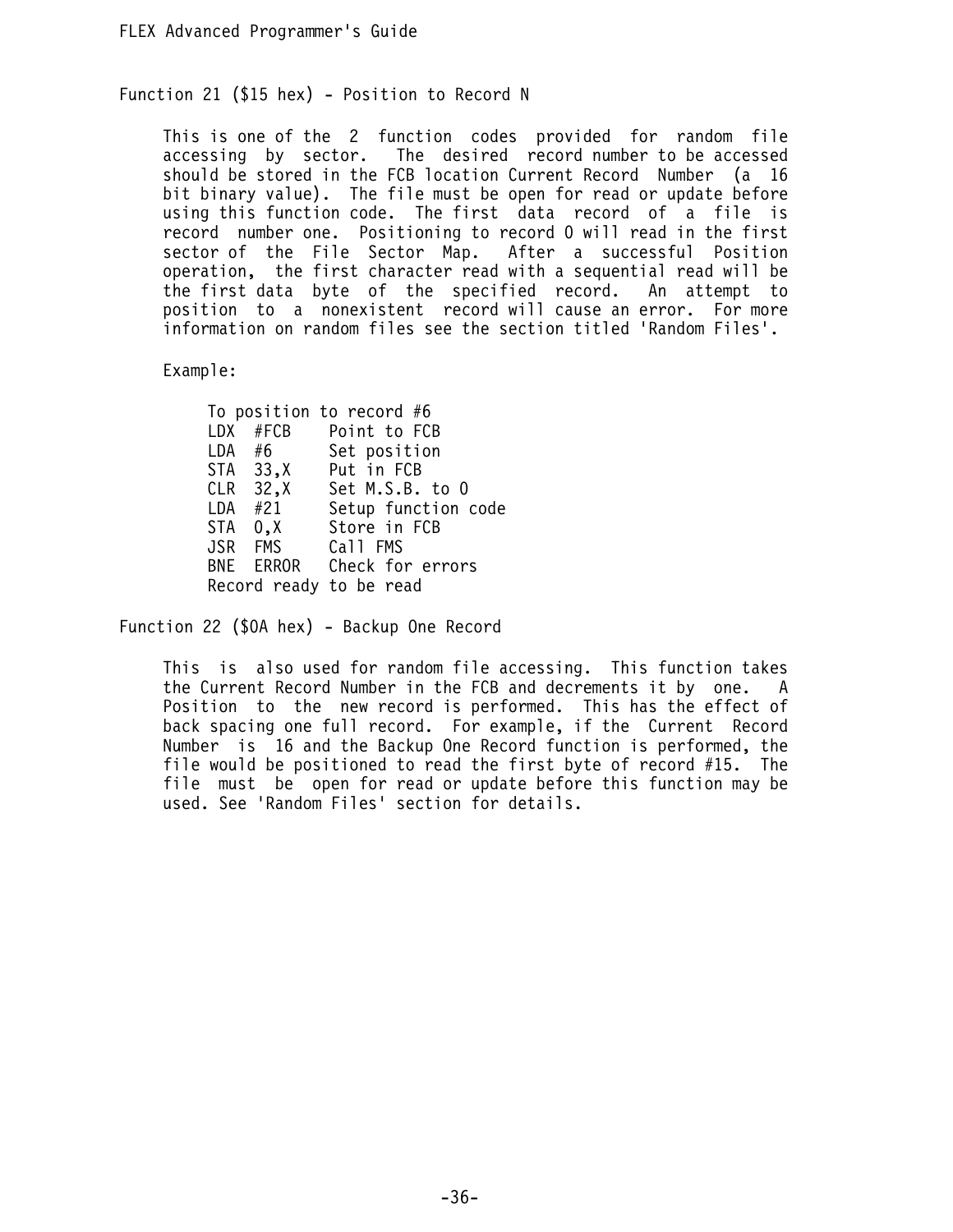# RANDOM FILES

FLEX version 9.0 supports random files. The random access technique allows access by record number of a file and can reach any specified sector in a file, no matter how large it is, in a maximum of two disk reads. With a small calculation using the number of data bytes in a sector (252), the user may also easily reach the Nth character of a file using the same mechanism.

Not all files may be accessed in a random manner. It is necessary to create the file as a random file. The default creation mode is sequential and is what all of the standard FLEX Utilities work with. The only random file in a standard FLEX system is the ERRORS.SYS file. FLEX uses a random access technique when reporting error messages. A file which has been created as a random access file may read either randomly or sequentially. A sequential file may only be read sequentially.

To create a random file, the normal procedure for opening a file for write should be used. Immediately following a successful open, set the File Sector Map location of the FCB to any non-zero value and proceed with the file's creation. It only makes sense to create text type files in the random mode. As the file is built, the system creates a File Sector Map. This File Sector Map (FSM) is a map or directory which tells the system where each record (sector) of the file is located on the disk. The FSM is always two sectors in length and is assigned record number 0 in the file. This implies that a data file requiring 5 sectors for the data will actually be 7 sectors in length. The user has no need for the FSM sectors and they are automatically skipped when opening a file for read. The FMS uses them for the Position and Backup function code operations.

The directory information of a file states whether or not a file is a random file. If the File Sector Map byte is non-zero, the file is random, otherwise it is sequential only. It should be noted that random files can be Copied from one disk to another without losing its random properties, but it can not be appended to another file.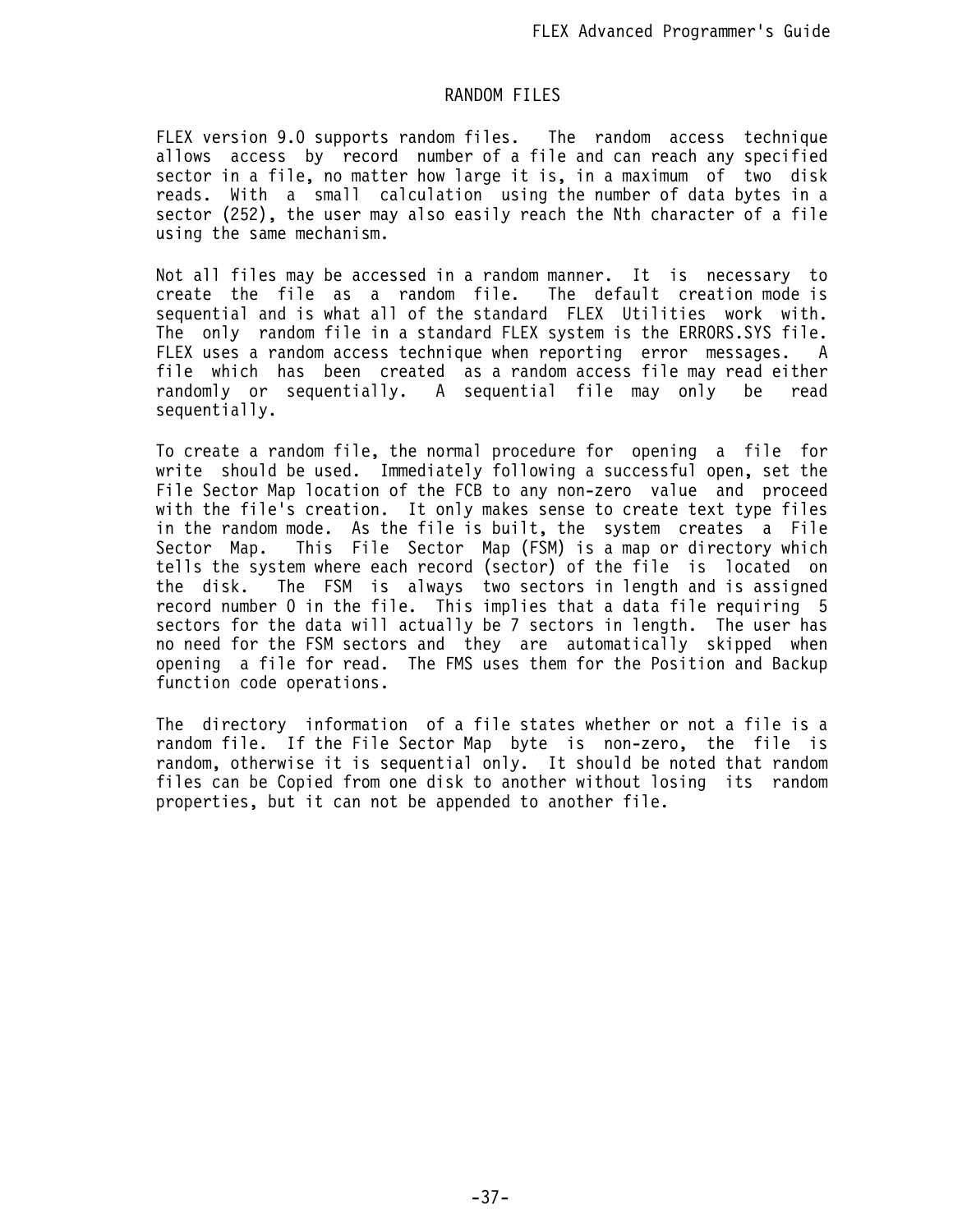#### FLEX ERROR NUMBERS

- 1 ILLEGAL FMS FUNCTION CODE ENCOUNTERED FMS was called with a function code in the Function Code byte of the FCB that was too large or illegal.
- 2 THE REQUESTED FILE IS IN USE An Open for Read, Update, or Write function was issued on an FCB that is already open.
- 3 THE FILE SPECIFIED ALREADY EXISTS

a. An Open For Write was issued on an FCB containing the specifiaction for a file already existing in the diskette directory.

b. A Rename function was issued specifying a new name that was the same as the name of a file already existing in the diskette directory.

- 4 THE SPECIFIED FILE COULD NOT BE FOUND An Open for Read or Update, a Rename, or a Delete function was requested on an FCB containing the file specification for a file which does not exist in the diskette directory
- 5 SYSTEM DIRECTORY ERROR REBOOT SYSTEM Reserved for future system use.
- 6 THE SYSTEM DIRECTORY SPACE IS FULL This error should never occur since the directory space is self expanding, and can never be filled. Only disk space can be filled (error #7).
- 7 ALL AVAILABLE DISK SPACE HAS BEEN USED All of the available space on the diskette has been used up by files. If this error is returned by FMS, the last character sent to be written to a file did not actually get written.
- 8 READ PAST END OF FILE

A read operation on a file encountered an end-of-file. All of the data in the file has been processed. This error will also be returned when reading a directory whth the Get Information Record function when the end of directory is reached.

9 - DISK FILE READ ERROR A checksum error was encountered by the hardware in attempting to read a sector. DOS has already attempted to re-read the failing sector several times, without success, before reporting the error. This error may also result from illegal track and sector addresses being put in the FCB.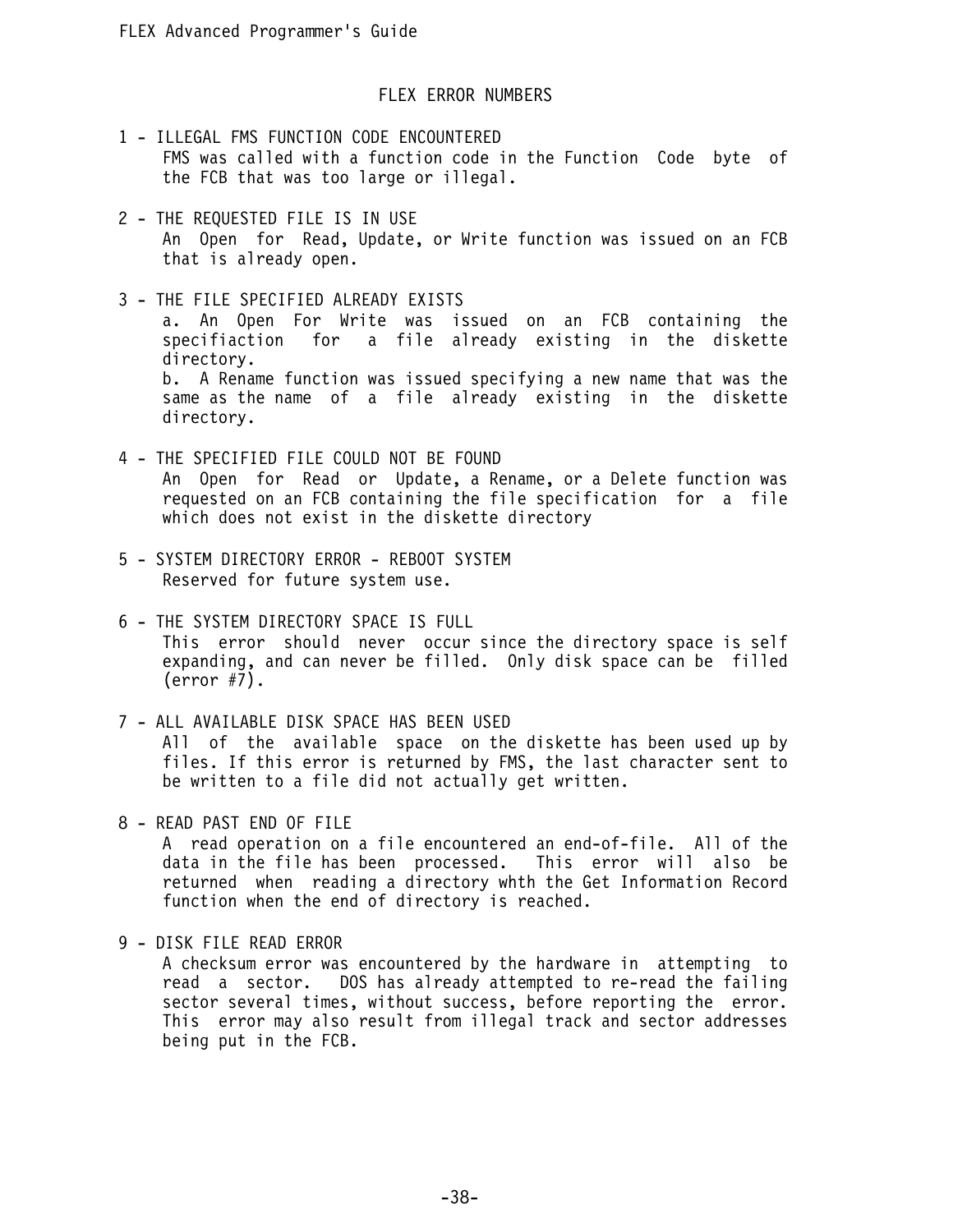10 - DISK FILE WRITE ERROR

A checksum error was detected by the hardware in attempting to write a sector. DOS has already tried several times, without success, to re-write the failing sector before reporting the error. This error may also result from illegal track and sector numbers being put in the FCB. A write-error status may also be returned if a read error was detected by DOS in attempting to update the diskette directory

- 11 THE FILE OR DISK IS WRITE PROTECTED An attempt was made to write on a diskette which has been write-protected by use of the write-enable cutout in the diskette or to a file which has the write protect bit set.
- 12 THE FILE IS PROTECTED FILE NOT DELETED The file attempted to be deleted has its delete protect bit set and can not be deleted.
- 13 ILLEGAL FILE CONTROL BLOCK SPECIFIED An attempt was made to access an FCB from the open FCB chain, but it was not in the chain.
- 14 ILLEGAL DISK ADDRESS ENCOUNTERED Reserved for future system use.
- 15 AN ILLEGAL DRIVE NUMBER WAS SPECIFIED Reserved for future system use.
- 16 DRIVES NOT READY The drive does not have a diskette in it or the door is open. This message cannot be issued for mini floppys since there is no means of detecting such a state
- 17 THE FILE IS PROTECTED ACCESS DENIED Reserved for future system use.
- 18 SYSTEM FILE STATUS ERROR a. A read or Rewind was attempted on a file which was closed, or open for write access. b. A write was attempted on a file which was closed, or open for read access.
- 19 FMS DATA INDEX RANGE ERROR The Get Random Byte from Sector function was issued with a Random Byte number greater than 256.
- 20 FMS INACTIVE REBOOT SYSTEM Reserved for future system use.
- 21 ILLEGAL FILE SPECIFICATION A format error was detected in a file name specification. The name must begin with a letter and contain only letters, digits, hyphens, and/or underscores. Similarly with file extensions. File names are limited to 8 characters, extensions to 3.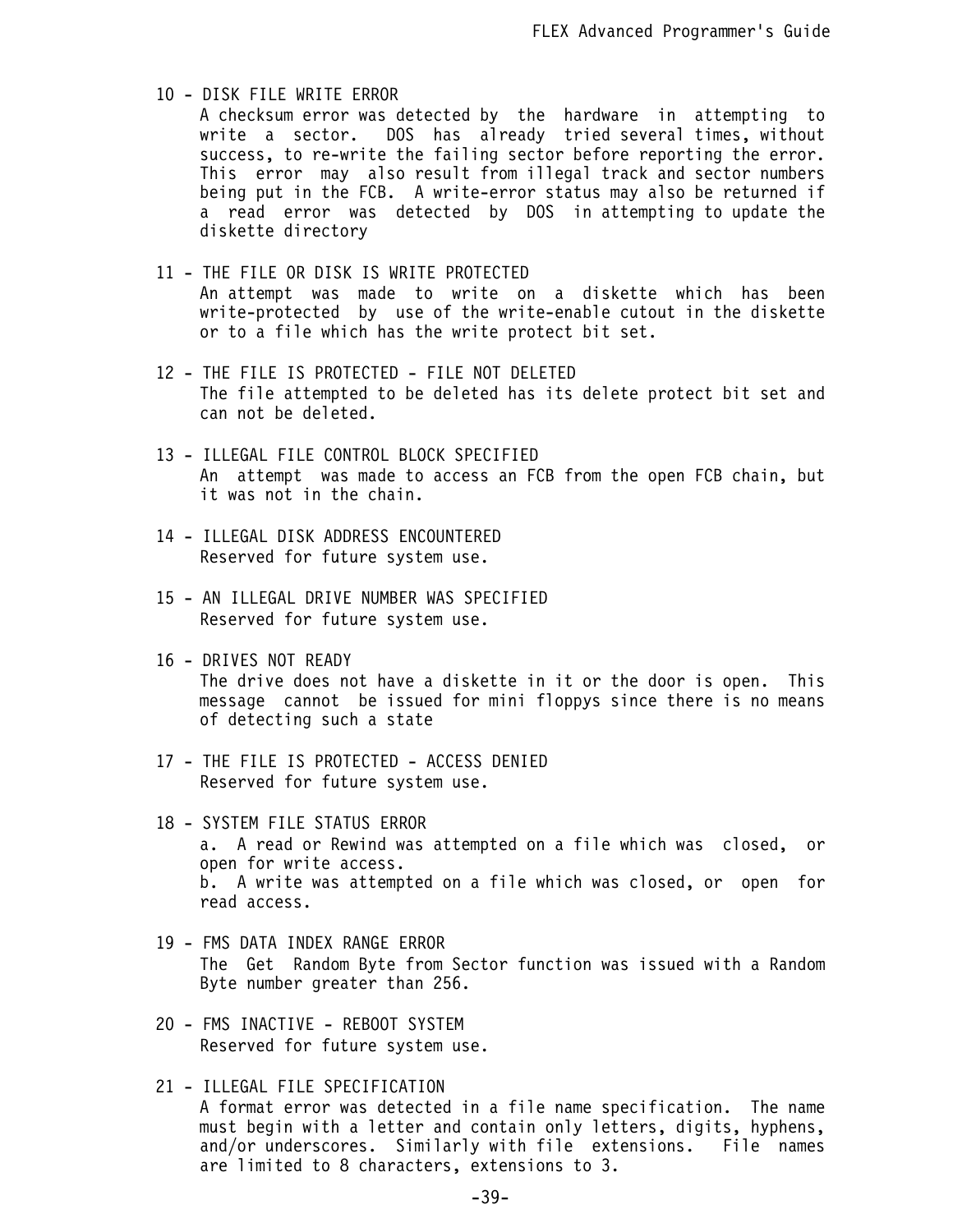- 22 SYSTEM FILE CLOSE ERROR Reserved for future system use.
- 23 SECTOR MAP OVERFLOW DISK TOO SEGMENTED An attempt was made to create a very large random access file on a disk which is very segmented. All record information could not fit in the 2 sectors of the File Sector Map. Recreating the file on a new diskette will solve the problem.
- 24 NON-EXISTENT RECORD NUMBER SPECIFIED A record number larger than the last record number of the file was specified in a random position access.
- 25 RECORD NUMBER MATCH ERROR FILE DAMAGED The record located by the FMS random search is not the correct record. The file is probably damaged.
- 26 COMMAND SYNTAX ERROR RETYPE COMMAND The command line just typed has a syntax error.
- 27 THAT COMMAND IS NOT ALLOWED WHILE PRINTING The command just entered is not allowed to operate while the system printer spooler is activated.
- 28 WRONG HARDWARE CONFIGURATION This error usually implies insufficient memory installed in the computer for a particular function or trying to use the printer spooler without the hardware timer board installed.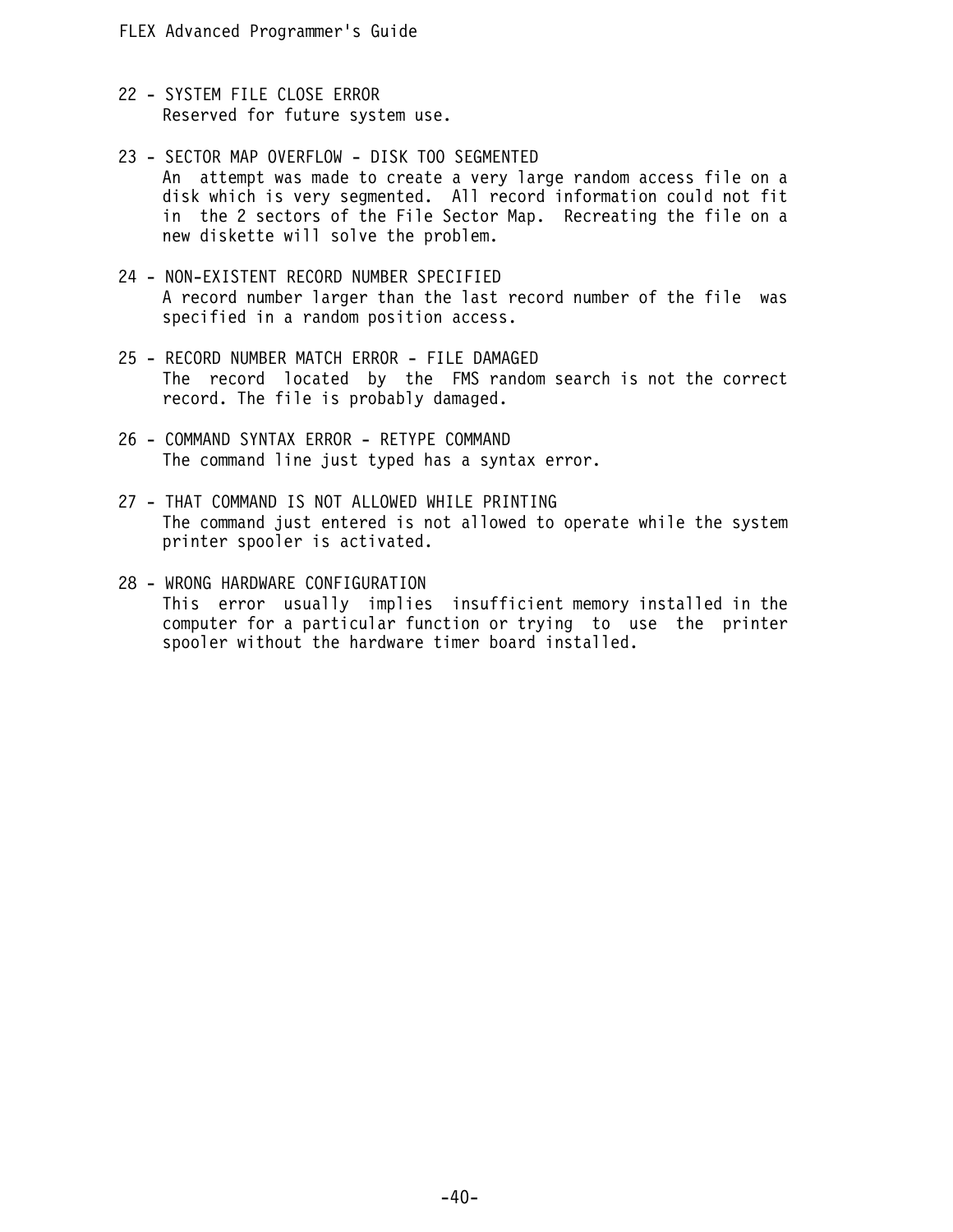DISK DRIVERS

The following information is for those users who wish to write their own disk drivers to interface with some other disk configuration than is supplied by the vendor. Technical Systems Consultants is not in a position to write disk drivers for other configurations, nor do they guarantee the proper functioning of FLEX with user-written drivers.

The disk drivers are the interface routines between FLEX and the hardware driving the floppy disks themselves. The drivers released with the FLEX System are designed to interface with the Western Digital 1771 or 1791 Floppy Disk Formatter/Controller chip.

The disk drivers are located in RAM at addresses \$DE00 - \$DFA0. All disk functions are vectored jumps at the beginning of this area. The disk drivers need not handle retries in case of errors; FLEX will call them as needed. If an error is detected, the routines should exit with the disk hardware status in the B-register and the CPU Z-Condition code bit clear (issue a TST B before returning to accomplish this). FLEX expects status responses as produced by the Western Digital 1771 Controller. These statuses must be simulated if some other controller is used. All drivers should return with the X,Y and U registers unchanged. All routines are enterd with a JSR instruction.

\$DE00 - Read Entry - (X) = FCB Sector Buffer Address (A) = Track Number (B) = Sector Number The sector referenced by the track and sector numbers is to be read into the Sector Buffer area of the indicated FCB. \$DE03 - Write Entry - (X) = FCB Sector Buffer Address (A) = Track Number (B) = Sector Number

The content of the Sector Buffer area of the indicated FCB is to be written to the sector referenced by the track and sector numbers.

\$DE06 - Verify

Entry - (No parameters) The sector just written is to be verified to determine if there are CRC errors.

\$DE09 - Restore

Entry  $(X)$  = FCB Address Exit - CC, NE, & B=\$B if write protected CS, NE, & B=\$F if no drive A Restore Operation (also known as a Seek to Track 00) is so be performed on the drive whose number is in the FCB.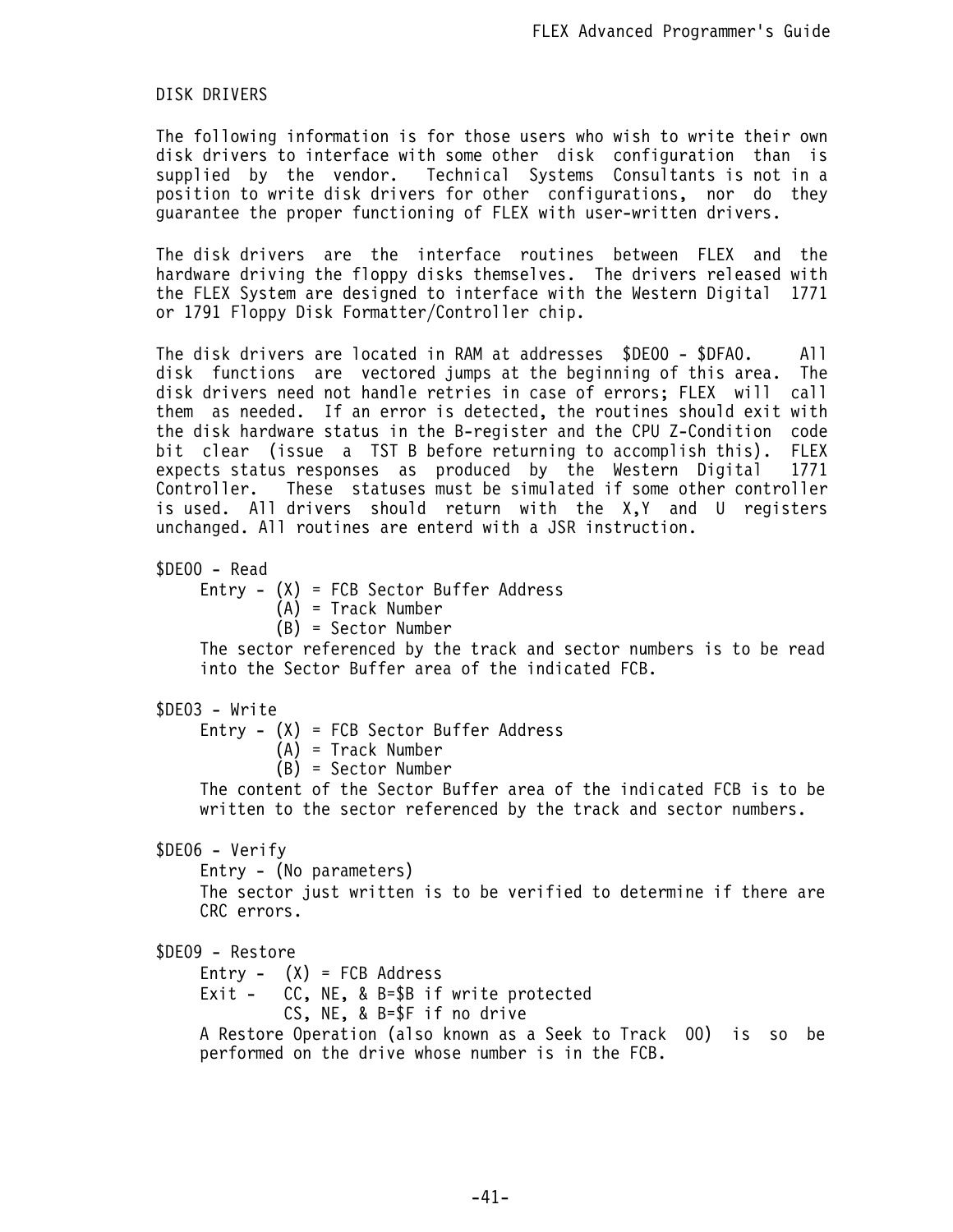\$DE0C - Drive Select Entry -  $(X)$  = FCB Address The drive whose number is in the FCB is to be selected.

\$DE0F - Check Drive Ready

Entry -  $(X)$  = FCB Address Exit - NE & CS if drive not ready EQ & CC if drive ready

This routine is setup for FLEX systems where it is possible to check the drive whose number is in the FCB for a ready status after selecting that drive and delaying long enough for the drive motor to come up to speed (approx. 2 seconds). This is not possible in the minifloppy version due to hardware limitations. In this case, this routine should not delay and should simply return a drive ready status if the drive number in the FCB is 0 or 1 or a drive not ready status for any other drive number.

\$DE12 - Quick Check Drive Ready

This routine is the same as Drive Check Ready except the 2 second delay is not done. This assumes the drive motor is already up to speed. For minifloppy versions, there is no difference in the two and this routine can simply be a jump to the Check Drive Ready routine.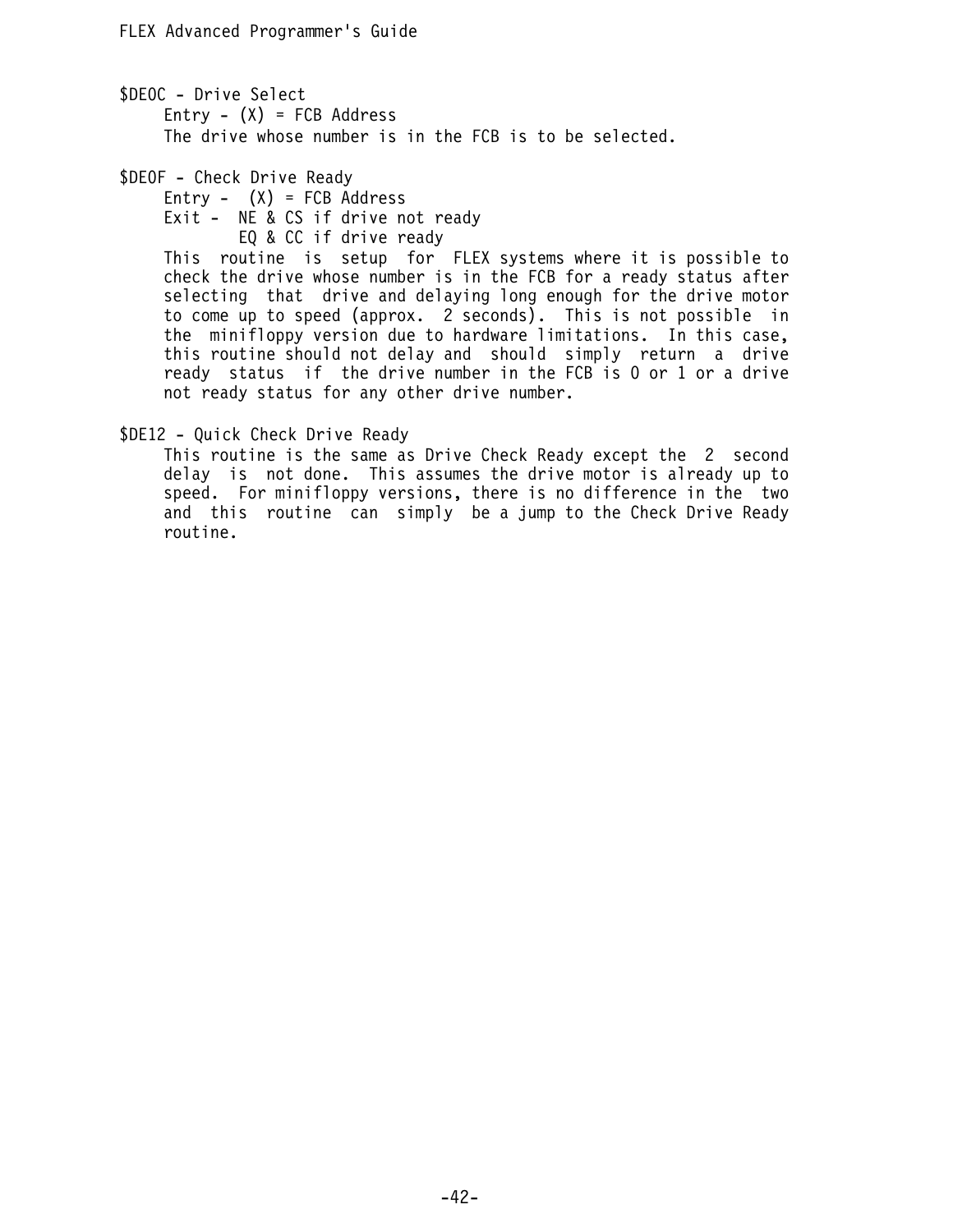# Diskette Initialization

The NEWDISK command is used to "initialize" a diskette for use by the FLEX Operating System. The initialization process writes the necessary track and sector addresses in the sectors of a "soft- sectored" diskette such as is used by FLEX. In addition, the initialization process links together all of the sectors on the diskette into a chain of available sectors.

The first track on the diskette, track 0, is special. None of the sectors on track 0 are available for data files, they are reserved for use by the FLEX system. The first two sectors contain a "boot" program which is loaded by the "D" command of the SBUG monitor or by whatever comparable ROM based bootstrap is in use. The boot program, once loaded, then loads FLEX from the diskette. Another sector on track 0 is the System Information Record. This sector contains the track and sector addresses of the beginning and ending sectors of the chain of free sectors, those available for data files. The rest of track 0 is used for the directory of file names.

After initialization, the free tracks on the diskette have a common format. The first two bytes of each sector contain the track and sector number of the next sector in the chain. The next two bytes are used to store the logical record number of the sector in the file. The remaining 252 bytes are zero. Initially, all record number bytes are zero. When data is stored in a file, the two linkage bytes at the beginning of each sector are modified to point to the next sector in the file, not the next the free chain. The sectors in the diskette directory on track 0 also have linkage bytes similar to those in the in the free chain and data files.

A FLEX diskette is not initialized in the strict IBM standard format. In the standard format, the sectors on the diskette should be physically in the s order as they are logically, i.e. sector 2 should follow sector 1, 3 follow 2, etc. On a FLEX diskette, the sectors are interleaved so that there is t after having read one sector, to process the data and request the next sector bef the sectors are physically adjacent, the processing time must be very short. The interleaving of the sectors allows more time for processing the data. The phenomena of missing a sector because of long processin times is called "missing revolutions", and results in very slow running time for programs. The FLEX format reduces the number of missed revolutions, thus speeding up programs.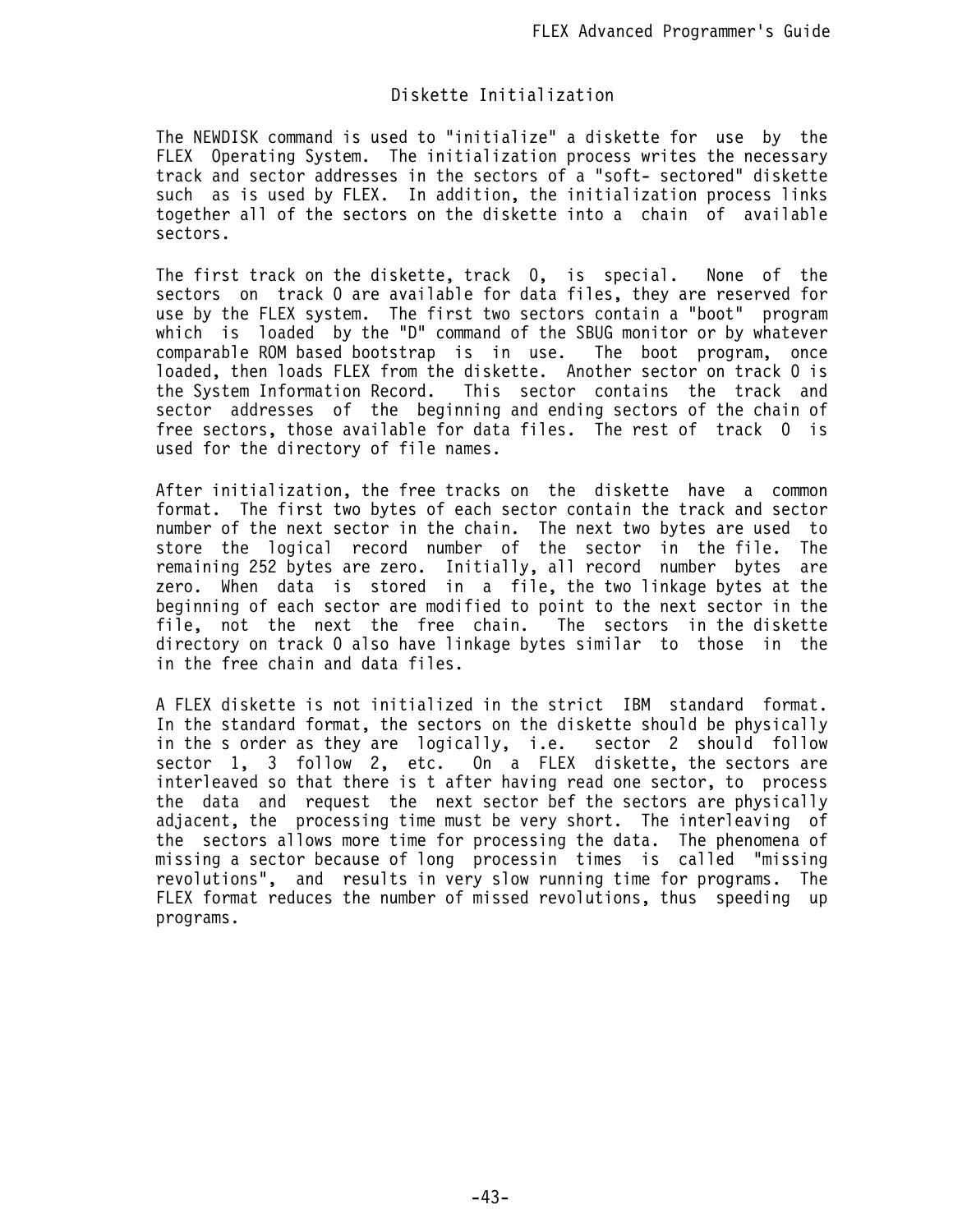# DESCRIPTION OF A DIRECTORY SECTOR

Each sector in the directory portion of a FLEX diskette contains 10 directory entries. Each entry refers to one file on the diskette. In each sector, the first four bytes contain the sector linkage information and the next 12 bytes are not used. When reading information from the directory using the FMS Get Information Record function, these 16 bytes are skipped automatically as each sector is read; the user need not be concerned with them.

Each entry in the directory contains the exact same information that is stored in the FCB bytes 4-27. See the description of the File Control Block (FCB) for more details.

A directory entry which has never been used has a zero in the first byte of the file name. A directory entry which has benn deleted has the leftmost bit of the name set (i.e. the first byte of the name is negative).

# DESCRIPTION OF A DATA SECTOR

Every sector on a FLEX diskette (except the two BOOT sectors) has the following format:

 Bytes 0-1 Link to the next sector Bytes 2-3 File Logical Record Number Bytes 4-255 Data

If a file occupies more than one sector, the "link to the next sector" portion contains the track and sector numbers, respectively, of the next sector in the file. These bytes are zero in the last sector of a file, indicating that no more data follows (an "end-of-file" condition). The user should never manually change the linkage bytes of a sector. These bytes are automatically managed by FMS. In fact, the user need not be concerned at all with sector linkage information.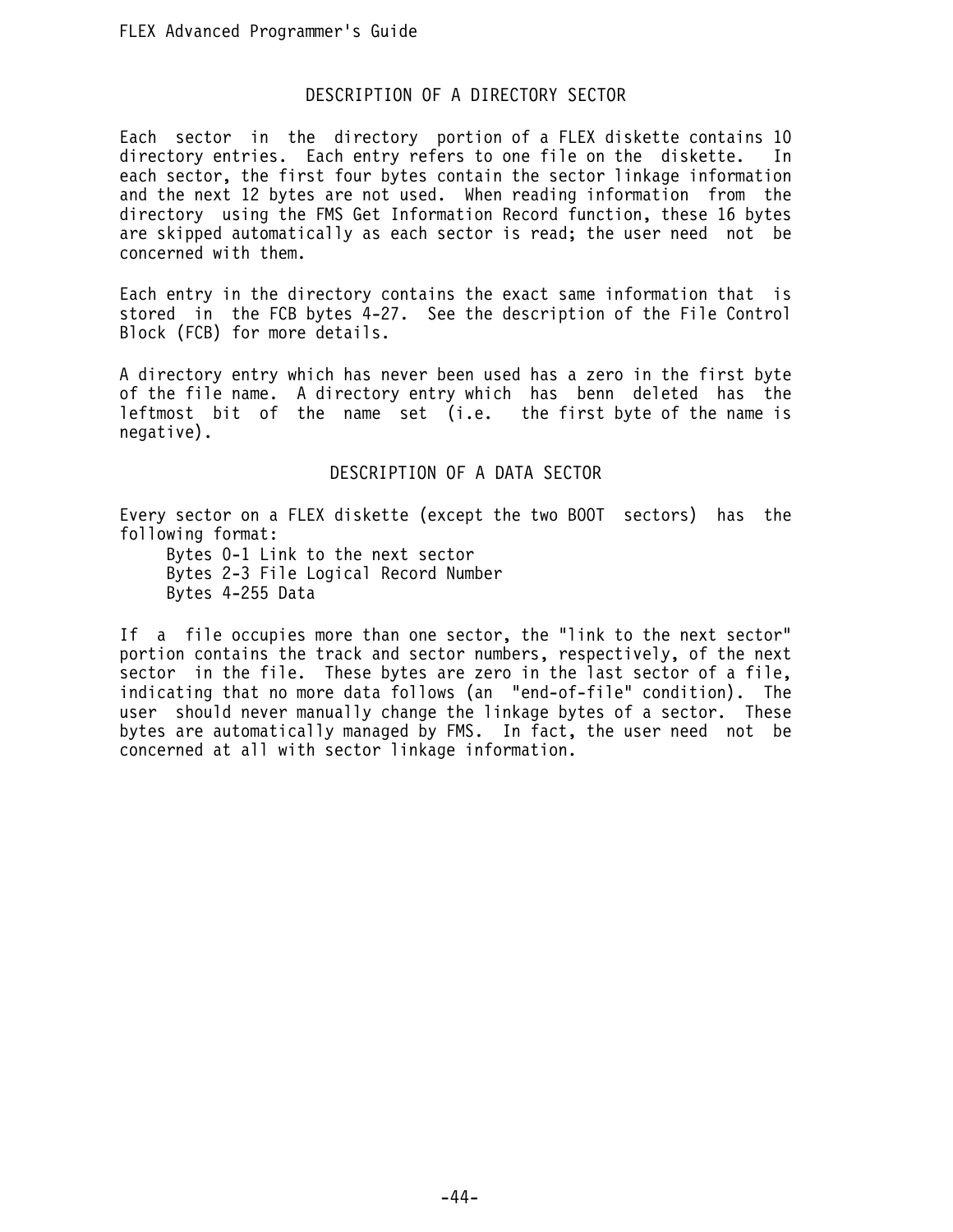# DESCRIPTION OF A BINARY FILE

A FLEX binary file may contain anything as data; all ASCII characters are allowed. Each binary file is composed of one or more binary records. There may be more than one binary record in a single sector.

A binary record looks as follows: (byte numbers are relative to the start of the record, not the beginning of a sector)

Byte 0 Start of record indicator (\$02, the ASCII STX)

Byte 1 Most significant byte of the load address

Byte 2 Least significant byte of the load address

Byte 3 Number of data bytes in the record<br>Byte 4-n The binary data in the record

The binary data in the record

The load address portion of a binary record contains the address where the data resided when it was written to the file with the FLEX SAVE command. When the file is loaded for execution or use, it will be put in the same memory areas from which it was SAVED.

A binary file may also contain an optional transfer address record. This record gives the address in memory of te entry point of a binary program. The format of a transfer address is as follows:

Byte 0 Transfer Address Indicator (\$16, ASCII ACK)

Byte 1 Most significant byte of the transfer address Byte 2 Least significant byte of the transfer address

If a file contains more than one transfer address record (caused by appending binary files which contain transfer addresses), the last one encountered by the load process is the one that is used, the others are ignored.

When reading or writing a binary file through the File Management System from a user program, the calling program must process the record indicator bytes and load addresses itself; FLEX does not supply or process this information for the user.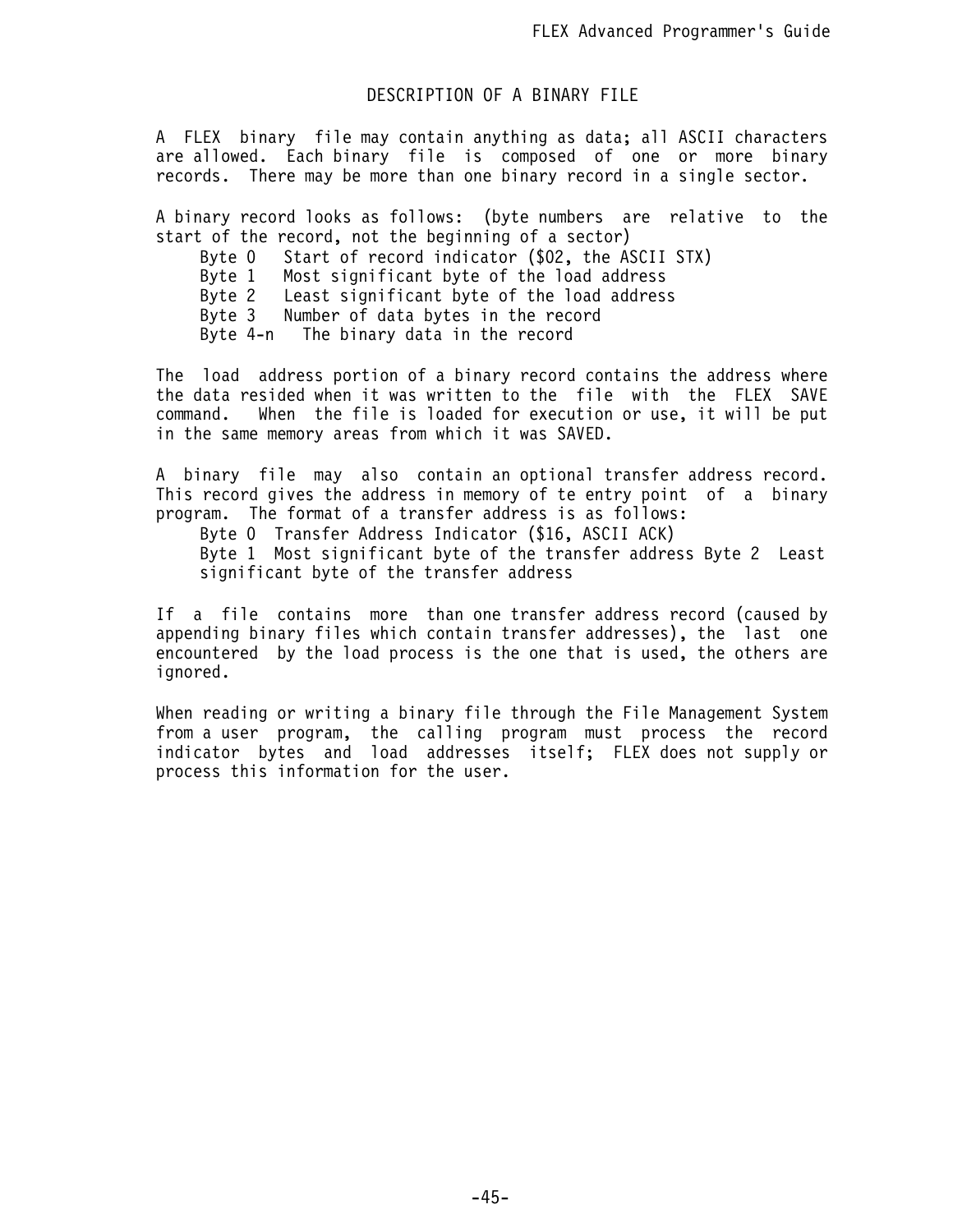DESCRIPTION OF A TEXT FILE

A text file (also called an "ASCII file" or "coded file") contains only printable ASCII characters plus a few special-purpose control charactres. There is no "load address" associated with a FLEX text file as there is with FLEX binary files. It is the responsibility of the program which is reading the text file to put the data where it belongs.

The only control character which FLEX recognizes and processes in a FLEX text file are:

- \$0D (ASCII CR or RETURN) This character is used to mark the end of a line or record in the file.
- \$00 (ASCII NULL) Ignored by FLEX; if encountered in the file, it is not returned to the calling program.
- \$18 (ASCII CANCEL)

Ignored by FLEX; if encountered in the file, it is not returned to the calling program.

\$09 (ASCII HT or HORIZONTAL TAB)

This is a flag character which indicates that a string of spaces has been removed space-saving measure. The next byte following the flag character is a count of the number of spaces removed (2-127). The calling program sees neither the flag character not the count character. The proper number of spaces are returned to the user program as successive characters are requested by the Read Next Byte function. When writing a file, the spaces are automatically deleted as the user program sends them to the File Management System using the Write Next Byte function. The data compression is, therefore, transparent to the calling program. (The above discussion is only valid if the file is open for Text operations. If open for Binary, the compression flag and count get passed exactly as they appear in the file.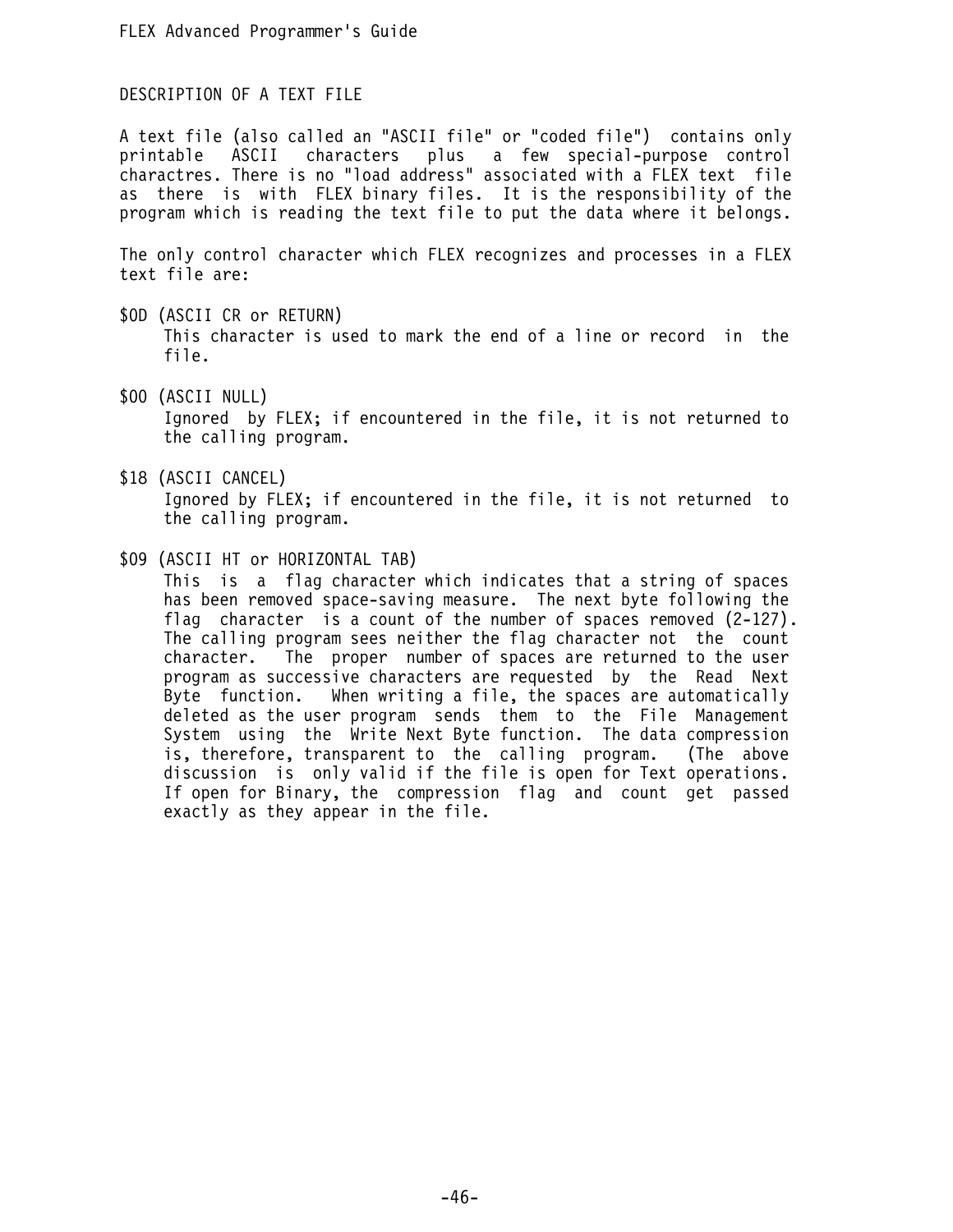#### WRITING UTILITY COMMANDS

Utility commands are best prepared by the use of an assembler. FLEX reserves a block of memory in which medium size utilities may be placed. This memory start s at hex location \$C100 and extends through location \$C6FF. The system FCB at location \$C840 may also be used in user written utilities for either FCB space or temporary storage. No actual code should reside in this FCB space since it would interfere with the loading of the utility (FLEX is using that FCB while loading utilities).

An example will be given to demonstrate some of the conventions and techniques which should be used when writinq utilities. The example, which can be found on the following paqes, is a simple text file listing utility. Its syntax is:

LIST,[<SPEC>]

The default extension on the file spec is TXT. The utility will simply display the contents of a text file on the terminal, line for line.

The following is a section by section description of the LIST utility. The first section of the source listing is a set of EQUATES which tell the assembler where the various DOS routines reside in memory. These equates represent the addresses given in this manual for "User Callable DOS System Routines".

The next two sections are also equates, the first to the FMS entry points, and the second references the system FCB. The actual program finally starts with the ORG statement. In this program, we will make use of the Utility Command space located at \$C100, therefore, the ORG is to \$C100.

One of the conventions which should be observed when writing DOS utilities is to always start the program with a BRA instruction. Following this instruction should be a 'VN FCB 1' which defines the version number of the utility. The 1 should of course be set to whatever the actual version number is. In this example, the version number is 1. This convention allows the FLEX VERSION Utility to correctly identify the version number of a command.

Moving down the program to the label called 'LIST2', the program needs to retrieve the file specification and get it into the FCB. Pointing X to the FCB, we can make use of the DOS resident subroutine called 'GETFIL' to automatically parse the file spec, check for errors, and set the name in the FCB correctly. If all goes well in GETFIL, the carry should be clear, otherwise there were errors in the file spec and this fact needs reported. If the carry is set, control is passed to the line with the label 'LIST9'. At this point, the error message is reported and control is returned to FLEX.

If the file spec was correct, and the carry was clear after the return from GETFIL, we want to set a default file name extension of TXT. DOS subroutine named SETEXT will do exactly that. First it is necessary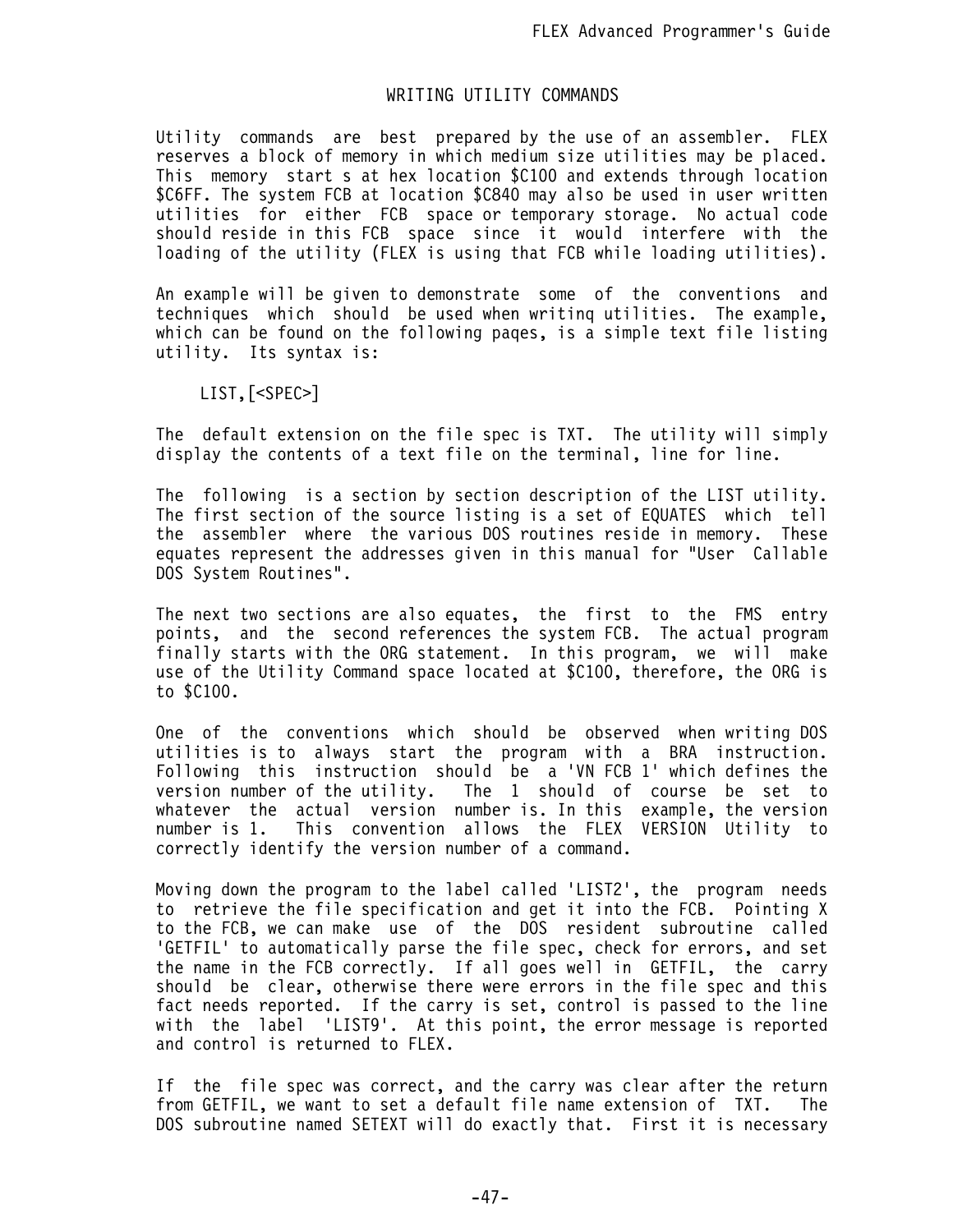to put the code for TXT in the A accumulator (the code is 1). X needs to be pointing to the FCB which it still is. The '1' is also put in the FCB for the future open operation. The call is made to SETEXT and the file name is now correctly set up in the FCB. Note that no errors can be generated by a call to SETEXT.

Now that we have the file spec, it is necessary to open the requested file for read. X is still pointing to the FCB so it is not necessary to reset. The FMS Function Code for 'open a file for read' is 1 which was previously put in the FCB location 0. A call to FMS is now made in an attempt to open the file. Upon return, if the Z-condition code is set, there were no errors. If there was an error, the 'BNE LIST9' will take us to the code to report the error. This section of code is the desired way to handle most FMS caused disk errors. The first thing to do is call the DOS routine RPTERR which will print the disk error message on the monitor terminal. Next, all open disk files should be closed. This can be easily accomplished by a call to the FMS close entry (FMSCLS). Finally, return control back to DOS by jumping to the WARM START entry. If the file opened successfully, control will be transfered to the line with the label 'LIST4'. At this time it is desirable to fetch characters one at a time from the file, printing them on the monitor terminal as they are received. Since line feeds are not stored in text files (carriage returns mark the end of lines, but the next line will follow immediately), each carriage return received from the file is not output as is, but instead a call to the DOS routine 'PCRLF' is made to print a carriage return and a line feed. As each character is received from the file (by a call to FMS at label LIST4), the error status is checked. If an error does occur, control is transferred to 'LIST6'. Since FLEX does not store an End of File character with a file, the only mechanism for determining the end of a file is by the End of File error generated by FMS. At 'LIST6', the error status is checked to see if it is 8 (end of file status). If it is not an 8, control is transfered to the error handling routine described above. If it is an End of File, we are finished listing the file so it must now be closed. The FMS Function Code for closing a file is 4. This is loaded into A and stored in the FCB. Calling FMS will attempt to close the file. Upon return, errors are checked, and if none found, control is transfered back to DOS by the jump to 'WARMS'.

This example illustrates many of the methods used when writing utilities. Many of the DOS and FMS routines were used. The basic idea of file opening and closing were demonstrated, as well as file I/0. The methods of dealing with various types of errors were also presented. Studying this example until it is thoroughly understood will make writing your own disk commands and disk oriented programs an easy task.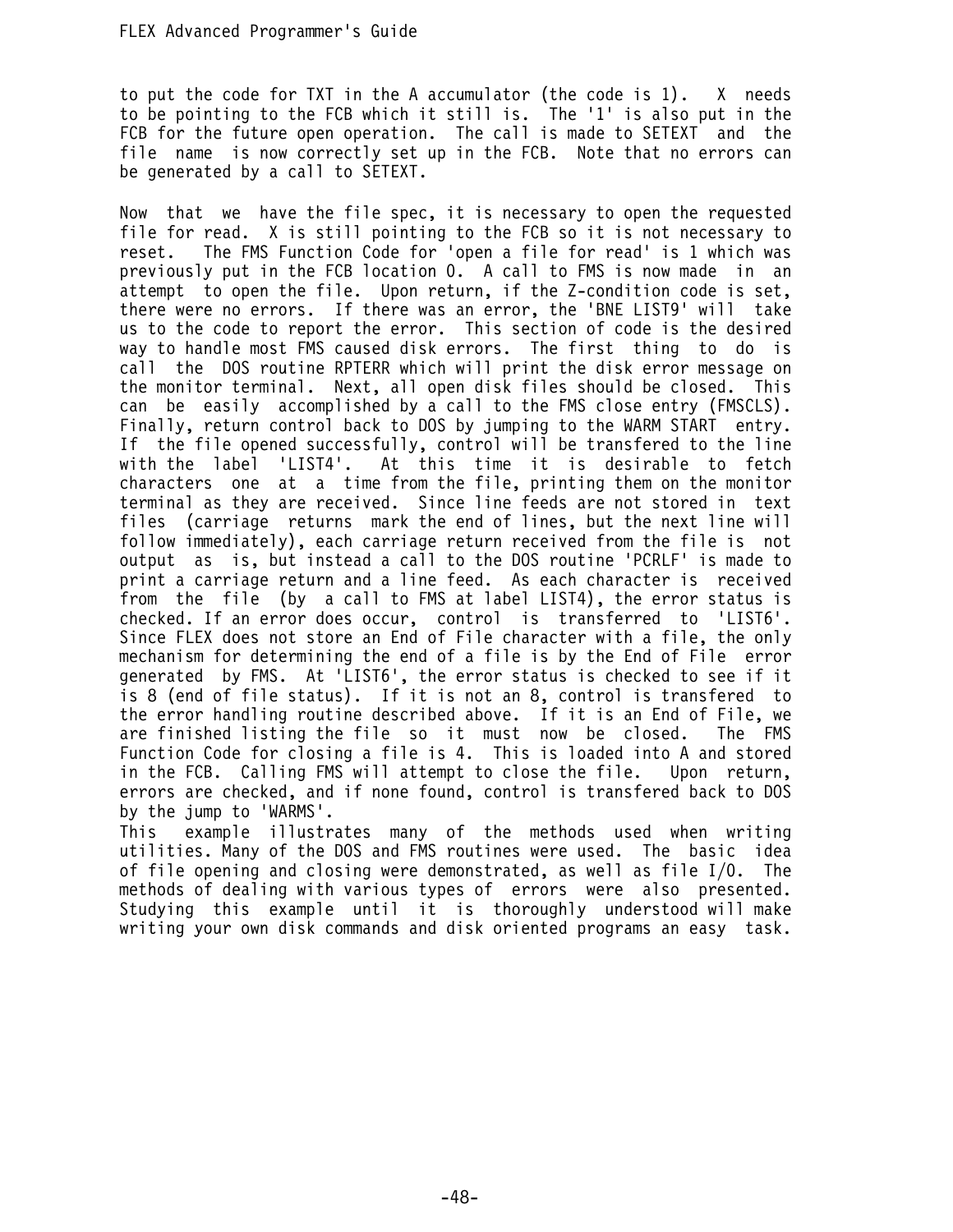|                                                                                                                                                                              |                                                                                                                                       |                                  | $^\star$<br>$\star$        |                                                                                                                                                                                                   | * SIMPLE TEXT FILE LIST UTILITY                                                                                                                                                     |                                                                                                                                                                                                                                                                                      |
|------------------------------------------------------------------------------------------------------------------------------------------------------------------------------|---------------------------------------------------------------------------------------------------------------------------------------|----------------------------------|----------------------------|---------------------------------------------------------------------------------------------------------------------------------------------------------------------------------------------------|-------------------------------------------------------------------------------------------------------------------------------------------------------------------------------------|--------------------------------------------------------------------------------------------------------------------------------------------------------------------------------------------------------------------------------------------------------------------------------------|
|                                                                                                                                                                              |                                                                                                                                       |                                  | $\star$                    | * COPYRIGHT (C) 1979 BY                                                                                                                                                                           |                                                                                                                                                                                     |                                                                                                                                                                                                                                                                                      |
|                                                                                                                                                                              |                                                                                                                                       |                                  |                            |                                                                                                                                                                                                   |                                                                                                                                                                                     | * TECHNICAL SYSTEMS CONSULTANTS, INC.                                                                                                                                                                                                                                                |
|                                                                                                                                                                              |                                                                                                                                       |                                  | * DOS EQUATES              |                                                                                                                                                                                                   |                                                                                                                                                                                     |                                                                                                                                                                                                                                                                                      |
|                                                                                                                                                                              |                                                                                                                                       | CD <sub>03</sub><br>CD2D<br>CD18 | WARMS                      | EQU                                                                                                                                                                                               | \$CDO3<br>GETFIL EQU \$CD2D<br>PUTCHR EQU \$CD18                                                                                                                                    | DOS WARMS START ENTRY<br>GET FILE SPECIFICATION<br>PUT CHARACTER ROUTINE<br>CD24 PCRLF EQU \$CD24 PRINT CR & LF<br>CD33 SETEXT EQU \$CD33 SET DEFAULT NAME EXT<br>CD3F RPTERR EQU \$CD3F REPORT DISK ERROR                                                                           |
|                                                                                                                                                                              |                                                                                                                                       |                                  | * FMS EQUATES              |                                                                                                                                                                                                   |                                                                                                                                                                                     |                                                                                                                                                                                                                                                                                      |
|                                                                                                                                                                              |                                                                                                                                       | D406<br>D403                     | FMS EQU \$D406             | FMSCLS EQU                                                                                                                                                                                        | \$D403                                                                                                                                                                              |                                                                                                                                                                                                                                                                                      |
|                                                                                                                                                                              |                                                                                                                                       | C840                             |                            | * SYSTEM EQUATES                                                                                                                                                                                  |                                                                                                                                                                                     | FCB EQU \$C840 SYSTEM FCB                                                                                                                                                                                                                                                            |
|                                                                                                                                                                              |                                                                                                                                       |                                  |                            |                                                                                                                                                                                                   | * LIST UTILITY STARTS HERE                                                                                                                                                          |                                                                                                                                                                                                                                                                                      |
| C <sub>100</sub>                                                                                                                                                             |                                                                                                                                       |                                  |                            | ORG                                                                                                                                                                                               | \$C100                                                                                                                                                                              |                                                                                                                                                                                                                                                                                      |
| C100 20                                                                                                                                                                      | 01                                                                                                                                    |                                  | LIST                       | <b>BRA</b>                                                                                                                                                                                        | LIST2                                                                                                                                                                               | <b>GET AROUND TEMPS</b>                                                                                                                                                                                                                                                              |
| C102 01                                                                                                                                                                      |                                                                                                                                       |                                  | VN                         | FCB <sub>1</sub>                                                                                                                                                                                  | $\mathbf{1}$                                                                                                                                                                        | VERSION NUMBER                                                                                                                                                                                                                                                                       |
| C103 8E<br>C106 BD<br>C109 25<br>C10B 86<br>C10D A7<br>C10F BD<br>C112 BD<br>C115 26<br>C117 8E<br>C11A BD<br>C11D 26<br>C11F 81<br>C121 26<br>C123 BD<br>C126 20<br>C128 BD | C840<br>CD <sub>2</sub> D<br>34<br>01<br>84<br>CD33<br>D406<br>28<br>C840<br>D406<br>0E<br>0D<br>05<br>CD <sub>24</sub><br>EF<br>CD18 |                                  | LIST <sub>2</sub><br>LIST4 | LDX<br><b>JSR</b><br><b>BCS</b><br>LDA<br><b>STA</b><br><b>JSR</b><br><b>JSR</b><br><b>BNE</b><br>LDX<br><b>JSR</b><br><b>BNE</b><br>CMPA<br><b>BNE</b><br><b>JSR</b><br><b>BRA</b><br><b>JSR</b> | #FCB<br>GETFIL<br>LIST9<br>#1<br>0, X<br><b>SETEXT</b><br><b>FMS</b><br>LIST9<br>#FCB<br><b>FMS</b><br>LIST <sub>6</sub><br>#\$D<br>LIST5<br><b>PCRLF</b><br>LIST4<br><b>PUTCHR</b> | POINT TO FCB<br>GET FILE SPEC<br>ANY ERRORS?<br>SET UP CODE<br>SAVE FOR READ OPEN<br>SET TXT EXTENSION<br>CALL FMS - DO OPEN<br><b>CHECK FOR ERROR</b><br>POINT TO FCB<br>CALL FMS - GET CHAR<br>ERRORS?<br>IS CHAR A CR?<br>OUTPUT CR & LF<br><b>REPEAT</b><br>OUTPUT THE CHARACTER |
| C12B 20                                                                                                                                                                      | ЕA                                                                                                                                    |                                  | LIST5                      | <b>BRA</b>                                                                                                                                                                                        | LIST4                                                                                                                                                                               | REPEAT SEQUENCE                                                                                                                                                                                                                                                                      |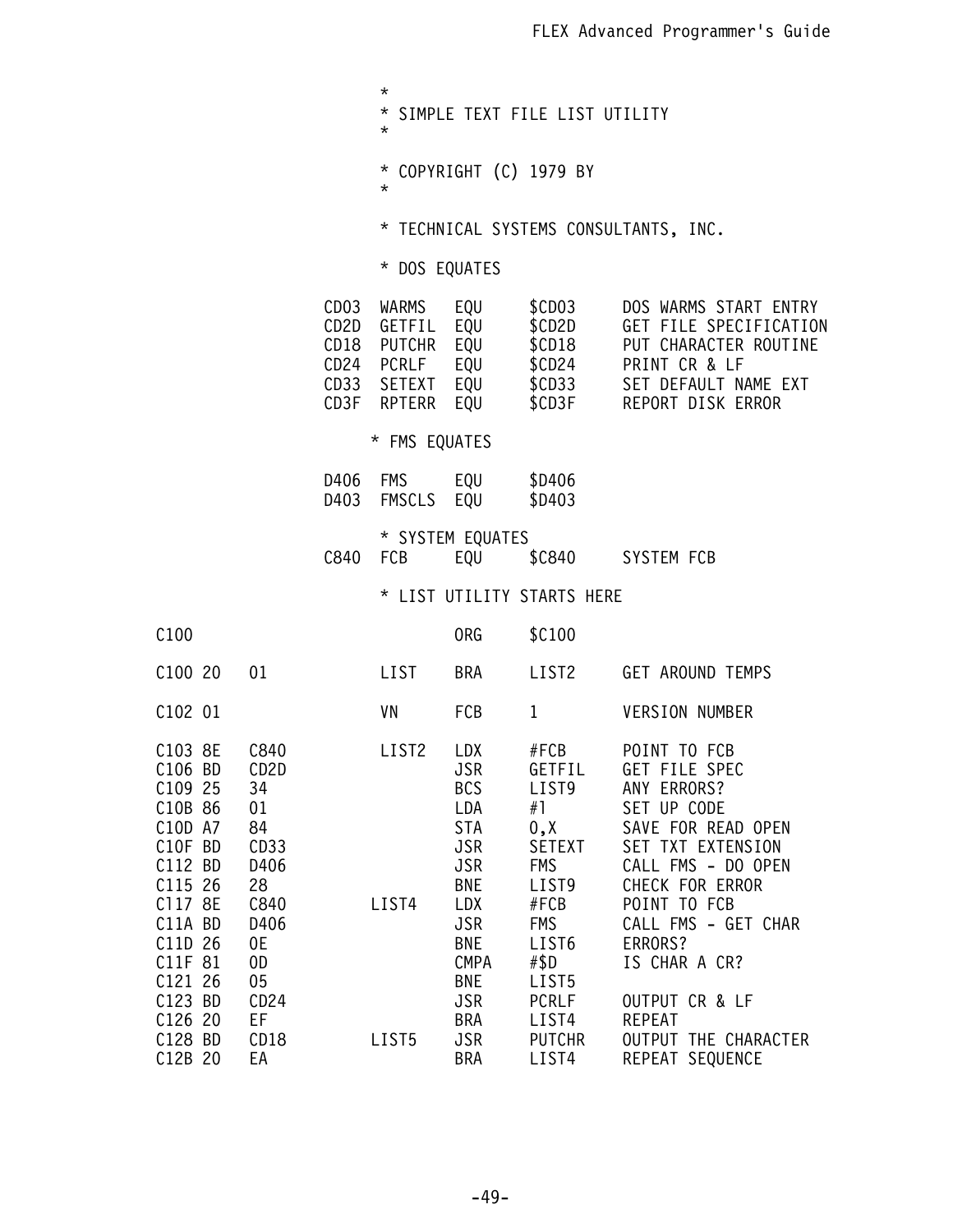| C12D A6<br>C12F 81<br>C131 26<br>C133 86<br>C135 A7<br>C137 BD<br>C13A 26<br>C13C 7E | 01<br>08<br>0C<br>04<br>84<br>D406<br>03<br>CD <sub>03</sub> | LIST6             | LDA<br><b>CMPA</b><br>BNE<br>LDA<br><b>STA</b><br><b>JSR</b><br><b>BNE</b><br>JMP | 1, X<br>#8<br>LIST9<br>#4<br>0, X<br><b>FMS</b><br>LIST <sub>9</sub><br><b>WARMS</b> | <b>GET ERROR STATUS</b><br>IS IT EOF ERROR?<br>CLOSE FILE CODE<br>STORE IN FCB<br>CALL FMS - CLOSE FILE<br>ERRORS?<br>RETURN TO FLEX |
|--------------------------------------------------------------------------------------|--------------------------------------------------------------|-------------------|-----------------------------------------------------------------------------------|--------------------------------------------------------------------------------------|--------------------------------------------------------------------------------------------------------------------------------------|
| C13F BD<br>C142 BD<br>C145 7E                                                        | CD3F<br>D403<br>CD <sub>03</sub>                             | LIST <sub>9</sub> | <b>JSR</b><br><b>JSR</b><br><b>JMP</b>                                            | <b>RPTERR</b><br><b>FMSCLS</b><br>WARMS                                              | <b>REPORT ERROR</b><br>CLOSE ALL FILES<br><b>RETURN TO FLEX</b>                                                                      |
|                                                                                      |                                                              |                   | <b>END</b>                                                                        | LIST                                                                                 |                                                                                                                                      |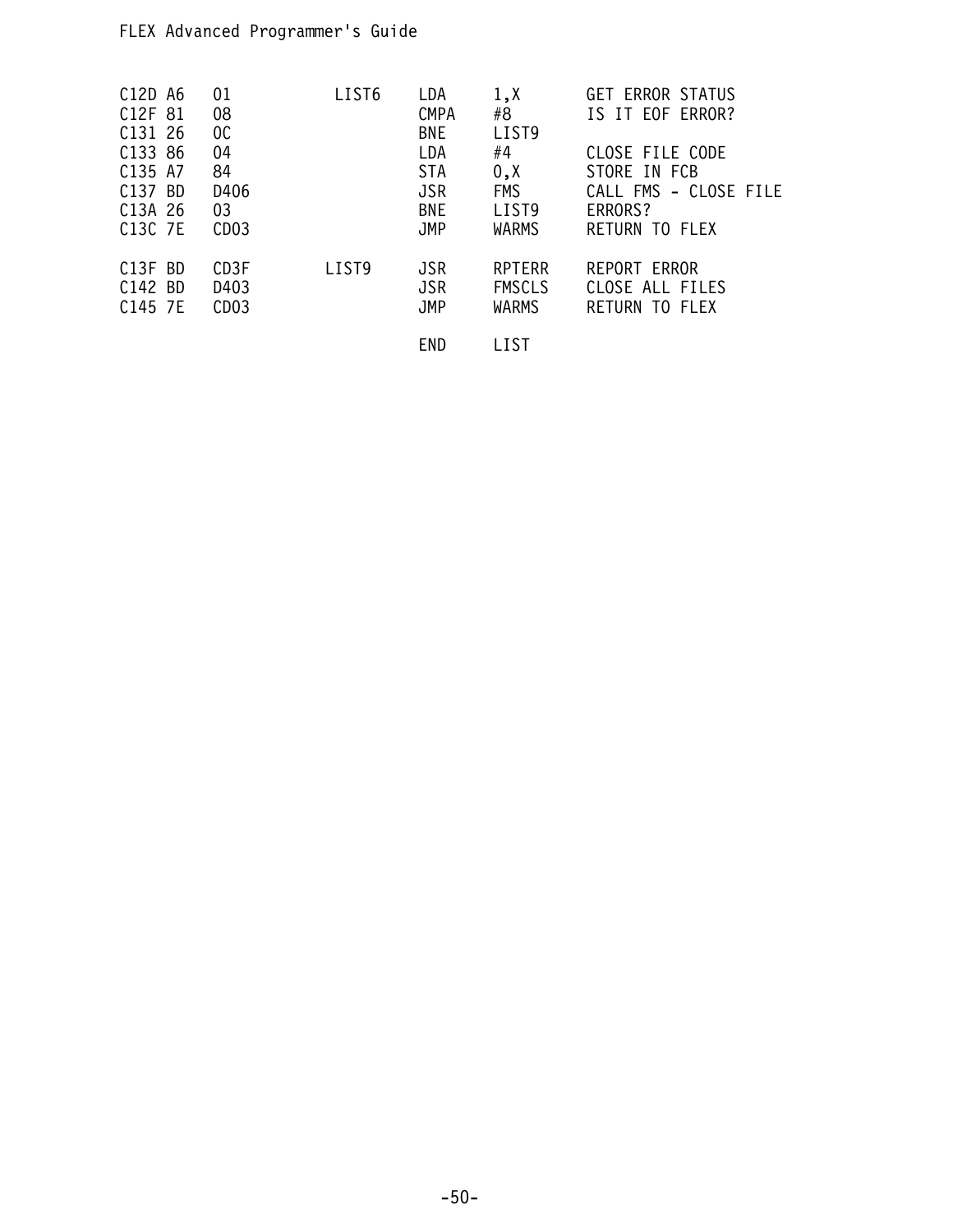# THE DOS LINK UTILITY

The LINK Utility provided with FLEX is a special purpose command. Its only function is to inform the "disk boot", which is on track 0, where the program resides which is to be loaded during the boot operation. Normally, LINK is used to set the pointer to the DOS program. Since DOS may reside anywhere on the disk, LINK takes the starting disk address of the file and stores it in a pointer in the boot sector. When the boot program is later executed, it simply takes this disk address, and loads the binary file which resides at that location. The load process is terminated upon the receipt of a transfer address record. At this time, control is transferred to the proqram just loaded by jumping to the address specified in the transfer address record. If the 'linked' program is ever moved on the disk, then it must be re-linked so the boot knows the new disk address.

LINK may be used in some specialized applications. One is the development of custom operating systems. The user may write his own operating system, link it to the boot, and use it exactly as FLEX is used now. It may also be desirable for special disks to boot in specialized programs rather than the operating system. If this is done, remember that unless the DOS is loaded during the boot process, there will not be any disk drivers or File Management System resident in memory.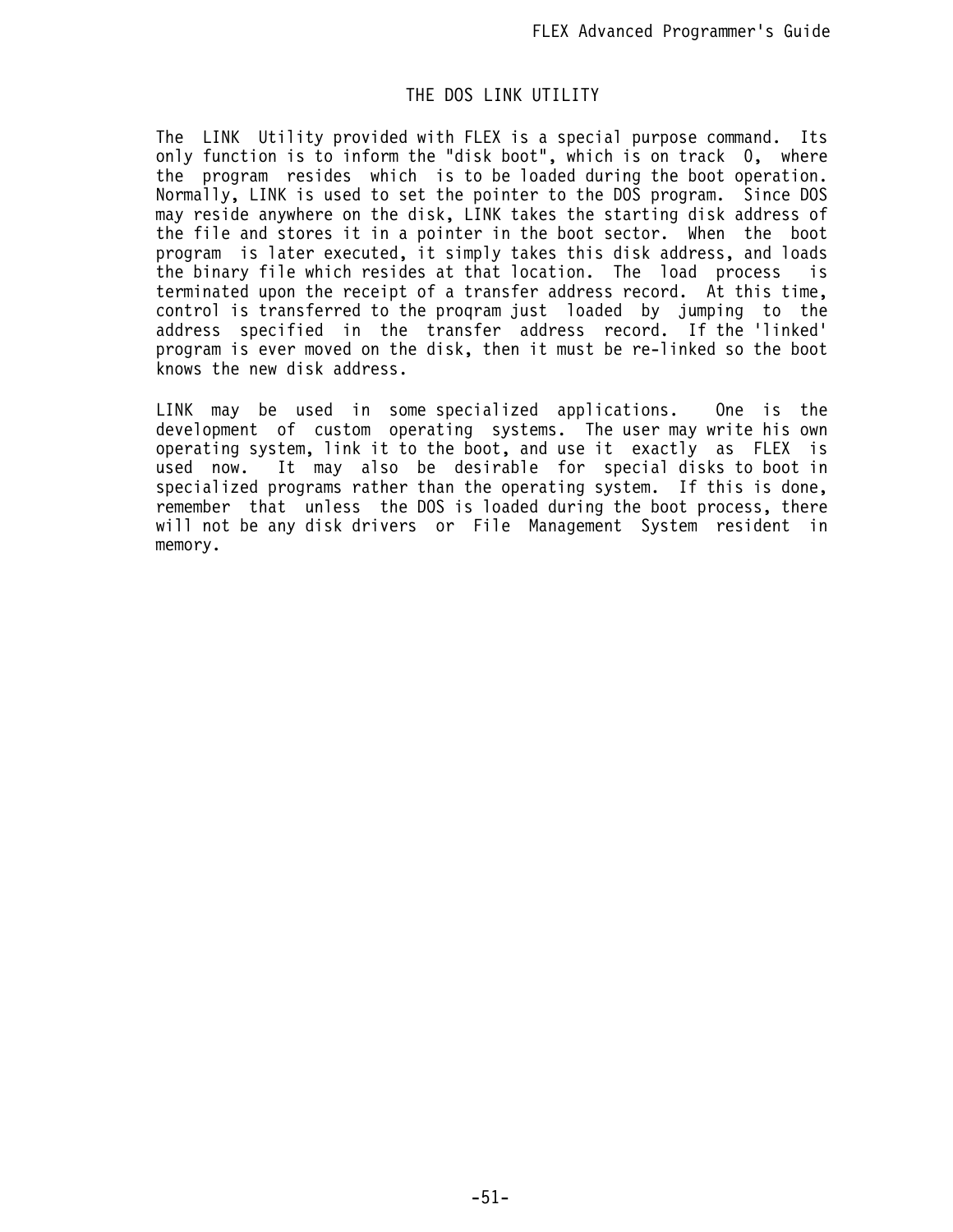# FLEX Advanced Programmer's Guide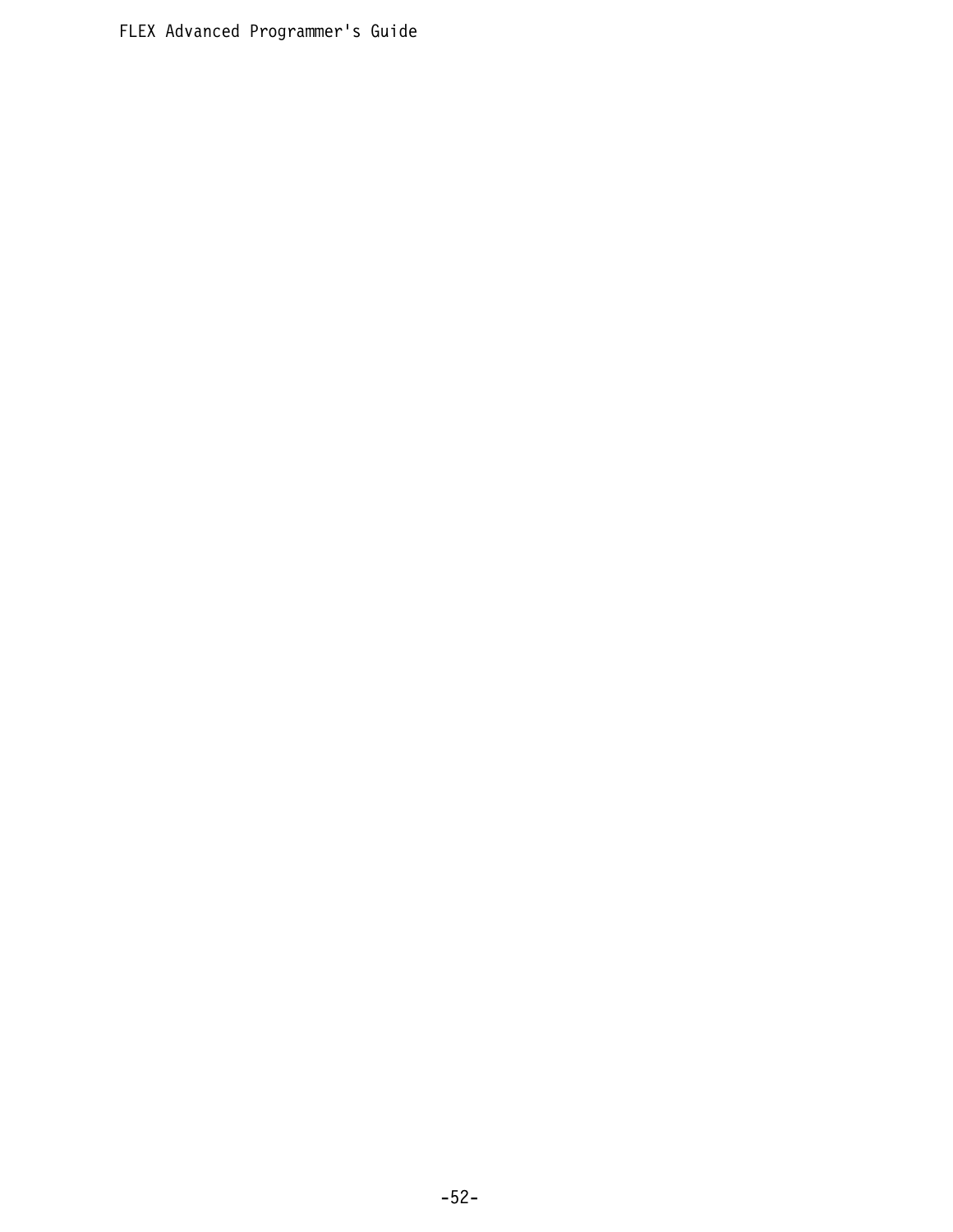# PRINTER ROUTINES

There are two printer related programs provided with FLEX. One is the P Utility, the other is the PRINT.SYS file which is the actual set of printer drivers (initialize printer and output character). The P command source listing is provided on the following pages and should be self explanatory. Below you will find the requirements of the PRINT.SYS file. No source listing is provided here since one is given in the "FLEX User's Manual".

# 'PRINT.SYS' FILE REQUIREMENTS

The PRINT.SYS file needs to provide the system with three basic printer routines, one for printer port initialization, one for printer status, and one for output character to printer routine. The P routine and the system printer spooler use these routines to communicate with the printer. A source listing of the provided routines are included in the "FLEX User's Manual" and will not be duplicated here. The three routines and their requirements are listed here.

- PINIT (\$CCCO-CCD7) This routine should initialize the printer port. No registers need be preserved.
- PCHK (\$CCD8-CCE3) This routine should check to see if the printer can accept another character. Return Negative CC status if can accept, Plus if cannot. Preserve A, B, X, Y, and U.
- POUT (\$CCE4-CCF7) This routine should output the character in A after calling PCHK to verify the printer can accept the character. Preserve B, X, Y, and U.

# THE SYSTEM PRINTER SPOOLER

FLEX contains a printer spooler module. It requires the installation of an interval timer board for operation. Essentially, the spooler is a multi-tasking system, with the output to printer function being a low priority task. An requested disk service will cause the printer task to temporarily halt until the disk has been used. It should be noted that the SW13 CPU vector is adjusted in this task scheduler. The PRINT command is used to activate the spooler which in turn prints the files (if any) in the print queue. Exact details of the spooling operation are not available at this time.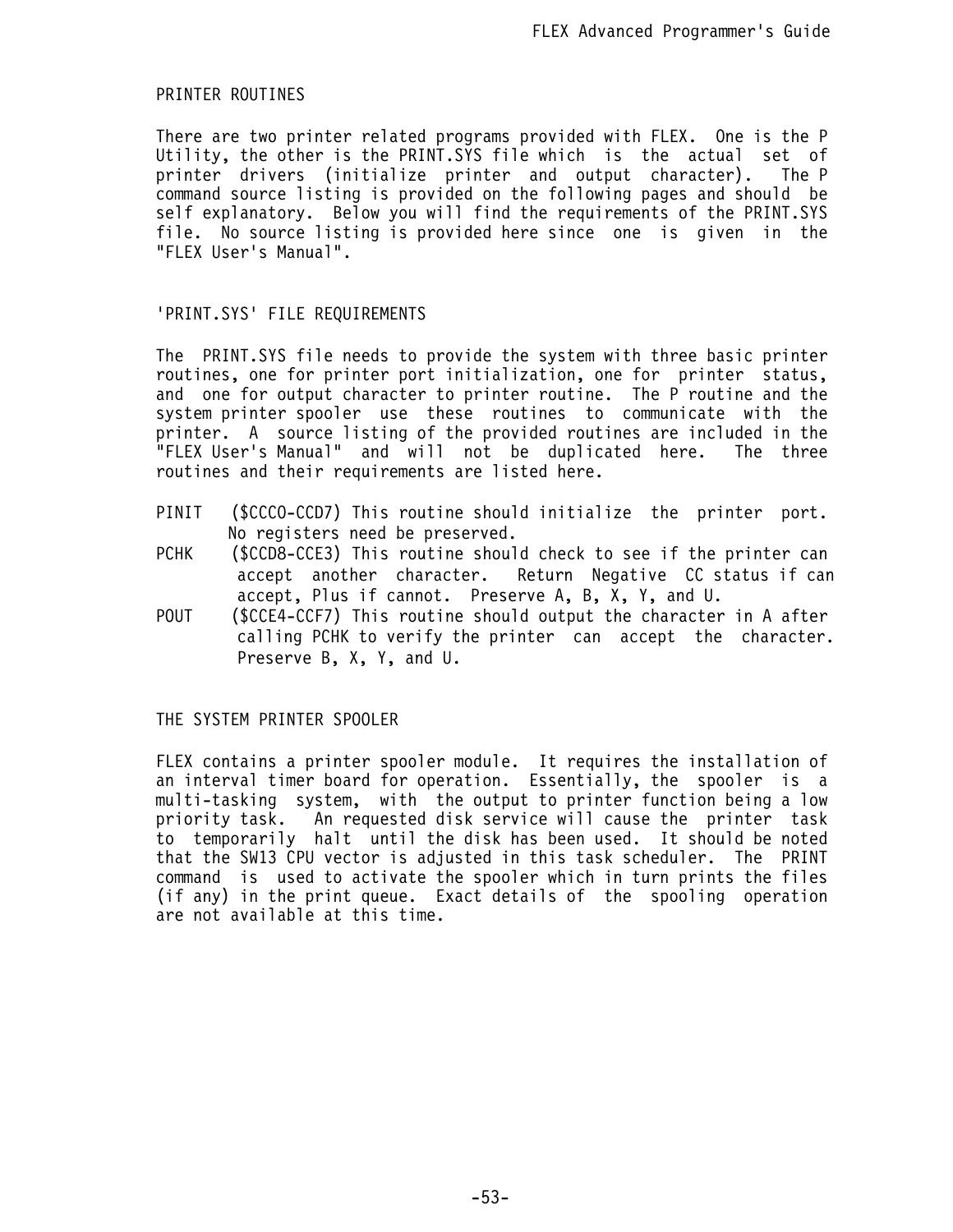|                                                                                                                                  |                                                                                                                                                                                                        | $^\star$<br>$^\star$<br>$^\star$<br>* THE P COMMAND INITIALIZES A PORT AND<br>$\star$<br>$^\star$<br>* COPYRIGHT (C) 1979 BY<br>$\star$<br>* TECHNICAL SYSTEMS CONSULTANTS, INC.                                                                                                                                                           | "P" UTILITY COMMAND                                                                                                                                                  |                                                                                                                             | CHANGES THE OUTCH JUMP VECTOR IN FLEX                                                                                                                                                                          |
|----------------------------------------------------------------------------------------------------------------------------------|--------------------------------------------------------------------------------------------------------------------------------------------------------------------------------------------------------|--------------------------------------------------------------------------------------------------------------------------------------------------------------------------------------------------------------------------------------------------------------------------------------------------------------------------------------------|----------------------------------------------------------------------------------------------------------------------------------------------------------------------|-----------------------------------------------------------------------------------------------------------------------------|----------------------------------------------------------------------------------------------------------------------------------------------------------------------------------------------------------------|
|                                                                                                                                  | C840<br>CD <sub>30</sub><br>D406<br>D403<br>CD <sub>06</sub><br>0004<br>CC <sub>09</sub><br>CD1E<br>CD3F<br>CD <sub>03</sub><br>CC11<br>CC <sub>02</sub><br><b>CCCO</b><br>CCE4<br>COOF<br><b>CCFC</b> | <b>EQUATES</b><br>$\star$<br>FCB<br>EQU<br>EQU<br>LOAD<br>EQU<br><b>FMS</b><br>FMSCLS EQU<br>EQU<br>RENTER<br>EQU<br><b>NFER</b><br>EQU<br><b>PAUSE</b><br>EQU<br><b>PSTRNG</b><br>RPTERR EQU<br>EQU<br><b>WARMS</b><br>LSTTRM<br>EQU<br>EOL<br>EQU<br>PINIT<br>EQU<br><b>POUT</b><br>EQU<br><b>OUTCH</b><br>EQU<br>PR <sub>1</sub><br>EQU | \$C840<br>\$CD30<br>\$D406<br>\$D403<br>\$CD06<br>\$4<br>\$CC09<br>\$CD1E<br>\$CD3F<br>\$CD03<br>\$CC11<br>SCC <sub>02</sub><br>\$CCCO<br>\$CCE4<br>\$CDOF<br>\$CCFC |                                                                                                                             |                                                                                                                                                                                                                |
| C100                                                                                                                             |                                                                                                                                                                                                        |                                                                                                                                                                                                                                                                                                                                            | ORG                                                                                                                                                                  | \$C100                                                                                                                      |                                                                                                                                                                                                                |
| C100 20                                                                                                                          | 01                                                                                                                                                                                                     | P                                                                                                                                                                                                                                                                                                                                          | <b>BRA</b>                                                                                                                                                           | P1                                                                                                                          | BRANCH AROUND TEMPS                                                                                                                                                                                            |
| C102 01                                                                                                                          |                                                                                                                                                                                                        | VN                                                                                                                                                                                                                                                                                                                                         | FCB                                                                                                                                                                  | 1                                                                                                                           | <b>VERSION NUMBER</b>                                                                                                                                                                                          |
| C103 B6<br>C106 27<br>C108 8E<br>C10B C6<br>C10D E7<br>C10F 20<br>C111 B6<br>C114 81<br>C116 27<br>C118 B1<br>C11B 27<br>C11D 7F | <b>CCFC</b><br>09<br>C840<br>1B<br>01<br>45<br>CC11<br>OD<br>47<br>CC <sub>02</sub><br>42<br>CC <sub>09</sub>                                                                                          | P1<br>P12                                                                                                                                                                                                                                                                                                                                  | LDA<br><b>BEQ</b><br>LDX<br>LDB<br><b>STB</b><br><b>BRA</b><br>LDA<br><b>CMPA</b><br><b>BEQ</b><br><b>CMPA</b><br><b>BEQ</b><br>CLR                                  | PR <sub>1</sub><br>P12<br>#FCB<br>#27<br>1, X<br>P3<br><b>LSTTRM</b><br>#\$D<br>P8<br>EOL<br>P <sub>8</sub><br><b>PAUSE</b> | CHECK SYSTEM PROCESS REG<br>IS IT BUSY?<br>POINT TO FCB<br>SET BUSY ERROR<br>STUFF IN FCB<br><b>GO REPORT ERROR</b><br>GET LAST TERMINATOR<br>IS IT A CR?<br>IS IT EOL CHARACTER?<br>DISABLE THE PAUSE FEATURE |

- continued -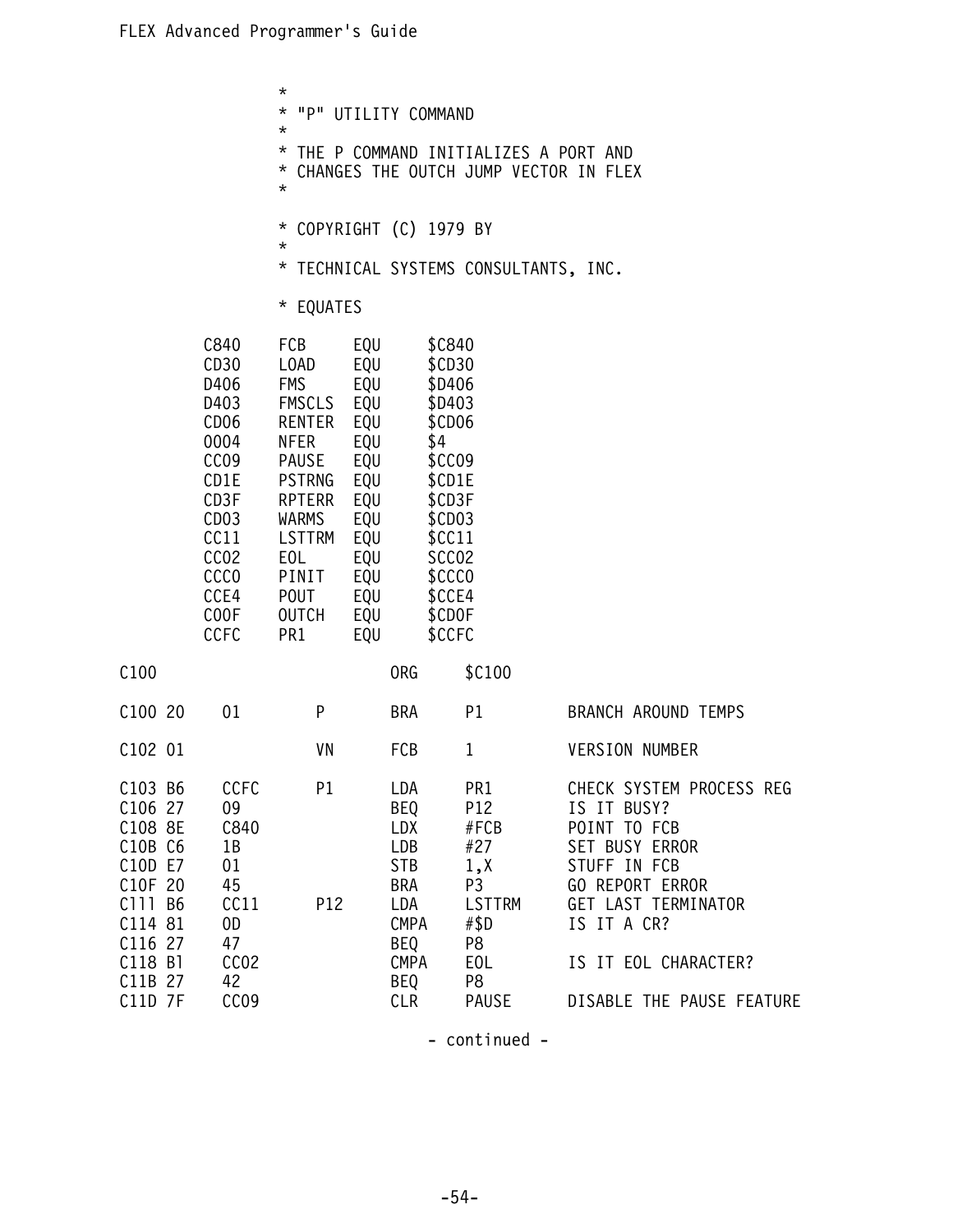| C120<br>C123<br>C125<br>C127<br>C12A<br>C12C<br>C12E<br>C131<br>C133<br>C135<br>C138<br>C13B<br>C13E<br>C141<br>C144 | B6<br>81<br>26<br>8E<br>86<br>A7<br><b>BD</b><br>26<br>86<br>A7<br><b>BD</b><br><b>BD</b><br>8E<br>BF<br><b>7E</b> | CCE4<br>39<br>14<br>C840<br>01<br>84<br>D406<br>14<br>FF<br>88 3B<br>CD <sub>30</sub><br><b>CCCO</b><br>CCE4<br>CD <sub>10</sub><br>CD <sub>06</sub> | P15                   | LDA<br>CMPA<br><b>BNE</b><br>LDX<br>LDA<br><b>STA</b><br><b>JSR</b><br><b>BNE</b><br>LDA<br><b>STA</b><br>JSR<br>JSR<br>LDX<br><b>STX</b><br>JMP | POUT<br>#\$39<br>P15<br>#FCB<br>#1<br>0, X<br><b>FMS</b><br>P2<br>#\$FF<br>59, X<br>LOAD<br>PINIT<br>#POUT<br>OUTCH+L<br>RENTER | GET 1ST BYTE OF SPACE<br>IS IT RTS?<br>IF NOT - THEN LOADED<br>POINT TO FCB<br>OPEN FILE FOR READ<br>CALL FMS<br>CHECK FOR ERRORS<br>SET FOR BINARY READ<br>SET COMPRESSION FLAG<br>CALL FLEX'S LOADER<br>GO INITIALIZE PORT<br>GET OUTPUT ADDRESS<br>STUFF IN FLEX<br>RETURN TO FLEX |
|----------------------------------------------------------------------------------------------------------------------|--------------------------------------------------------------------------------------------------------------------|------------------------------------------------------------------------------------------------------------------------------------------------------|-----------------------|--------------------------------------------------------------------------------------------------------------------------------------------------|---------------------------------------------------------------------------------------------------------------------------------|---------------------------------------------------------------------------------------------------------------------------------------------------------------------------------------------------------------------------------------------------------------------------------------|
| C <sub>147</sub><br>C149<br>C14B<br>C14D<br>C151                                                                     | A6<br>81<br>26<br>30<br><b>BD</b>                                                                                  | 01<br>04<br>09<br>8D 0014<br>CD1E                                                                                                                    | P <sub>2</sub><br>P25 | LDA<br>CMPA<br><b>BNE</b><br>LEAX<br><b>JSR</b>                                                                                                  | 1, X<br>#NFER<br>P <sub>3</sub><br>NOPST, PCR<br><b>PSTRNG</b>                                                                  | <b>GET ERROR CODE</b><br>IS IT "NO SUCH FILE"?<br>POINT TO MESSAGE<br>GO PRINT IT                                                                                                                                                                                                     |
| C154                                                                                                                 | 20                                                                                                                 | 03                                                                                                                                                   |                       | <b>BRA</b>                                                                                                                                       | P <sub>4</sub>                                                                                                                  |                                                                                                                                                                                                                                                                                       |
| C <sub>156</sub><br>C159<br>C15C                                                                                     | <b>BD</b><br><b>BD</b><br>7E                                                                                       | CD3F<br>D403<br>CD <sub>03</sub>                                                                                                                     | P <sub>3</sub><br>P4  | JSR<br>JSR<br>JMP                                                                                                                                | RPTERR<br><b>FMSCLS</b><br>WARMS                                                                                                | REPORT ERROR<br>CLOSE ALL FILES<br>RETURN TO FLEX                                                                                                                                                                                                                                     |
| C15F<br>C163                                                                                                         | 30<br>20                                                                                                           | 8D 0018<br>EC                                                                                                                                        | P <sub>8</sub>        | LEAX<br><b>BRA</b>                                                                                                                               | ERSTR, PCR<br>P25                                                                                                               | POINT TO STRING<br>GO PRINT IT                                                                                                                                                                                                                                                        |
| C165<br>C17A                                                                                                         | 04                                                                                                                 | 22 50 52 49                                                                                                                                          | <b>NOPST</b>          | FCC<br>FCB                                                                                                                                       | 4                                                                                                                               | ""PRINT.SYS" NOT FOUND'                                                                                                                                                                                                                                                               |
| C17B<br>C19C                                                                                                         | 04                                                                                                                 | 22 50 22 20                                                                                                                                          | <b>ERSTR</b>          | <b>FCC</b><br>FCB                                                                                                                                | 4                                                                                                                               | "P" MUST BE FOLLOWED BY A COMMAND'                                                                                                                                                                                                                                                    |
|                                                                                                                      |                                                                                                                    |                                                                                                                                                      | $\star$               |                                                                                                                                                  | * LOADED INTO MEMORY.                                                                                                           | THE FOLLOWING CODE IS LOADED INTO<br>* THE SYSTEM FCB WHEN THE P COMMAND IS<br>* IT PRESETS THE FILE NAME IN THE FCB.                                                                                                                                                                 |
| C843<br>C843<br>C844<br>C849<br>C84C                                                                                 | FF<br>00 00 00<br>53 59 53                                                                                         | 50 52 49 4E                                                                                                                                          |                       | 0RG<br><b>FCB</b><br><b>FCC</b><br>FCB<br><b>FCC</b>                                                                                             | <b>\$C843</b><br>\$FF<br>'PRINT'<br>0, 0, 0<br>"SYS"                                                                            |                                                                                                                                                                                                                                                                                       |
|                                                                                                                      |                                                                                                                    |                                                                                                                                                      |                       | <b>END</b>                                                                                                                                       | P                                                                                                                               |                                                                                                                                                                                                                                                                                       |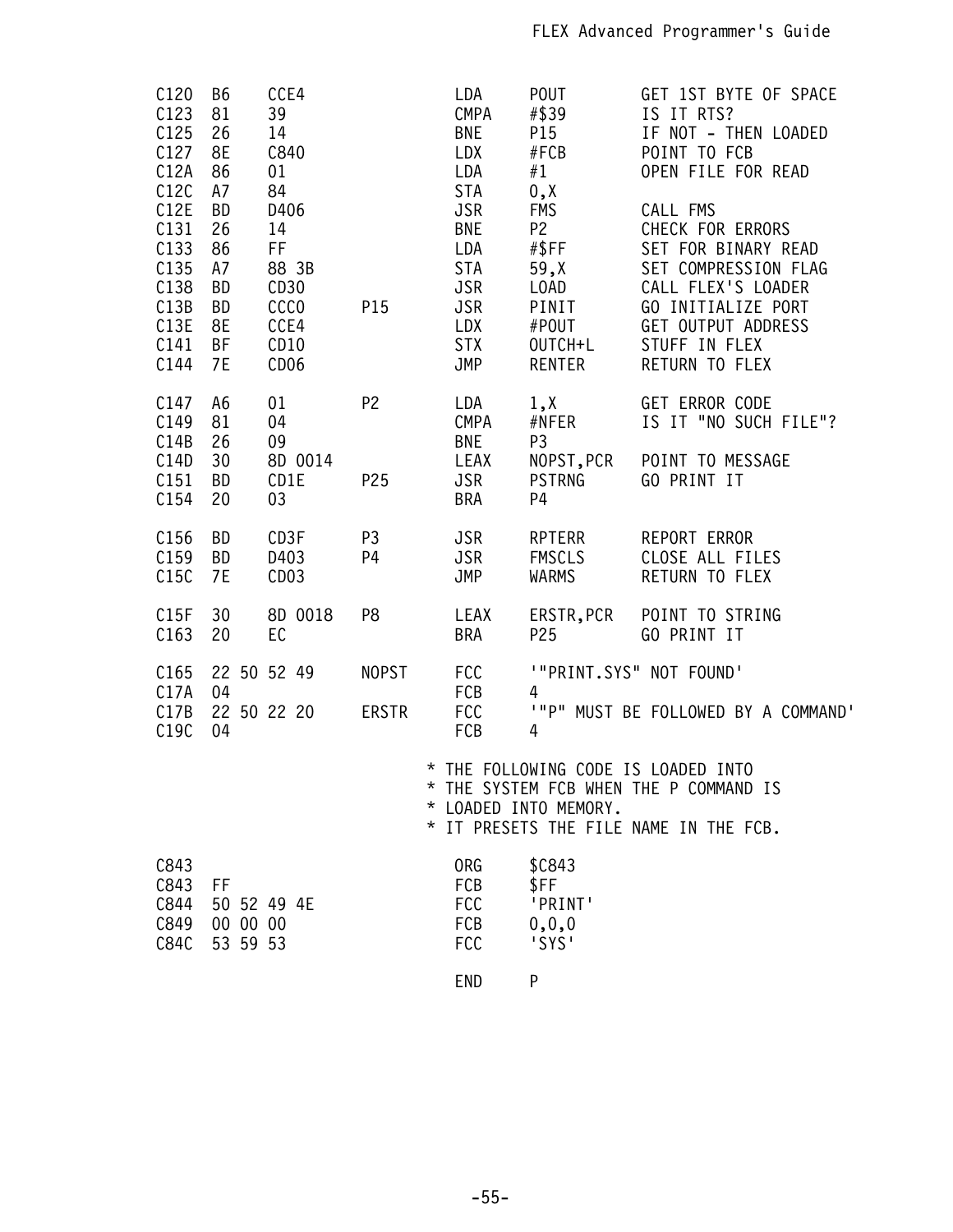# FLEX Advanced Programmer's Guide